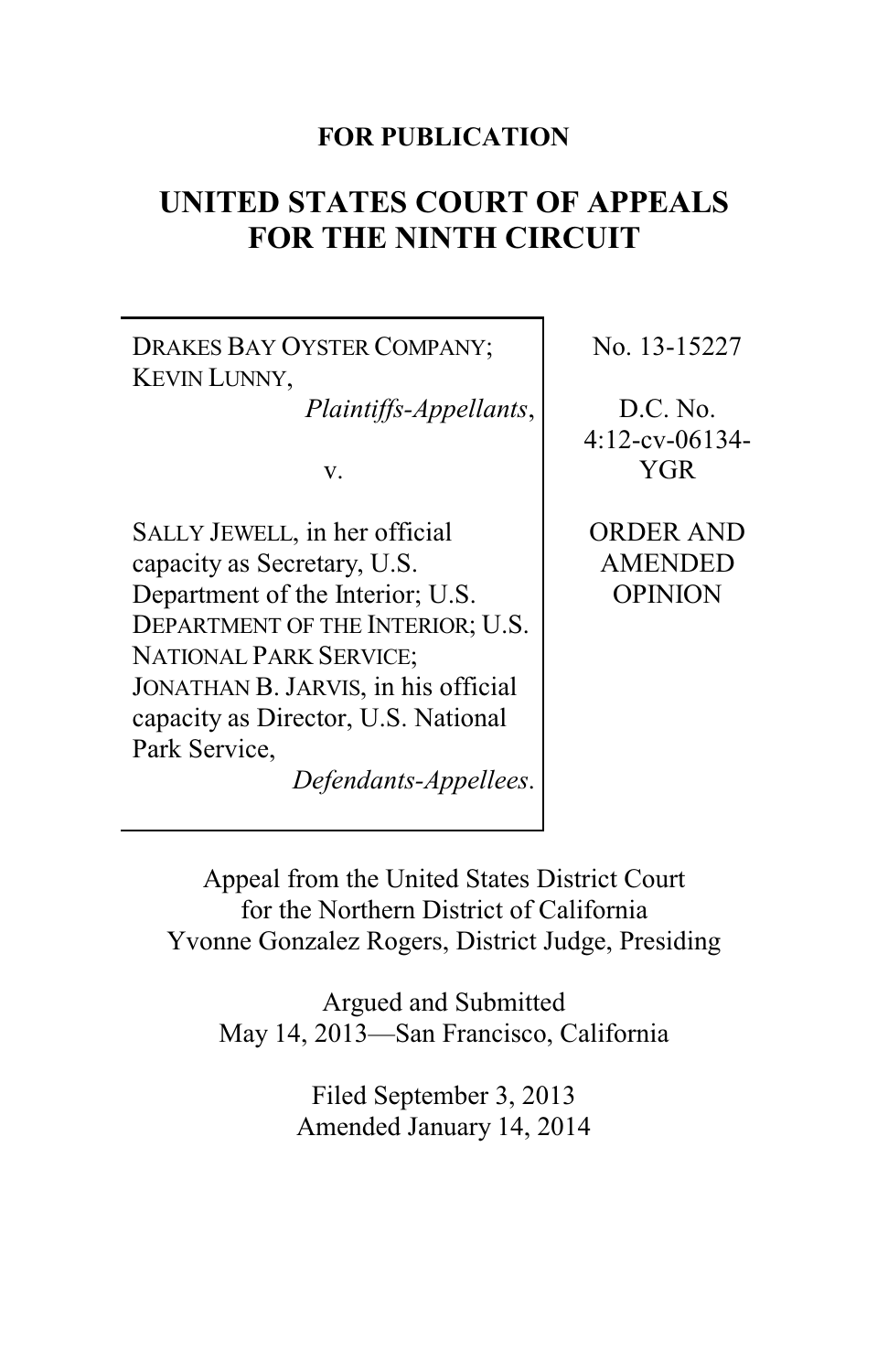Before: M. Margaret McKeown and Paul J. Watford, Circuit Judges, and Algenon L. Marbley, District Judge.**\***

> Opinion by Judge McKeown; Dissent by Judge Watford

### **SUMMARY\*\***

## **Environmental Law / Preliminary Injunction**

The panel affirmed the district court's order denying a preliminary injunction challenging the Secretary of the Interior's discretionary decision to let Drakes Bay Oyster Company's permit for commercial oyster farming at Point Reyes National Seashore expire on its own terms.

Drakes Bay sought a preliminary injunction, arguing that the Secretary's decision to let the permit expire violated the authorization in the Department of the Interior Appropriations Act ("Section 124"), the National Environmental Policy Act, and various federal regulations. The panel held that it had jurisdiction to review whether the Secretary violated any legal mandate contained in Section 124 or elsewhere, but that it lacked jurisdiction to review the Secretary's ultimate discretionary decision whether to issue a new permit. The panel held that Drakes Bay was not likely to succeed in

**<sup>\*</sup>** The Honorable Algenon L. Marbley, District Judge for the U.S. District Court for the Southern District of Ohio, sitting by designation.

This summary constitutes no part of the opinion of the court. It has been prepared by court staff for the convenience of the reader.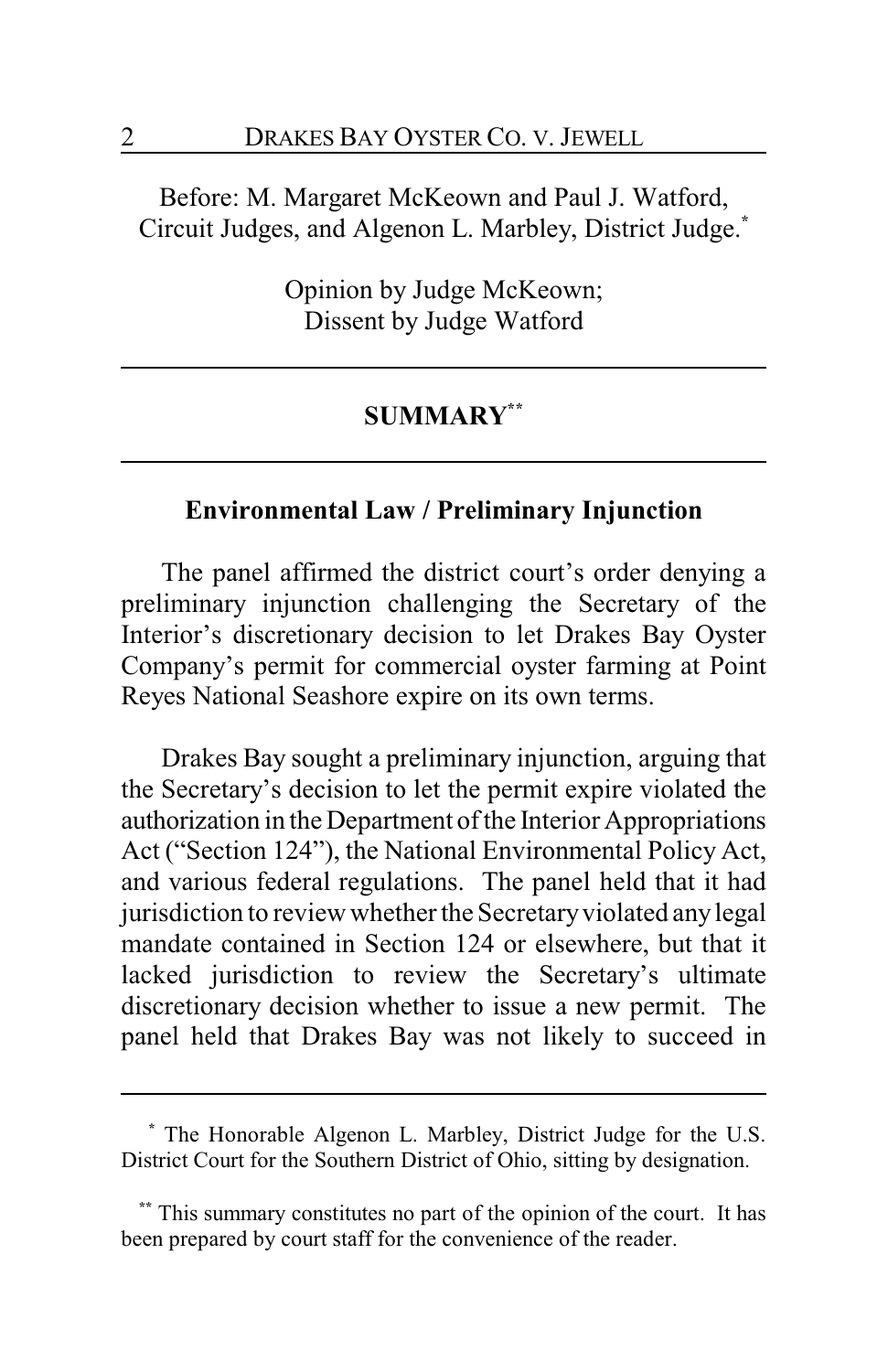proving that the Secretary violated constitutional, statutory, regulatory, or other legal mandates or restrictions. The panel further held that Drakes Bay was not entitled to a preliminary injunction not only because it failed to raise a serious question about the Secretary's decision, but also because it had not shown that the balance of equities weighed in its favor.

Judge Watford dissented because he would hold that Drakes Bay was likely to prevail on its claim that the Secretary's decision was arbitrary, capricious, or otherwise not in accordance with law. Judge Watford would hold that injunctive relief preserving the status quo should have been granted.

# **COUNSEL**

Amber D. Abbasi (argued), Cause of Action, Washington, D.C.; John Briscoe, Lawrence S. Bazel, and Peter S. Prows, Briscoe Ivester & Bazel LLP, San Francisco, California; S. Wayne Rosenbaum and Ryan Waterman, Stoel Rives LLP, San Diego, California; Zachary Walton, SSL Law Firm LLP, San Francisco, California, for Plaintiffs-Appellants.

J. David Gunter II (argued) Trial Attorney, United States Department of Justice, Washington, D.C.; Ignacia S. Moreno, Assistant Attorney General, Stephen M. Macfarlane, Joseph T. Mathews, E. Barrett Atwood, and Charles Shockey, Trial Attorneys, United States Department of Justice, Sacramento, California, for Defendants-Appellees.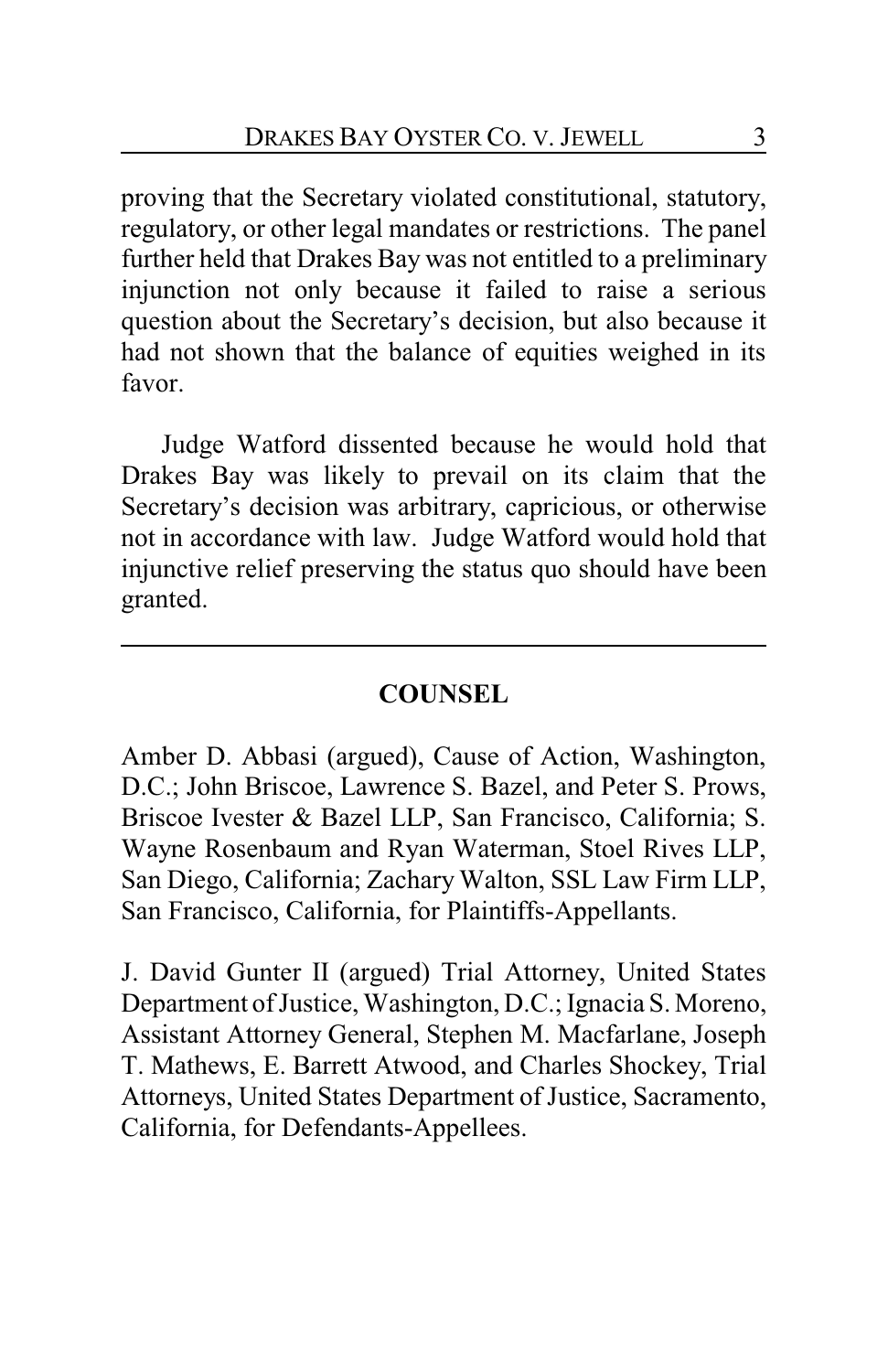Judith L. Teichman, San Francisco, California, for Amici Curiae Alice Waters, Tomales Bay Oyster Company, Hayes Street Grill, Marin County Agricultural Commissioner, Stacy Carlsen, the California Farm Bureau Federation, the Marin County Farm Bureau, the Sonoma County Farm Bureau, Food Democracy Now, Marin Organic, and the Alliance For Local Sustainable Agriculture.

Trent W. Orr and George M. Torgun, Earthjustice, San Francisco, California, for Amici Curiae Environmental Action Committee of West Marin, National Parks Conservation Association, Natural Resources Defense Council, Save Our Seashore, and the Coalition of National Park Service Retirees.

## **ORDER**

The opinion filed on September 3, 2013, appearing at 729 F.3d 967, is hereby amended. An amended opinion is filed concurrently with this order.

With these amendments, Judge McKeown voted to deny the petition for rehearing en banc and Judge Marbley so recommends. Judge Watford voted to grant the petition.

Amicus Curiae Catherine Rucker's request for judicial notice in support of her brief opposing the petition for rehearing en banc is **DENIED**.

The full court has been advised of the petition for rehearing en banc and no judge has requested a vote on whether to rehear the matter en banc. Fed. R. App. P. 35.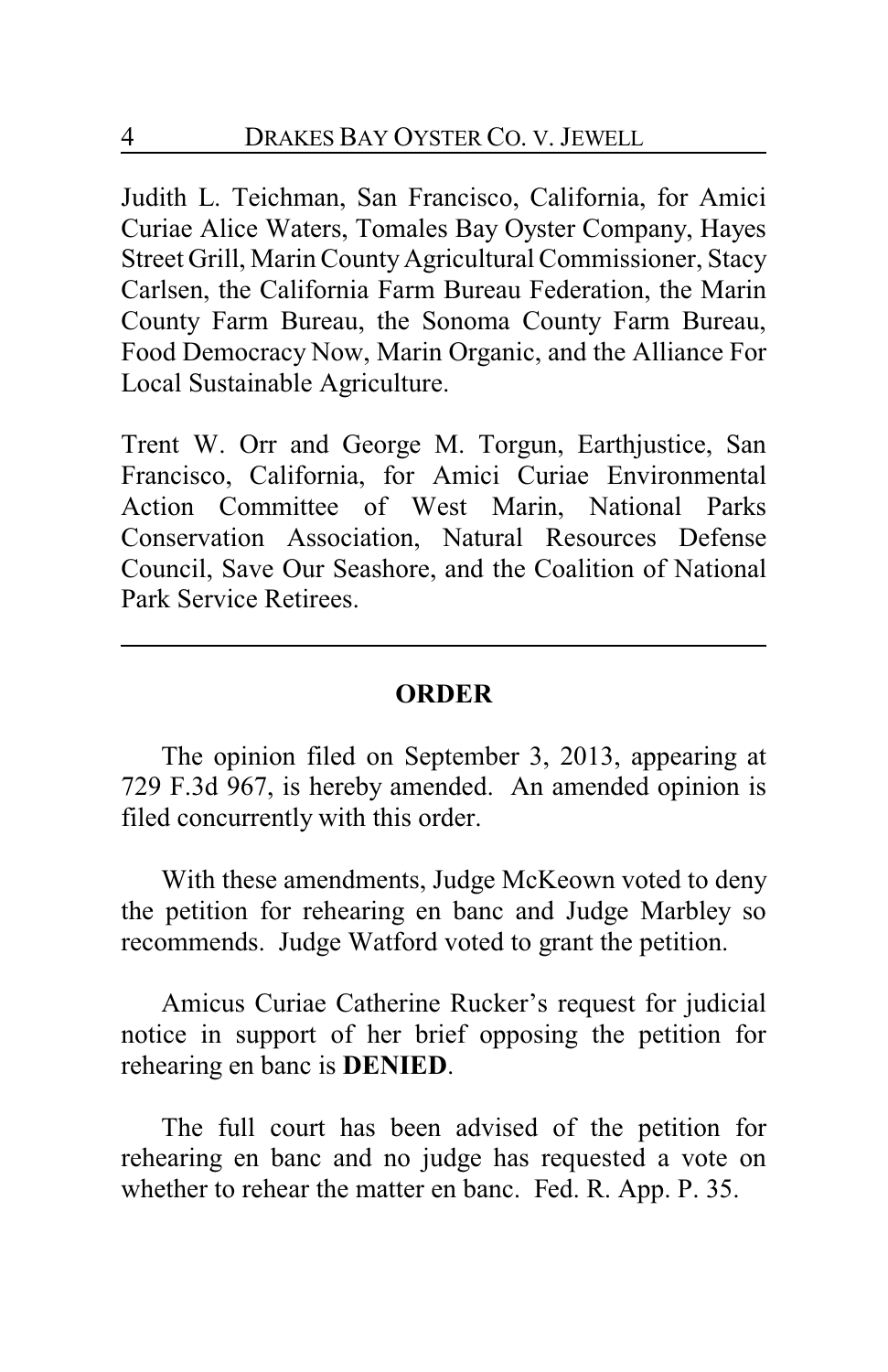The petition for rehearing en banc is **DENIED**. No further petitions for en banc or panel rehearing shall be permitted.

#### **OPINION**

McKEOWN, Circuit Judge:

This appeal, which pits an oyster farm, oyster lovers and well-known "foodies" against environmentalists aligned with the federal government, has generated considerable attention in the San Francisco Bay area.**<sup>1</sup>** Drakes Bay Oyster Company ("Drakes Bay") challenges the Secretary of the Interior's discretionary decision to let Drakes Bay's permit for commercial oyster farming expire according to its terms. The permit, which allowed farming within Point Reyes National Seashore, was set to lapse in November 2012. Drakes Bay requested an extension pursuant to a Congressional enactment that provided, in relevant part, "notwithstanding any other provision of law, the Secretary of the Interior is authorized to issue a special use permit with the same terms and conditions as the existing authorization." Department of the Interior

<sup>&</sup>lt;sup>1</sup> The panel appreciates the amicus briefing filed by supporters of both sides. Alice Waters, Tomales Bay Oyster Company, Hayes Street Grill, the California Farm Bureau Federation, the Marin County Farm Bureau, the Sonoma County Farm Bureau, Food Democracy Now, Marin Organic, and the Alliance For Local Sustainable Agriculture filed an amici curiae brief in support of Drakes Bay. The Environmental Action Committee of West Marin, National Parks Conservation Association, Natural Resources Defense Council, Save Our Seashore, and the Coalition of National Park Service Retirees filed an amici curiae brief in support of the federal parties.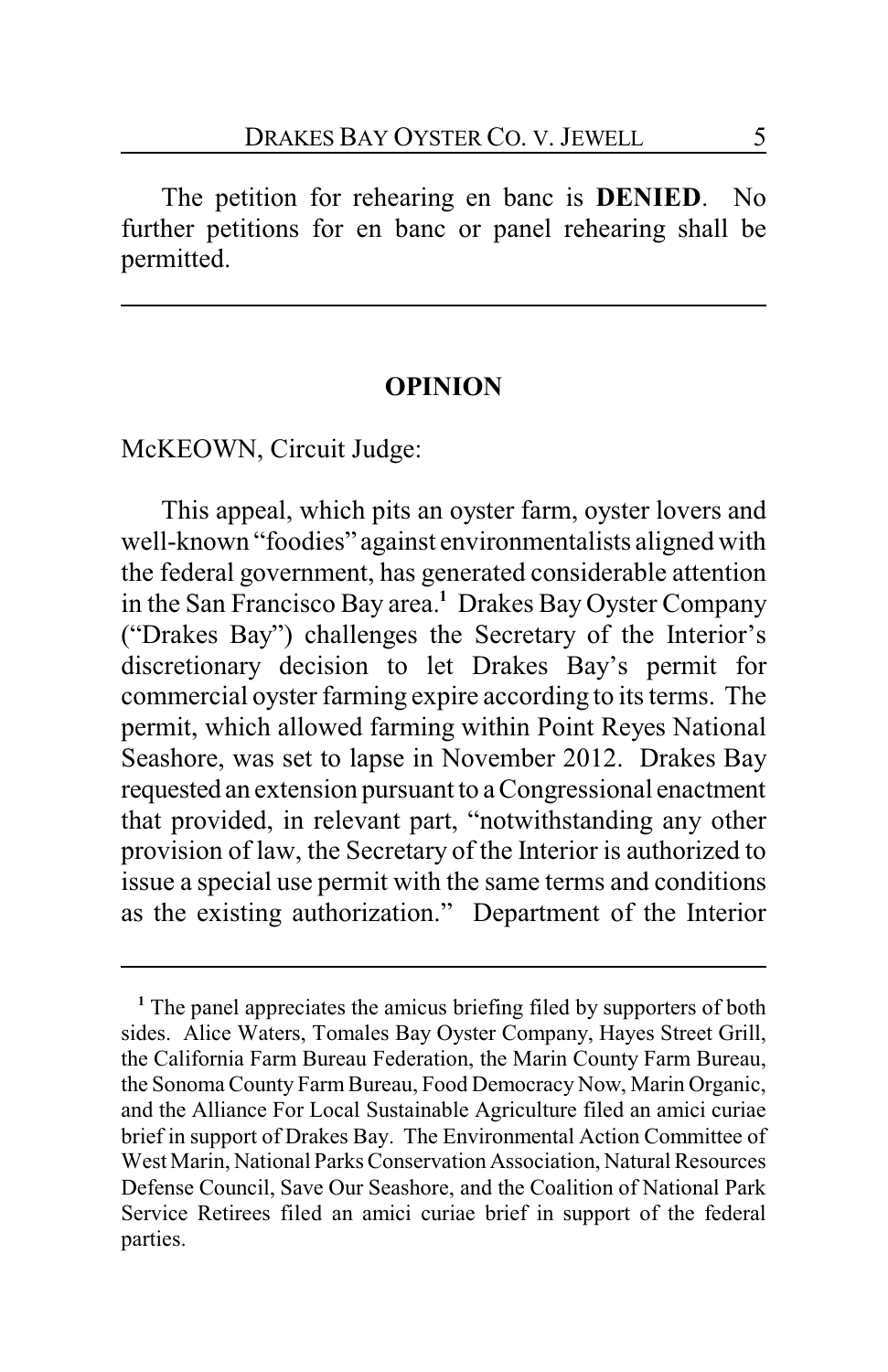Appropriations Act, Pub. L. No. 111-88, § 124, 123 Stat. 2904, 2932 (2009) ("Section 124"). After the Secretary declined to extend the permit, Drakes Bay sought a preliminary injunction, arguing that the Secretary's decision violated the authorization in Section 124, the National Environmental Policy Act ("NEPA"), 42 U.S.C. § 4321 *et seq.*, and various federal regulations.

We have jurisdiction to consider whether the Secretary violated "constitutional, statutory, regulatory or other legal mandates or restrictions," *Ness Inv. Corp. v. U.S. Dep't of Agr., Forest Serv.*, 512 F.2d 706, 715 (9th Cir. 1975), and we agree with the district court that Drakes Bay is not likely to succeed in proving any such violations here. Through Section 124, Congress authorized, but did not require, the Secretary to extend the permit. Congress left the decision to grant or deny an extension to the Secretary's discretion, without imposing any mandatory considerations. The Secretary clearly understood he was authorized to issue the permit; he did not misinterpret the scope of his discretion under Section 124. In an effort to inform his decision, the Secretary undertook a NEPA review, although he believed he was not obligated to do so. Nonetheless, any asserted errors in the NEPA review were harmless.

Because Congress committed the substance of the Secretary's decision to his discretion, we cannot review "the making of an informed judgment by the agency." *Id.* In letting the permit lapse, the Secretary emphasized the importance of the long-term environmental impact of the decision on Drakes Estero, which is located in an area designated as potential wilderness. He also underscored that, when Drakes Bay purchased the property in 2005, it did so with eyes wide open to the fact that the permit acquired from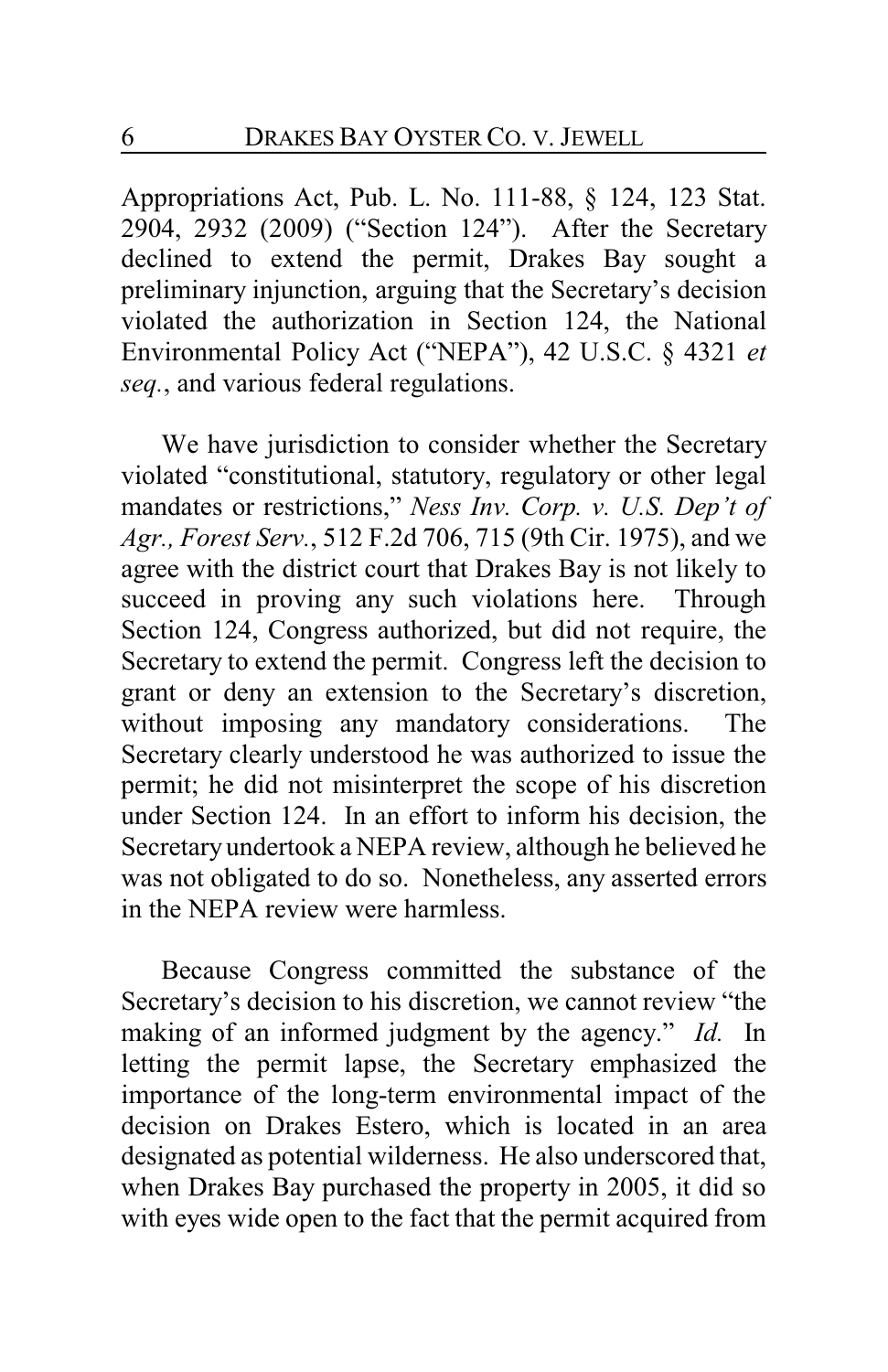its predecessor owner was set to expire just seven years later, in 2012. Drakes Bay's disagreement with the value judgments made by the Secretary is not a legitimate basis on which to set aside the decision. Once we determine, as we have, that the Secretary did not violate any statutory mandate, it is not our province to intercede in his discretionary decision. We, therefore, affirm the district court's order denying a preliminary injunction.

#### **BACKGROUND**

#### **I. THE POINT REYES NATIONAL SEASHORE**

Congress established the Point Reyes National Seashore ("Point Reyes") in 1962 "in order to save and preserve, for purposes of public recreation, benefit, and inspiration, a portion of the diminishing seashore of the United States that remains undeveloped." Act of Sept. 13, 1962, Pub. L. No. 87-657, 76 Stat. 538, 538. The area is located in Marin County, California, and exhibits exceptional biodiversity. Point Reyes is home to Drakes Estero, a series of estuarial bays.

The enabling legislation for Point Reyes gave the Secretaryof the Interior administrative authority over the area and directed him to acquire lands, waters, and other property and interests within the seashore. *Id.* at § 3(a), 76 Stat. at 539–40. In 1965, the State of California conveyed to the United States "all of the tide and submerged lands or other lands" within Point Reyes, reserving certain minerals rights to itself and reserving the right to fish to Californians. 1965 Cal. Stat. 2604–2605, § 1–3.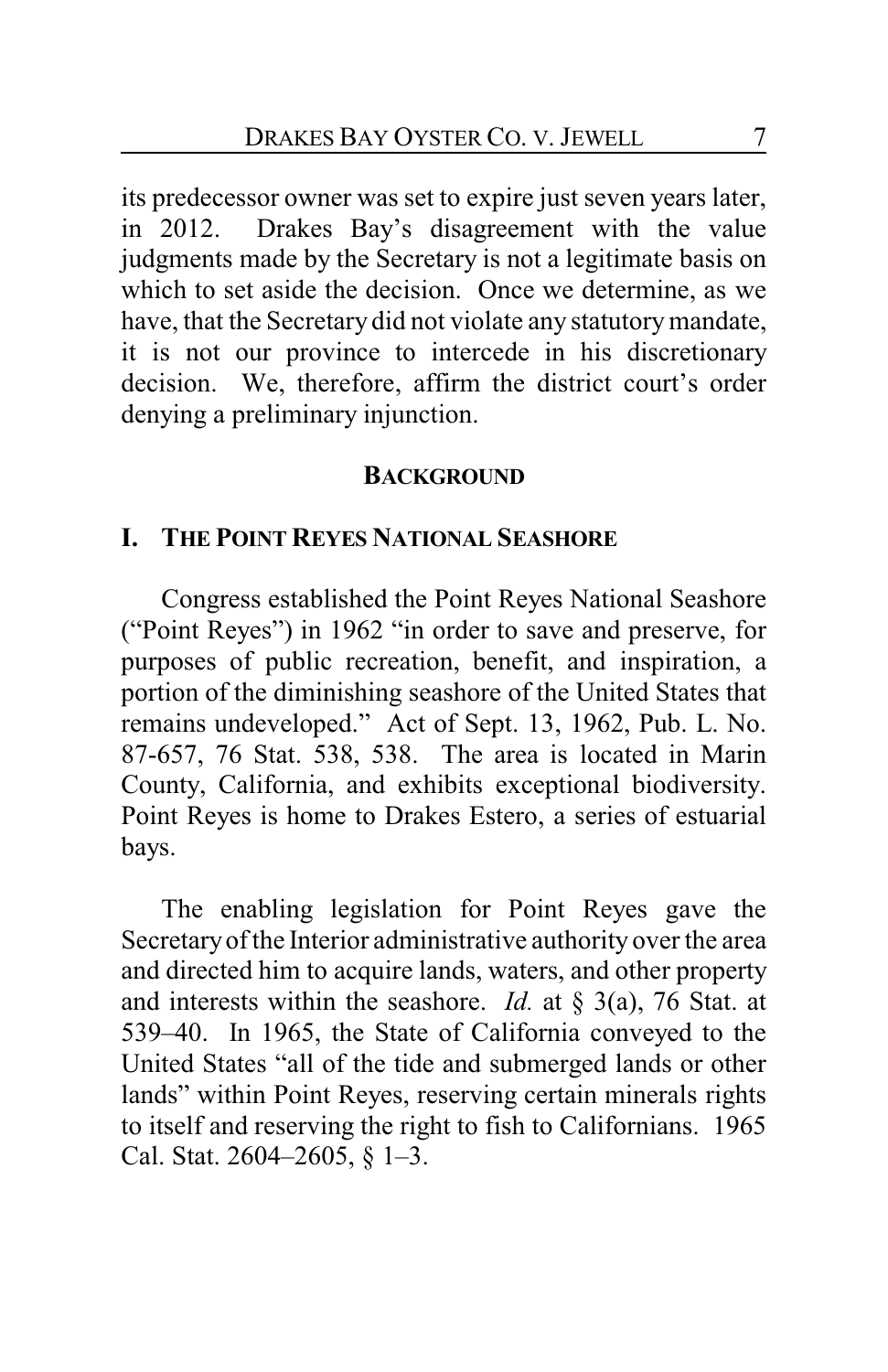In the Point Reyes Wilderness Act of 1976, Congress designated certain areas within the seashore as "wilderness" under the Wilderness Act of 1964. Pub. L. No. 94–544, 90 Stat. 2515. The Wilderness Act "established a National Wilderness Preservation System to be composed of federally owned areas designated by Congress as 'wilderness areas.'" 16 U.S.C. § 1131(a). Such areas are to "be administered for the use and enjoyment of the American people in such manner as will leave them unimpaired for future use and enjoyment as wilderness, and so as to provide for the protection of these areas [and] the preservation of their wilderness character." *Id.* Accordingly, subject to statutory exceptions and existing private rights, the Act provides that "there shall be no commercial enterprise . . . within any wilderness area." 16 U.S.C. § 1133(c).

The Point Reyes Wilderness Act designated other areas, including Drakes Estero, as "potential wilderness." Pub. L. No. 94–544, 90 Stat. 2515. Congress considered designating Drakes Estero as "wilderness," but declined to do so. The legislative history reflects that Congress took into account the Department of the Interior's position that commercial oyster farming operations taking place in Drakes Estero, as well as California's reserved rights and special use permits relating to the pastoral zone, rendered the area "inconsistent with wilderness" at the time. H.R. Rep. No. 94-1680, at 5–6 (1976), *reprinted in* 1976 U.S.C.C.A.N. 5593, 5597. Congress specified in separate legislation that the "potential wilderness additions" in Point Reyes "shall . . . be designated wilderness" by "publication in the Federal Register of a notice by the Secretary of the Interior that all uses thereon prohibited by the Wilderness Act . . . have ceased." Act of Oct. 20, 1976, Pub. L. No. 94-567, § 3, 90 Stat. 2692.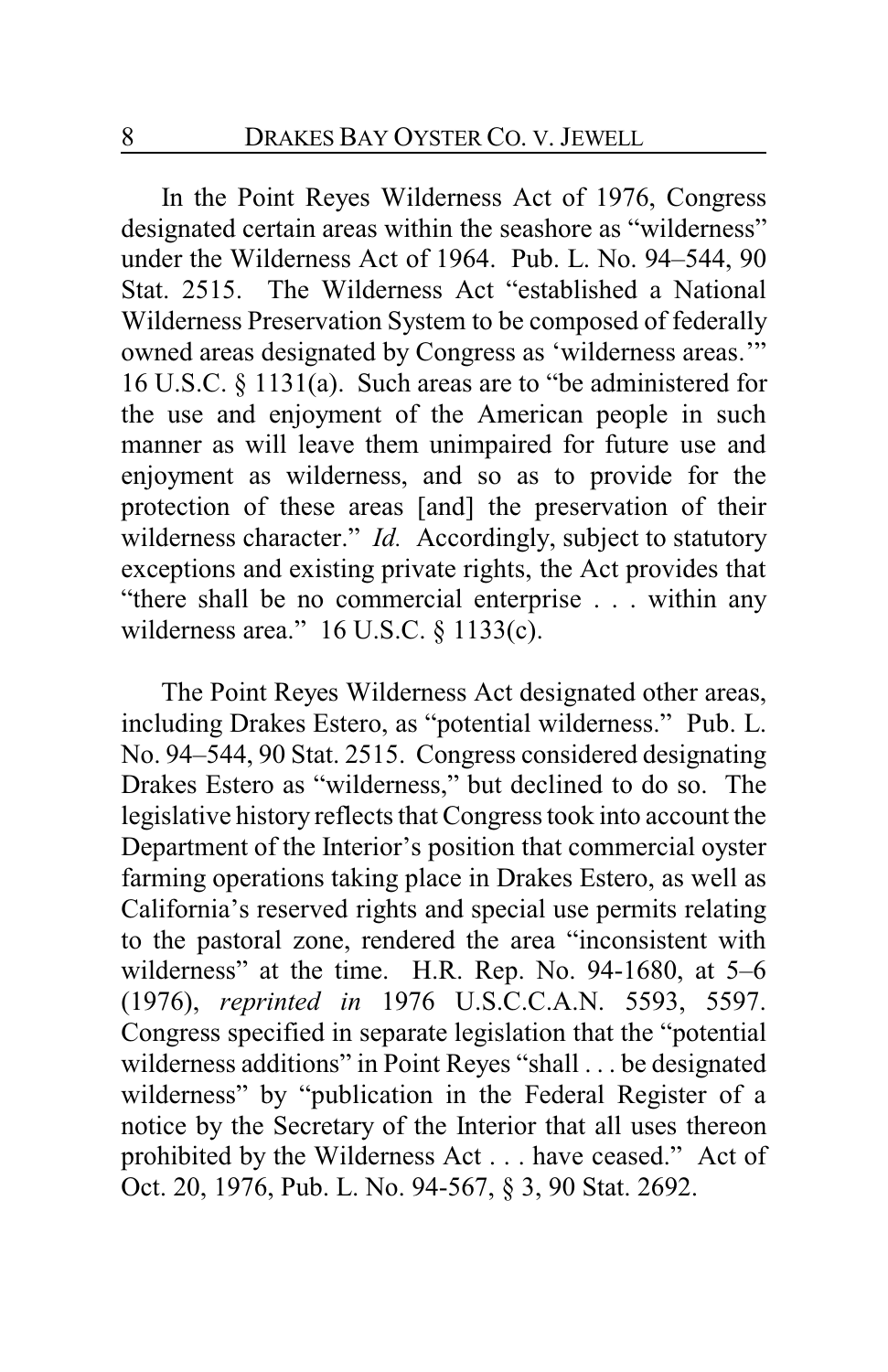### **II. DRAKES BAY OYSTER COMPANY'S OPERATIONS**

Oyster farming has a long history in Drakes Estero, dating to the 1930s. Charles Johnson started the Johnson Oyster Company in Drakes Estero in the 1950s. His oyster farm was in operation on a five-acre parcel of land on the shore of the estero when Congress created the Point Reyes National Seashore. In 1972, Johnson sold his five acres to the United States, electing to retain a forty-year reservation of use and occupancy ("RUO"). The RUO provided that, "[u]pon expiration of the reserved term, a special use permit *may* be issued for the continued occupancy of the property for the herein described purposes." (Emphasis added.) It added that, "[a]ny permit for continued use will be issued in accordance with National Park Service ["NPS"] regulations in effect at the time the reservation expires." In late 2004, Drakes Bay agreed to purchase the assets of the Johnson Oyster Company. The RUO was transferred along with the purchase. The forty-year RUO ended on November 30, 2012.

When it purchased the farm, Drakes Bay was well aware that the reservation would expire in 2012, and received multiple confirmations of this limitation. The acquisition documents specifically referenced "that certain Reservation of Possession Lease dated 10/12/1972, entered into by Seller and the National Park Service." In January 2005, the National Park Service wrote to Kevin Lunny, an owner of Drakes Bay, highlighting "the issue of the potential wilderness designation." The Park Service told Lunny that it wanted to make sure he was aware of the Interior Department's legal position "[b]efore [he] closed escrow on the purchase" of Johnson's farm. The Park Service accordingly sent Lunny a memorandum from the Department's Solicitor. Notably, the Solicitor disagreed with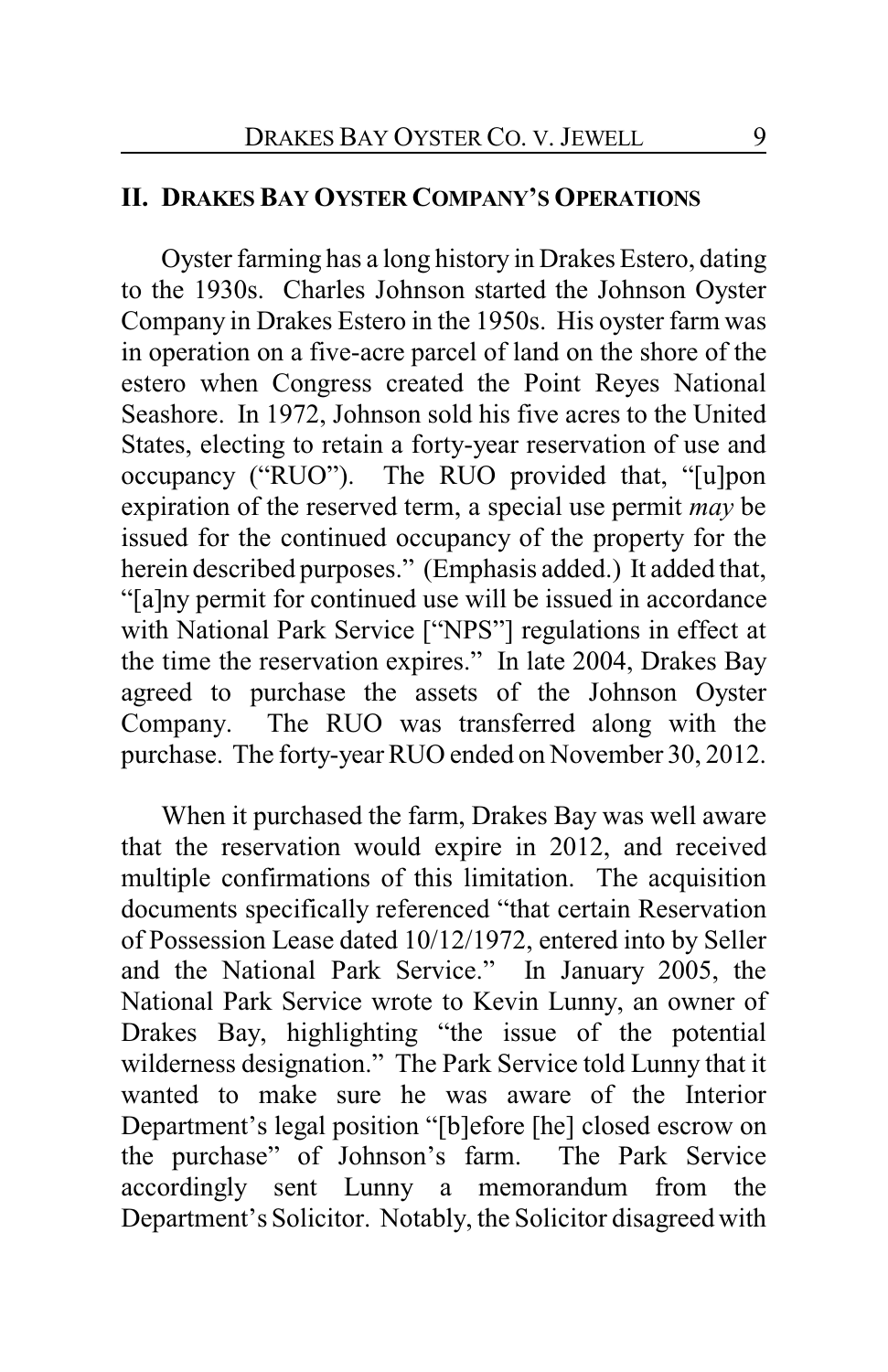the proposition previously expressed in the House Report accompanying the Point Reyes Wilderness Act that California's retained fishing and mineral rights were inconsistent with wilderness designation. The Solicitor concluded, "the Park Service is mandated by the Wilderness Act, the Point Reyes Wilderness Act and its Management Policies to convert potential wilderness, i.e. the Johnson Oyster Company tract and the adjoining Estero, to wilderness status as soon as the non conforming use can be eliminated." In March 2005, the Park Service reiterated its guidance regarding the Drakes Bay's purchase of the Johnson property. It specifically informed Lunny, "Regarding the 2012 expiration date and the potential wilderness, based on our legal review, no new permits will be issued after that date."

# **III. SECTION 124 AND THE SECRETARY'S DECISION**

Several years later, in 2009, Congress addressed the Department of the Interior's authority to issue Drakes Bay a new permit in appropriations legislation. The Senate appropriations committee proposed a provision requiring the Secretary to issue a special use permit for an additional ten years. H.R. 2996, 111th Cong. § 120(a) (as reported in Senate, July 7, 2009) (providing "the Secretary of the Interior *shall* extend the existing authorization . . .") (emphasis added). The Senate rejected this mandate, and amended the language to provide that the Secretary "is authorized to issue" the permit, rather than required to do so. 155 Cong. Rec. S9769-03, S9773 (daily ed. Sept. 24, 2009).

The law as enacted provides:

Prior to the expiration on November 30, 2012 of the Drakes Bay Oyster Company's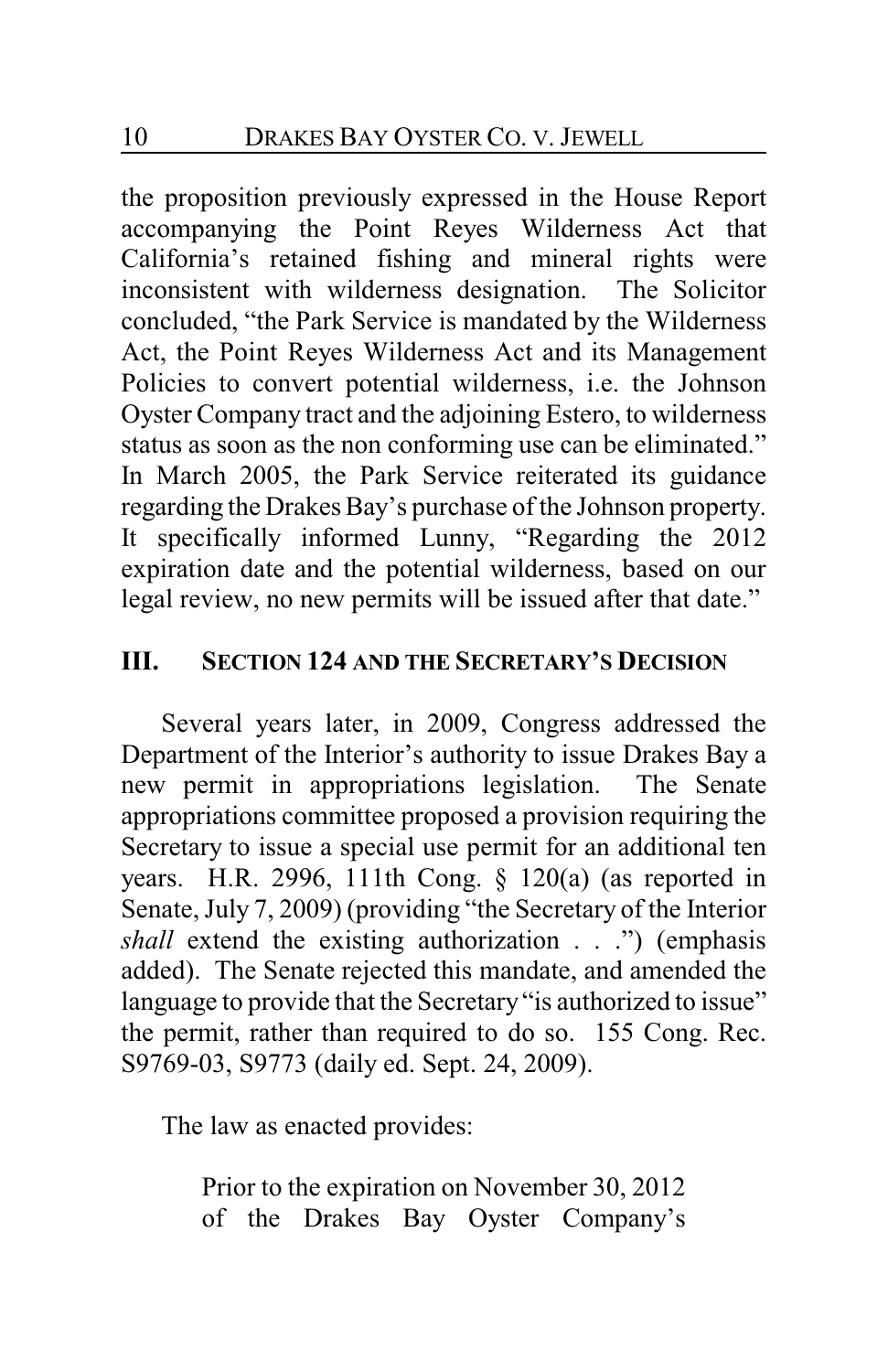Reservation of Use and Occupancy and associated special use permit ("existing authorization") within Drakes Estero at Point Reyes National Seashore, notwithstanding any other provision of law, the Secretary of the Interior is authorized to issue a special use permit with the same terms and conditions as the existing authorization, except as provided herein, for a period of 10 years from November 30, 2012. *Provided*, That such extended authorization is subject to annual payments to the United States based on the fair market value of the use of the Federal property for the duration of such renewal. The Secretary shall take into consideration recommendations of the National Academyof Sciences ["NAS"] Report pertaining to shellfish mariculture in Point Reyes National Seashore before modifying any terms and conditions of the extended authorization. Nothing in this section shall be construed to have any application to any location other than Point Reyes National Seashore; nor shall anything in this section be cited as precedent for management of any potential wilderness outside the Seashore.

123 Stat. at 2932. The House Conference Report reflected that the final language "provid[ed] the Secretary *discretion* to issue a special use permit. . . ." 155 Cong. Rec. H11871-06 (daily ed. October 28, 2009) (emphasis added).

The NAS report that Section 124 referenced, "Shellfish Mariculture in Drakes Estero, Point Reyes National Seashore,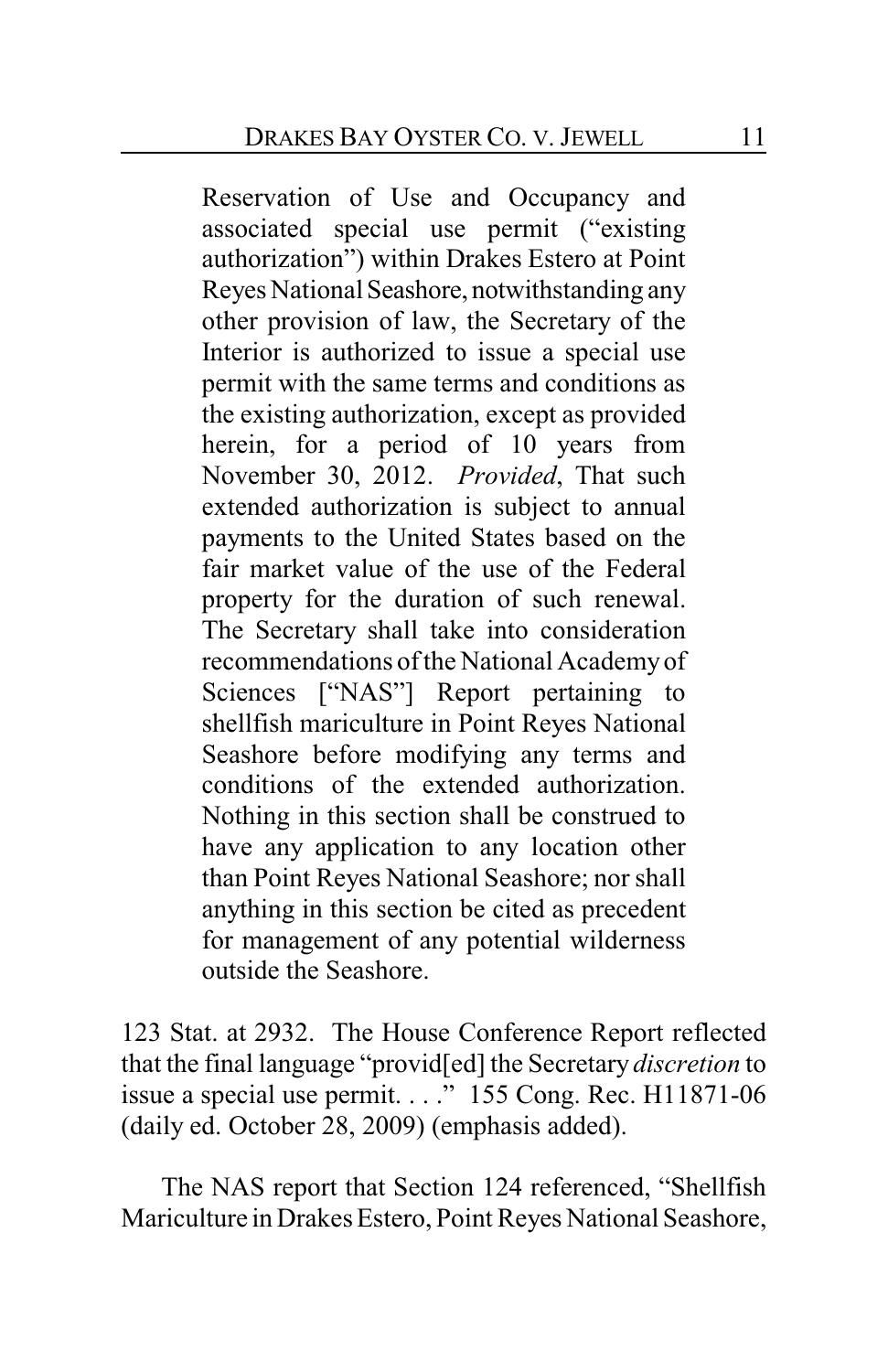California," was prepared in 2009, in light of "the approach of the 2012 expiration date" of the permit, in order "to help clarify the scientific issues raised with regard to the shellfish mariculture activities in Drakes Estero." The report highlighted that there was "limited scientific literature" available and that there was evidence that oyster farming had both negative and positive effects on the environment. The report explained: "The ultimate decision to permit or prohibit shellfish farming in Drakes Estero necessarily requires value judgments and tradeoffs that can be informed, but not resolved, by science."

Drakes Bay sent letters to the Secretary in July 2010 requesting that he exercise his authority under Section 124 to issue a permit extension. Park Service staff met with Lunny soon after to discuss a draft schedule to complete a NEPA process. The Department, through the Park Service, then formally began to prepare an Environmental Impact Statement ("EIS") in an effort "to engage the public and evaluate the effects of continuing the commercial operation within the national seashore" and " to inform the decision of whether a new special use permit should be issued." Drakes Bay Oyster Company Special Use Permit, 75 Fed. Reg. 65,373 (Oct. 22, 2010).**<sup>2</sup>**

The Park Service issued a draft EIS ("DEIS") for public comment in September 2011. Drakes Bay submitted

**<sup>2</sup>** In the final EIS, the Department stated that Section 124 did not require compliance with NEPA because that provision gave the Secretary authorization to make the permit decision "notwithstanding any other provision of law." Nevertheless, the Department "determined that it is helpful to generally follow the procedures of NEPA." The Secretary reiterated this position in his decision.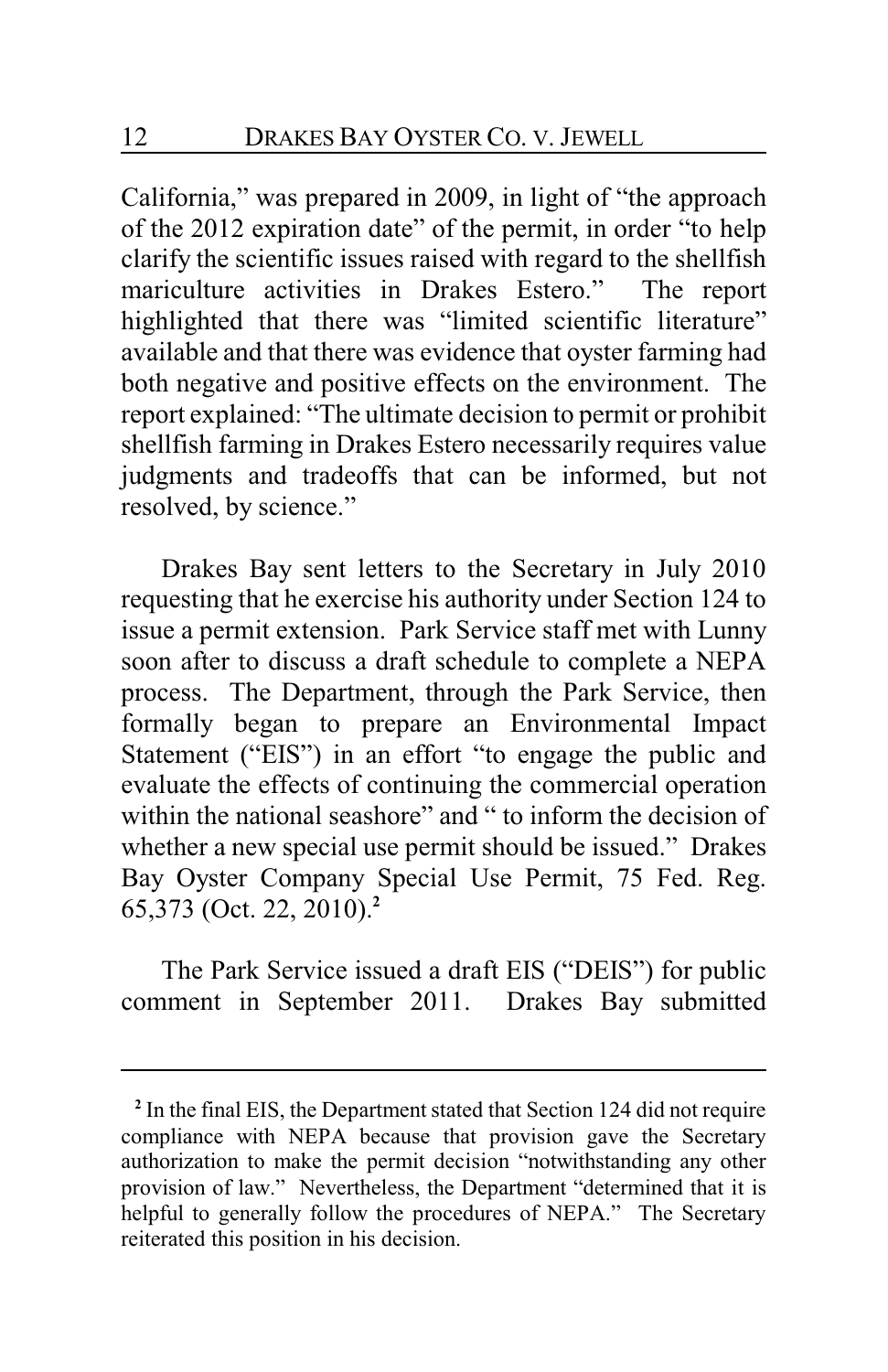comments criticizing much of the draft, along with a data quality complaint.**<sup>3</sup>** Congress expressed "concerns relating to the validity of the science underlying the DEIS" and therefore "direct[ed] the National Academy of Sciences to assess the data, analysis, and conclusions in the DEIS in order to ensure there is a solid scientific foundation for the Final Environmental Impact Statement expected in mid-2012." H.R. Conf. Rep. No. 112-331, at 1057 (Dec. 15, 2011), *reprinted in* 2011 U.S.C.C.A.N. 605, 788.

The NAS released its report in August 2012. The report noted several instances where the DEIS "lack[ed] assessment of the level of uncertainty associated with the scientific information on which conclusions were based." But the report concluded that the available research did not admit of certainty:

> The scientific literature on Drakes Estero is not extensive and research on the potential impacts of shellfish mariculture on the Estero is even sparser . . . . Consequently, for most of the resource categories the committee found that there is a moderate or high level of uncertainty associated with impact assessments in the DEIS.

The final EIS, issued on November 20, 2012, responded to the NAS review. The EIS revised the definitions of the intensity of impacts to wildlife and wildlife habitats, clarified the assumptions underlying those conclusions, and added discussion of the uncertainty of scientific data.

**<sup>3</sup>** Drakes Bay's data quality complaint is not before us in this appeal.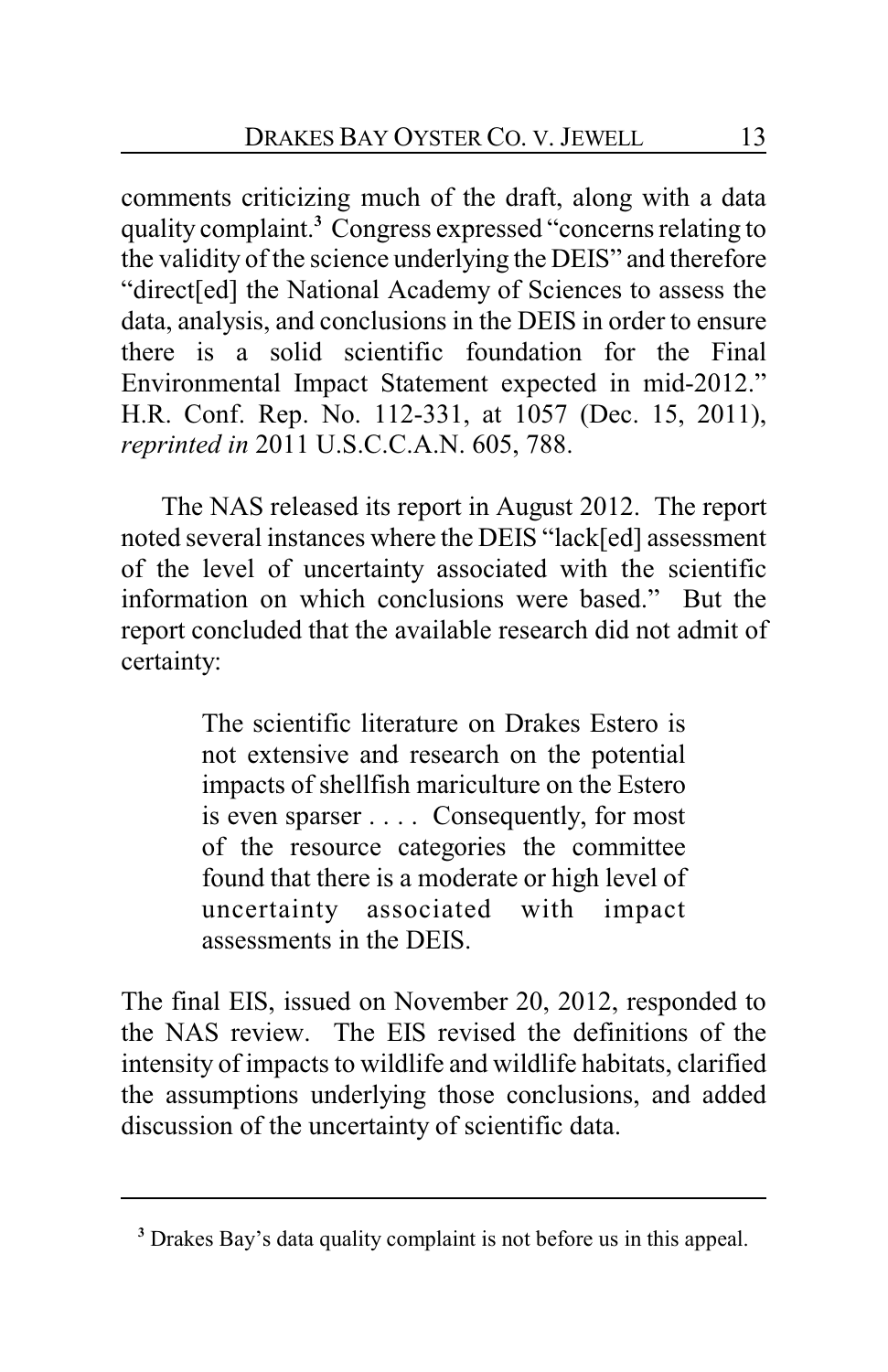The Secretary issued his decision on November 29, 2012, directing the Park Service to let the permit expire according to its terms. He explained that his decision was "based on matters of law and policy," including the "explicit terms of the 1972 conveyance from the Johnson Oyster Company to the United States" and "the policies of NPS concerning commercial use within a unit of the National Park System and nonconforming uses within potential or designated wilderness, as well as specific wilderness legislation for Point Reyes National Seashore." He recognized that Section 124 "grant[ed] [him] the authority to issue a new SUP," but elected to effectuate Park Service policies and the principles he discerned in wilderness legislation.

In his decision, the Secretary recognized the "scientific uncertainty" and "lack of consensus in the record regarding the precise nature and scope of the impacts that [Drakes Bay's] operations have" on wilderness and other resources. Generally, he found that the impact statements supported the proposition that letting the permit expire "would result in long-term beneficial impacts to the estero's natural environment." But he explained that the draft and final EIS were "not material to the legal and policy factors that provide the central basis" for his decision, though they were "helpful" in that they informed him regarding the "complexities, subtleties, and uncertainties of this matter." He disclaimed reliance on "the data that was asserted to be flawed," and noted that his decision was "based on the incompatibility of commercial activities in wilderness."

In accordance with his decision, the Secretarydirected the Park Service to publish a notice in the Federal Register announcing the conversion of Drakes Estero from potential to designated wilderness. This litigation followed. Drakes Bay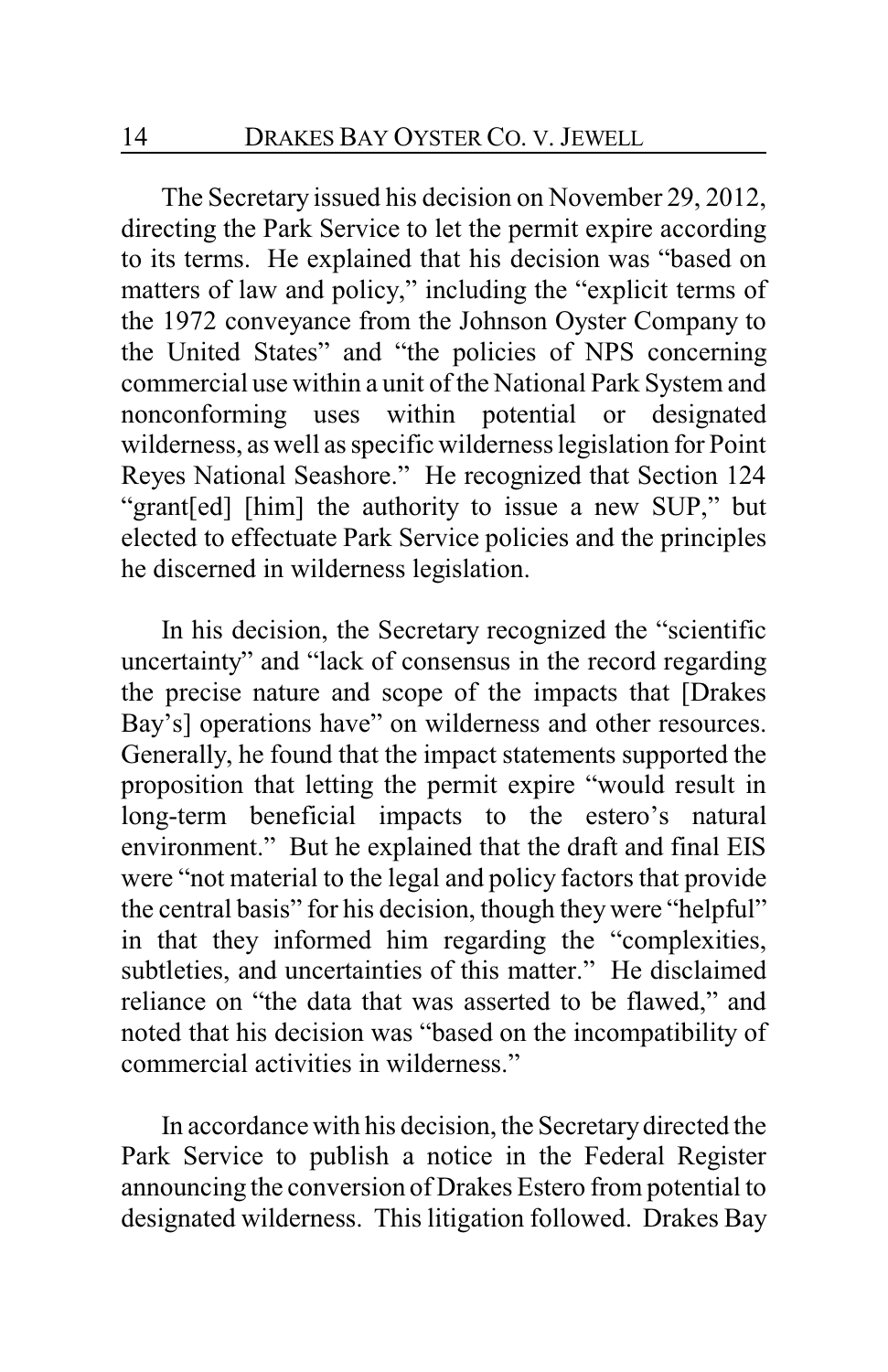sued the Secretary, seeking a declaratory judgment that his decision violated the Administrative Procedure Act ("APA"), 5 U.S.C. § 551 *et seq.*, an order that the Secretary direct the Park Service to issue a new ten-year permit, and, alternatively, an order vacating and remanding for a new decision. Drakes Bay moved for a preliminary injunction to avoid having to cease its operations pending suit, as it had been given ninety days to remove its property from the estero.

The district court determined that it did not have jurisdiction to review the Secretary's decision because "the statutory context affords complete discretion" and "Section 124 provides the Court with 'no meaningful standard' for the Court to apply in reviewing the Decision not to issue a New SUP." The court went on to provide an alternate rationale for denial: "the Court does not find that Plaintiffs can show a likelihood of success under a Section 706(2) standard [arbitrary, capricious, an abuse of discretion, or otherwise not in accordance with law under the APA]." Finally, the court held that "[o]n balance, and combining the requirement of both the equities and the public interest more broadly, the Court does not find these elements weigh in favor of granting a preliminary injunction."**<sup>4</sup>**

**<sup>4</sup>** A motions panel granted Drakes Bay's emergency motion for an injunction pending appeal "because there are serious legal questions and the balance of hardships tips sharply in appellants' favor." With the benefit of full briefing and argument, we need not defer to the motion panel's necessarily expedited decision. *United States v. Houser*, 804 F.2d 565, 568 (9th Cir. 1986).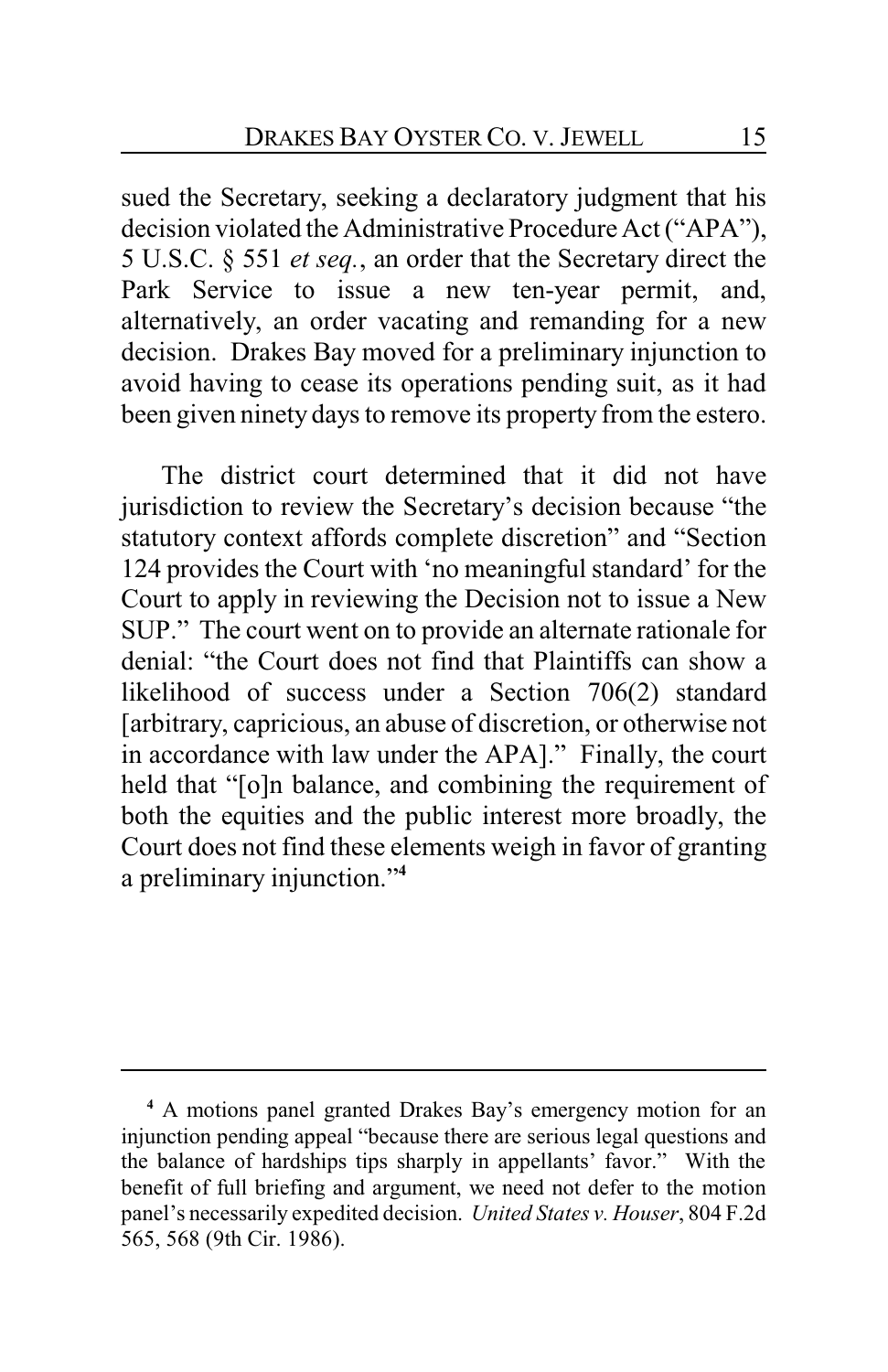#### **ANALYSIS**

# **I. JURISDICTION AND THE SCOPE OF THE "NOTWITHSTANDING" CLAUSE**

As a threshold matter, we address jurisdiction. On this point, we disagree in part with the district court. *See Oregon Natural Desert Ass'n v. U.S. Forest Serv.*, 465 F.3d 977, 979 n.1 (9th Cir. 2006) (reviewing de novo the question of subject matter jurisdiction under the APA). We do have jurisdiction to review whether the Secretary violated any legal mandate contained in Section 124 or elsewhere. However, we agree with the district court that we lack jurisdiction to review the Secretary's ultimate discretionary decision whether to issue a new permit.

The government argues that we lack jurisdiction to review any of Drakes Bay's claims because, under Section 124, the Secretary's decision was "committed to agency discretion by law." 5 U.S.C.  $\S$  701(a)(2). This narrow exception to the presumption of judicial review of agency action under the APA applies "if the statute is drawn so that a court would have no meaningful standard against which to judge the agency's exercise of discretion." *Heckler v. Chaney*, 470 U.S. 821, 830 (1985); *see also Webster v. Doe*, 486 U.S. 592, 599 (1988) (characterizing the exception as for circumstances where there is "no law to apply") (internal quotation marks and citation omitted). But even where the substance or result of a decision is committed fully to an agency's discretion, "a federal court has jurisdiction to review agency action for abuse of discretion when the alleged abuse of discretion involves violation by the agency of constitutional, statutory, regulatory or other legal mandates or restrictions." *Ness Inv. Corp.*, 512 F.2d at 715. In such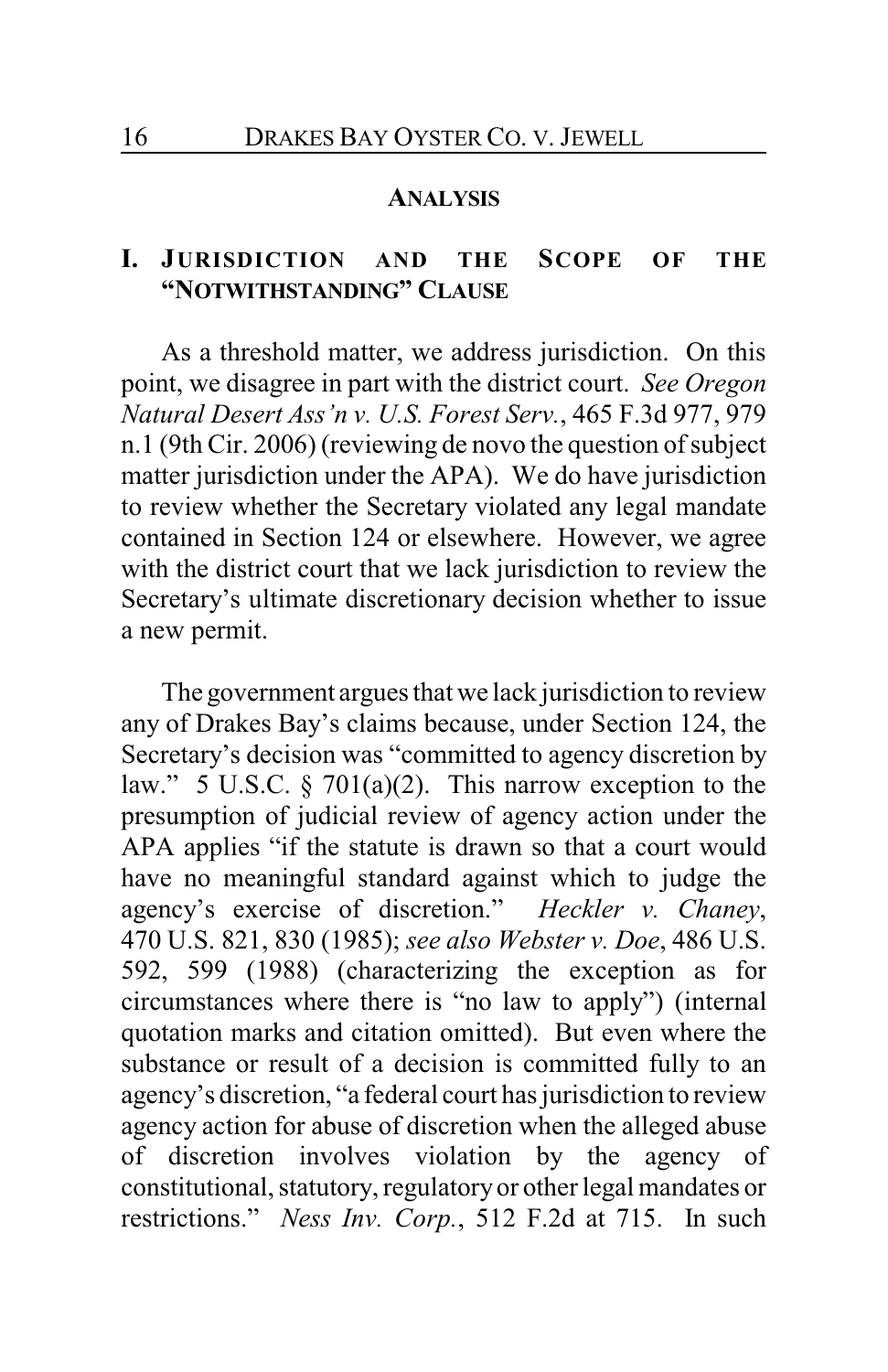circumstances, a federal court lacks only jurisdiction to review an alleged abuse of discretion regarding "the making of an informed judgment by the agency." *Id.*

Here, as in *Ness Inv. Corp.*, "[t]he secretary is 'authorized,' not required, to issue" a permit, and there are "no statutory restrictions or definitions prescribing precise qualifications" for issuance. *Id.* Consequently we may review only whether the Secretary followed whatever legal restrictions applied to his decision-making process. The parties agree that the *Ness*framework applies, but disagree on whether any "mandates or restrictions," *id.*, exist. Drakes Bay interprets Section 124, NEPA, and various federal regulations as imposing legal restrictions on the Secretary, but it contends that these requirements apply only to a decision to deny an extension, not to a decision granting an extension. The Secretarycontends that the "notwithstanding" clause of Section 124 sweeps away any statutes and regulations that might otherwise apply to a permit application. Neither side has it quite right.

As a general matter, "notwithstanding" clauses nullify *conflicting* provisions of law. *See United States v. Novak*, 476 F.3d 1041, 1046 (9th Cir. 2007) (en banc) ("The Supreme Court has indicated as a general proposition that statutory 'notwithstanding' clauses broadly sweep aside potentially conflicting laws."). Before Congress passed Section 124, the Department's Solicitor had issued a series of opinions holding that the Wilderness Act, the Point Reyes Wilderness Act, and Park Service management policies legally prohibited any extension of the permit. Section 124's "notwithstanding" clause trumps any law that purports to prohibit or preclude the Secretary from extending the permit, as such a law would "conflict" with Section 124's authorization. Thus we may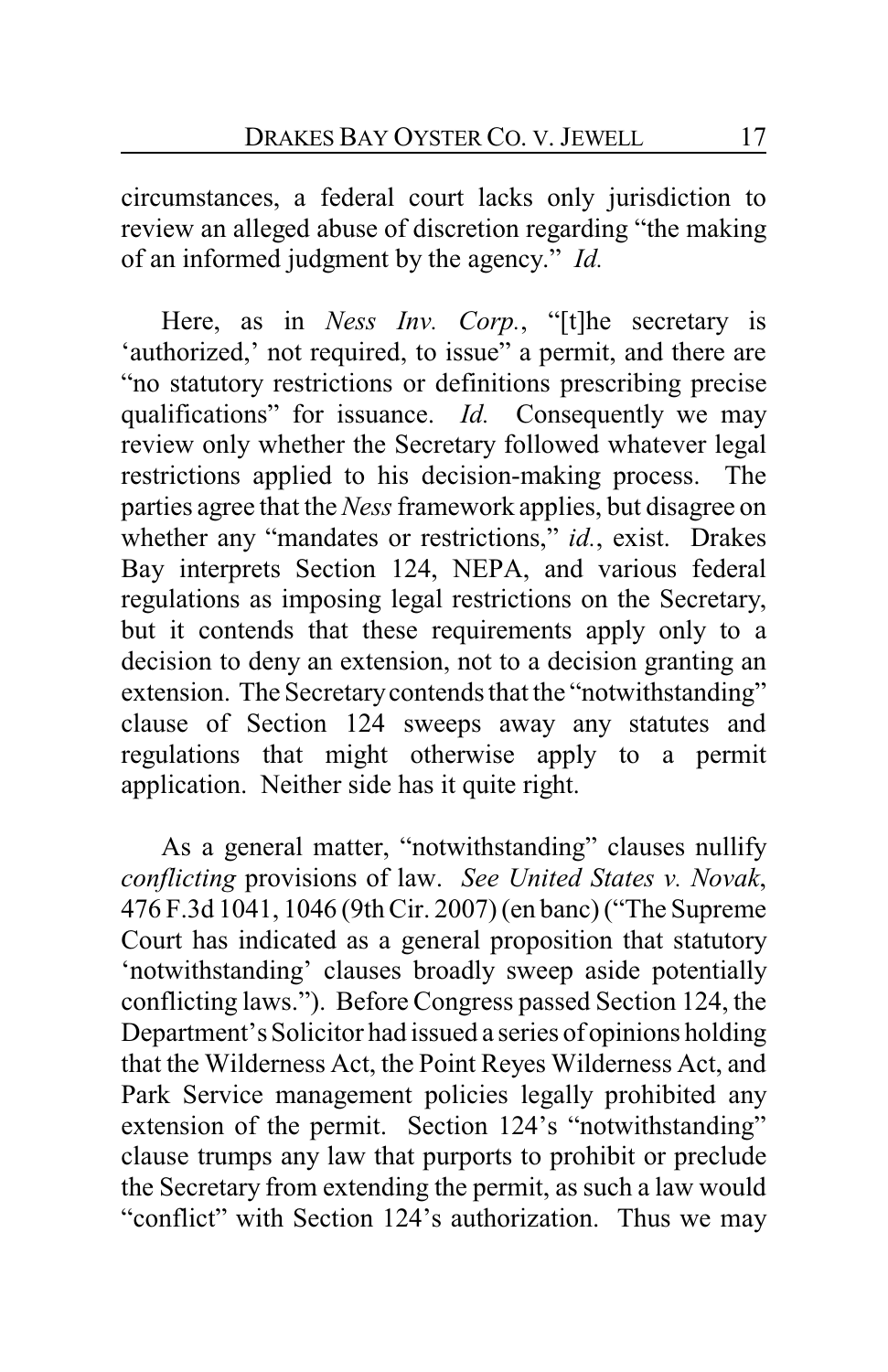review whether the Secretary misunderstood his authority to issue a permit and the closely related question of whether he mistakenly interpreted other statutory provisions as placing a legal restriction on his authority. As the government itself acknowledges, if Section 124 provides restrictions on the Secretary's exercise of discretion, then we have jurisdiction to review compliance with those limits.

The Secretary's decision is also subject to applicable procedural constraints. "[W]hen two statutes are capable of co-existence, it is the duty of the courts . . . to regard each as effective." *Morton v. Mancari*, 417 U.S. 535, 551 (1974). Thus, we have jurisdiction to consider the applicability of NEPA and other procedures that do not conflict with the authorization in Section 124.

Procedural constraints that do not conflict with the authorization would apply to the Secretary's decision regardless of whether he granted or denied the permit. We reject Drakes Bay's anomalous position that the Secretaryhad "unfettered authority to issue the permit," while his "discretion to deny [Drakes Bay] a [permit] [was] bounded by NEPA and other applicable law." Drakes Bay points to the fact that Section 124 says that "notwithstanding any other provision of law, the Secretary of the Interior is authorized *to issue* a special use permit," rather than that he is authorized to "issue *or deny*" one. From that language, Drakes Bay extrapolates that Section 124 "was enacted to make it easy to issue the permit." The statute does not dictate such a oneway ratchet. Indeed, if Congress had so wanted to make it easy or automatic for Drakes Bay, one wonders why it rejected the proposal that would have simply required the Secretary to issue a new permit. The ultimate legislation was a move away from, not toward, Drakes Bay's favored result.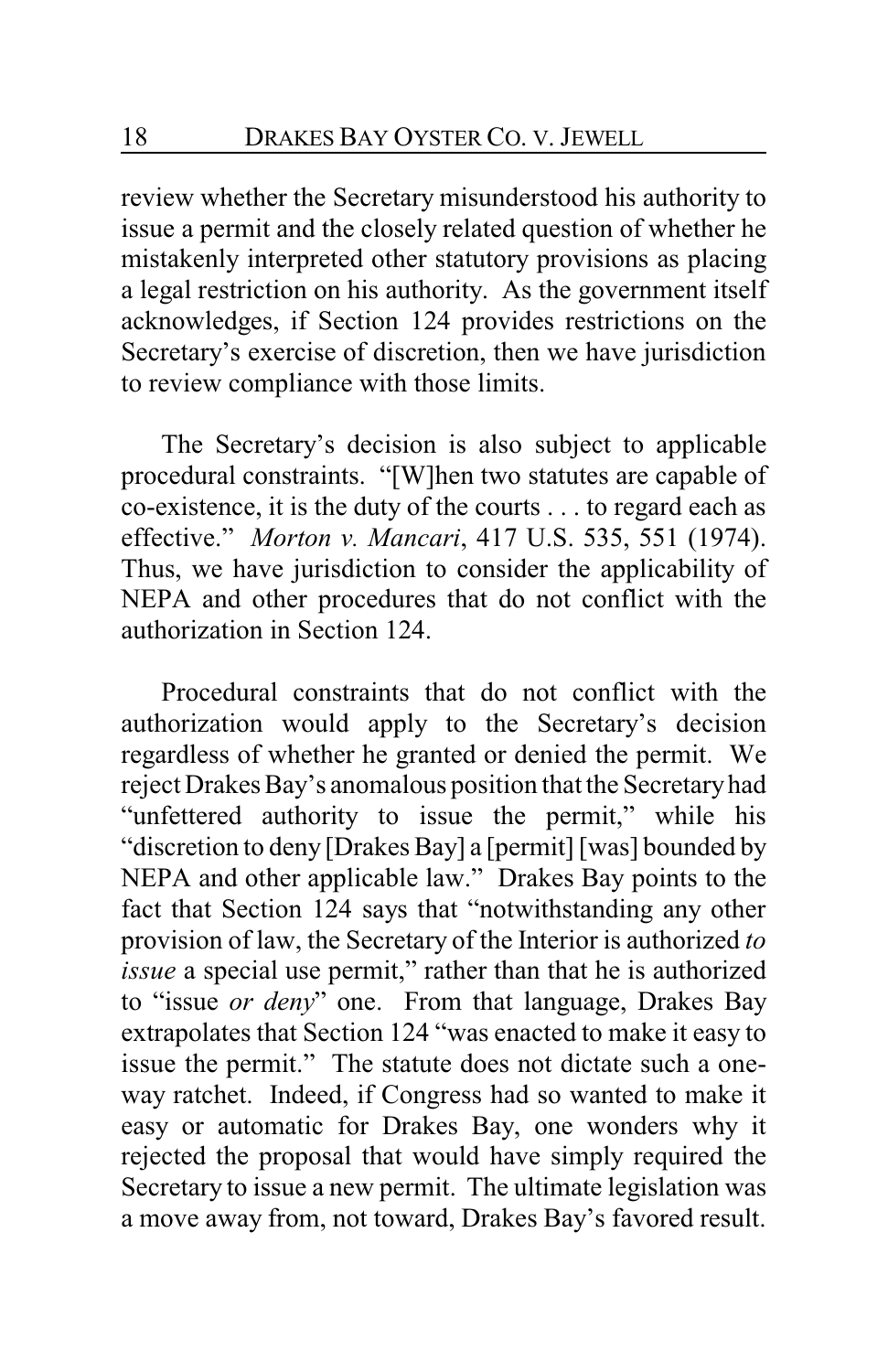A natural reading of the authorization to issue a permit implies authorization not to issue one, and we see no reason to interpret the "notwithstanding" clause as applying to one outcome but not the other. *See Confederated Salish and Kootenai Tribes v. United States*, 343 F.3d 1193, 1196–97 (9th Cir. 2003) (interpreting the word "authorized" to mean both the power to grant or deny a request for the Secretary to take land in trust for a tribe). Section 124 was enacted as part of appropriations legislation, granting the Secretary authority to act, without providing any statement of Congress's view on that decision one way or the other.

Drakes Bay's effort to read into this short appropriations provision a preference for issuance of the permit is unavailing, as is the dissent's attempt to do so based on legislative history from decades earlier. The dissent misunderstands the significance of the legislative history of the Point Reyes Wilderness Act of 1976, which focuses on the notion that Congress at that time viewed oyster farming as desirable and consistent with wilderness designation.

The dissent stacks legislative history from one enactment to another, over decades, when Section 124 itself does not make the link. "Extrinsic materials have a role in statutory interpretation only to the extent they shed a reliable light on the *enacting Legislature's* understanding of otherwise ambiguous terms." *Exxon Mobil Corp. v. Allapattah Servs., Inc.*, 545 U.S. 546, 568 (2005) (emphasis added). Regardless of the accuracy of the dissent's recitation of the legislative history of the 1976 Act, the dissent's citation to congressional statements in support of designating Drakes Estero as wilderness in 1976 do not reliably reflect that the Congress that enacted Section 124 was of the dissent's view that Drakes Bay's operations were "not an 'obstacle' to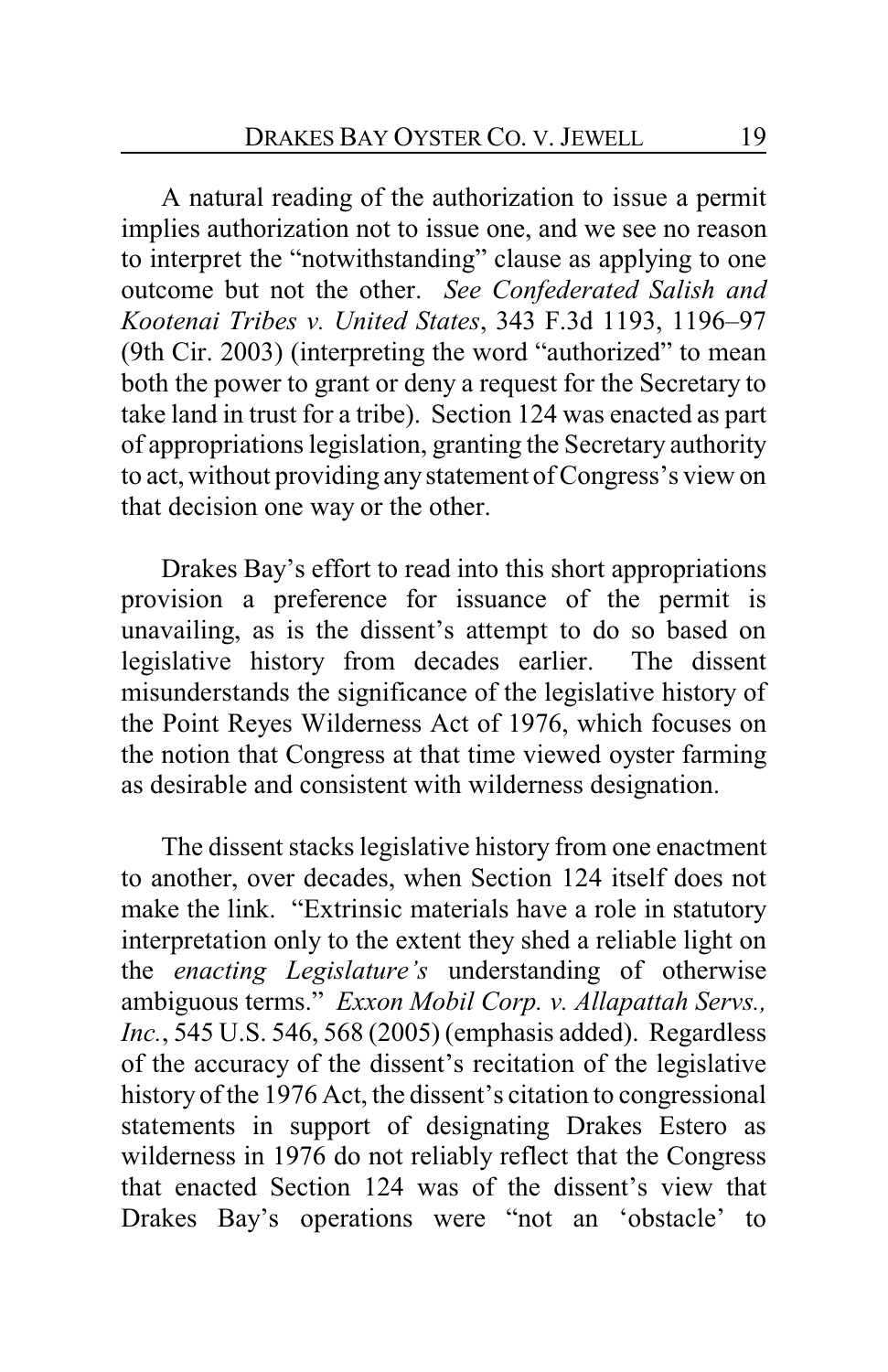converting Drakes Estero to wilderness status." Dissent at 46. The dissent's position would rewrite the clause to something like "notwithstanding the Department's policy view that oyster farming can be incompatible with wilderness designation." The dissent cites nothing from the text, or even the legislative history, of *Section 124* to support this interpretation. Even Drakes Bay did not argue this position or urge us to go this far afield.**<sup>5</sup>**

Here, where Section 124 merely grants *authority* to take an action, the "notwithstanding" clause targets laws that "potentially conflict[]" *with that authority*. *Novak*, 476 F.3d at 1046. Given the Department's opinions in 2005 that wilderness legislation prevented any exercise of authority to extend the permit, the notwithstanding clause has a clear function—to convey that prior legislation should not be deemed a legal barrier.**<sup>6</sup>** The dissent confuses actual or

**<sup>6</sup>** This function is meaningful regardless of whether conflicting laws actually prevented the Secretary from issuing a permit, a question the dissent would answer in the negative, Dissent at 46, but which we simply have no occasion to pass on here. The Department's legal position raised

**<sup>5</sup>** The dissent's conclusion that "[c]ontinued operation of the oyster farm is fully consistent with the Wilderness Act," Dissent at 46, is particularly puzzling given that Drakes Bay *itself* argued that wilderness designation of Drakes Estero was not possible while the oyster farm's commercial activities continued. Moreover, there are a variety of Park Service management criteria that inform the question of what kinds of activities are "consistent" with wilderness designation under the Wilderness Act. The dissent's reliance on decades-old legislative pronouncements about the Johnson oyster farm for the proposition that Section 124 was intended to foreclose the Secretary from considering his department's own policies with regard to Drakes Bay stretches even the most liberal use of legislative history to the breaking point. "[U]nenacted approvals, beliefs, and desires are not laws." *Puerto Rico Dep't of Consumer Affairs v. Isla Petroleum Corp.*, 485 U.S. 495, 501 (1988).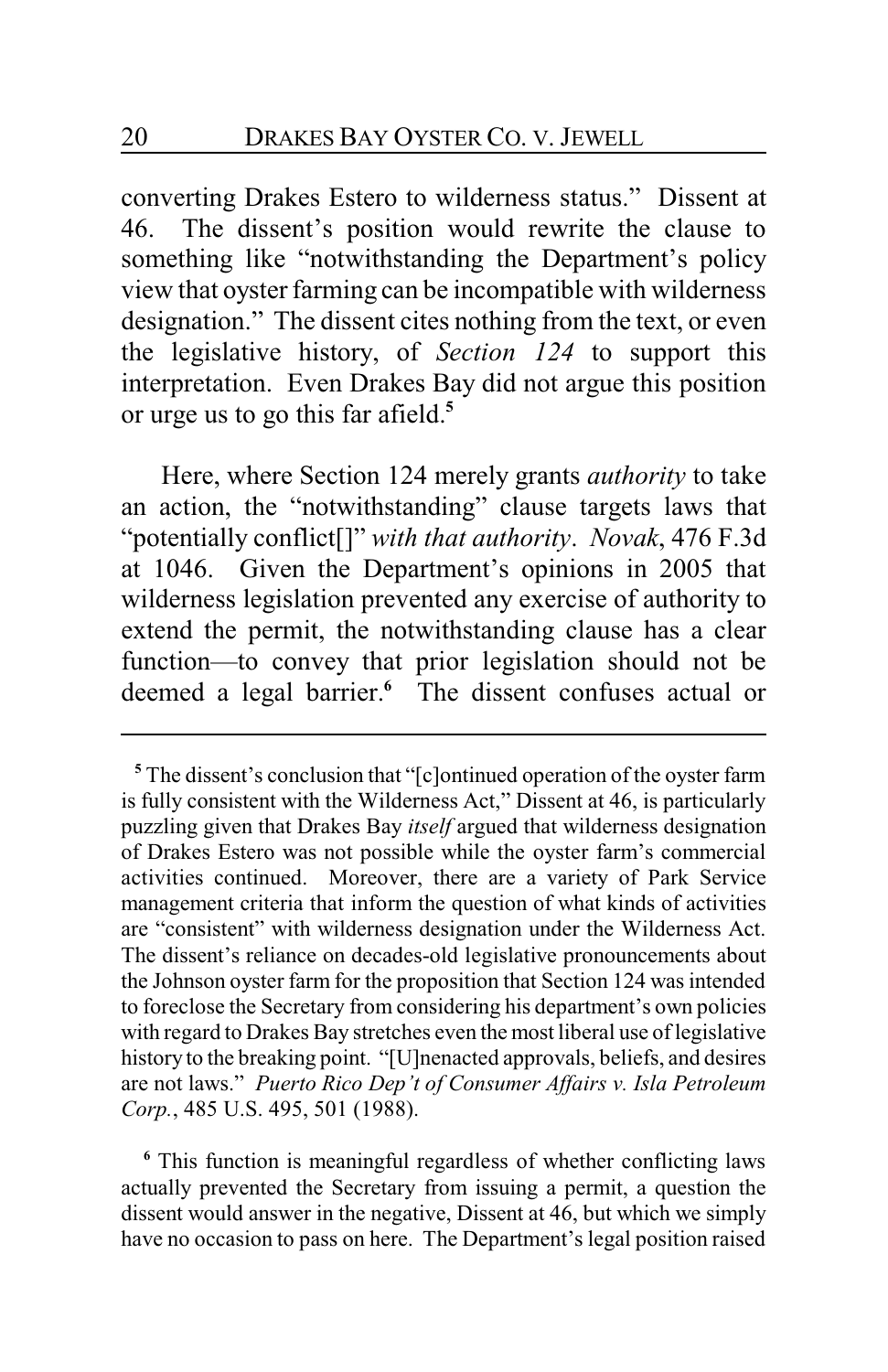potential legal impediments to the Secretary's authority with policy considerations that might lead the Department not to extend Drakes Bay's permit. Section 124 does not prescribe considerations on which the Secretary may or may not rely, it says nothing about the criteria for wilderness designation and says nothing about whether oyster farming is consistent with wilderness designation. As the Supreme Court has admonished, "courts have no authority to enforce a principle gleaned solely from legislative history that has no statutory reference point." *Shannon v. United States*, 512 U.S. 573, 584 (1994) (internal quotation marks and alteration omitted). Had Congress wanted to express a view on whether the Secretary should consider the Department's policies on wilderness or other criteria, it would have said so.**<sup>7</sup>** It did not, but rather gave the Secretary the discretion to decide.

We now turn to consideration of the Secretary's decision.

### **II. PRELIMINARY INJUNCTION NOT WARRANTED**

In seeking a preliminary injunction, Drakes Bay must establish "that [it] is likely to succeed on the merits, that [it] is likely to suffer irreparable harm in the absence of

a "*potential*[] conflict[]," *Novak*, 476 F.3d at 1046 (emphasis added), regarding the Department's authority, and the "notwithstanding clause" made clear that "other provisions of law" were not an impediment.

**<sup>7</sup>** Indeed, the only consideration that Congress addressed in Section 124 was that "[t]he Secretary shall take into consideration recommendations of the National Academy of Sciences Report pertaining to shellfish mariculture in Point Reyes National Seashore before *modifying* any terms and conditions of the extended authorization." (Emphasis added.) As modification of the permit is not at issue here, this provision is not relevant.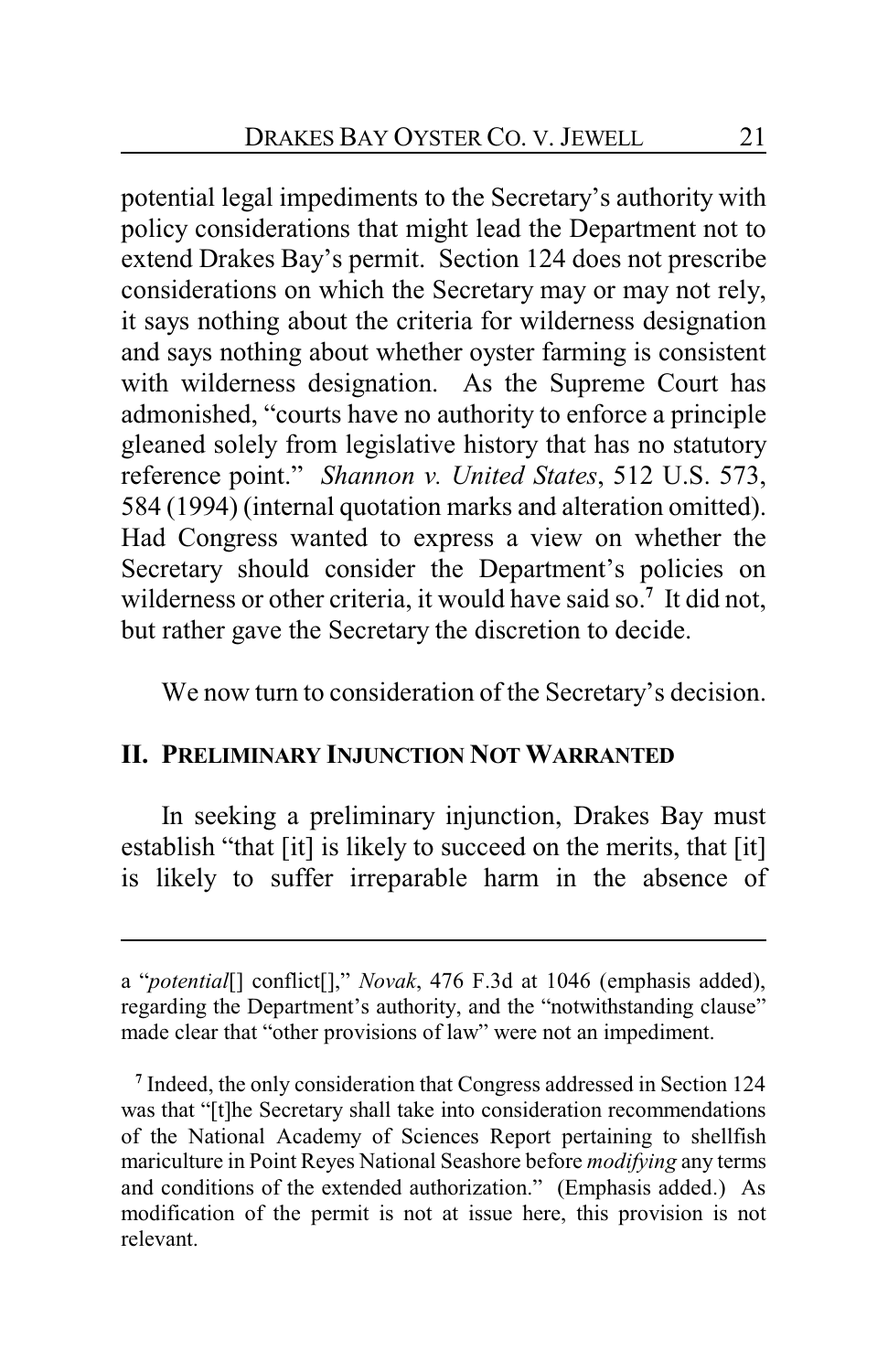preliminary relief, that the balance of equities tips in [its] favor, and that an injunction is in the public interest." *Winter v. Natural Res. Def. Council, Inc.*, 555 U.S. 7, 20 (2008). We have held that a "likelihood" of success per se is not an absolute requirement. *Alliance for the Wild Rockies v. Cottrell*, 632 F.3d 1127, 1131–32 (9th Cir. 2011). Rather, "'serious questions going to the merits' and a hardship balance that tips sharply toward the plaintiff can support issuance of an injunction, assuming the other two elements of the *Winter* test are also met." *Id.* at 1132. We review for abuse of discretion the district court's determination that Drakes Bay did not meet its burden under this test. *FTC v. EnformaNatural Products, Inc.*, 362 F.3d 1204, 1211–12 (9th Cir. 2004).

Drakes Bay contends that the Secretarymisinterpreted his authority under Section 124 in that he mistakenly believed that granting a permit extension would violate other laws, that he failed to comply with NEPA, and that he failed to comply with federal rulemaking procedures. According to Drakes Bay, these errors render the Secretary's decision "arbitrary, capricious, an abuse of discretion, or otherwise not in accordance with law."  $5 \text{ U.S.C. } § \text{ 706(2)(A).}$  Here, the likelihood of success on the merits of these claims is too remote to justify the extraordinary remedy of a preliminary injunction. In light of our conclusion about the merits, we address only in passing the remaining preliminary injunction factors.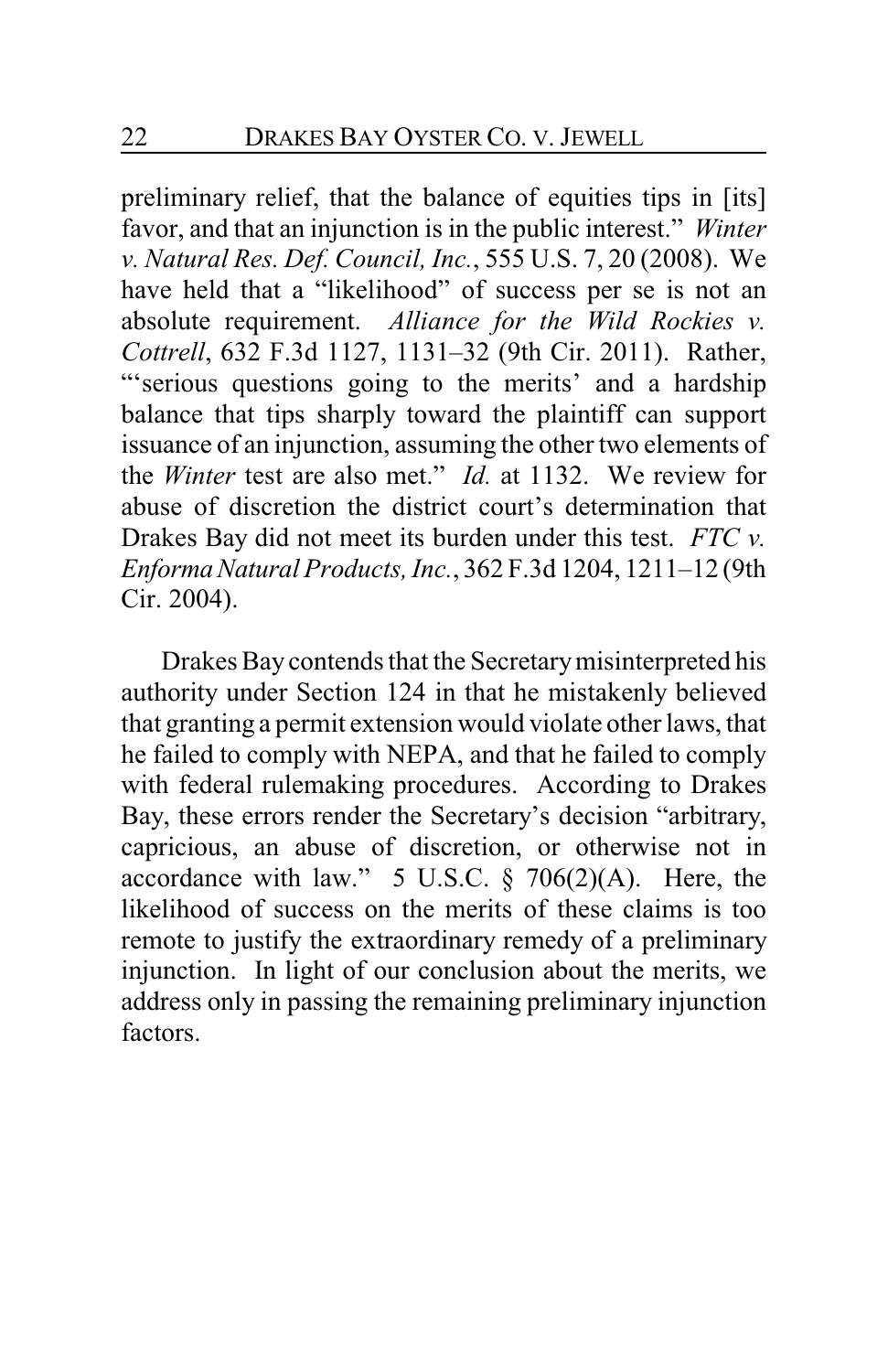# **A. LIKELIHOOD OF SUCCESS ON THE MERITS**

# **1. The Import of Section 124**

The Secretary's decision did not violate any statutory mandate, particularly the provision that gave him discretion to grant the permit despite any prior conflicting law. The key portion of Section 124 provides as follows: "Prior to the expiration on November 30, 2012 of the Drakes Bay Oyster Company's Reservation of Use and Occupancy and associated special use permit ("existing authorization") within Drakes Estero at Point Reyes National Seashore, notwithstanding any other provision of law, the Secretary of the Interior is authorized to issue a special use permit  $\dots$ ." Section 124 put the Secretary on notice that he was not hamstrung by other law should he determine a permit extension was appropriate. The section left him free to consider wilderness values and the competing interests underlying a commercial operation in an area set aside as a natural seashore.

The narrow question that we have jurisdiction to review is whether the Secretary misinterpreted his authority under Section 124. The record leaves no doubt that the answer is no.

As the Secretary explained, "SEC. 124 grants me the authority and discretion to issue [Drakes Bay] a new special use permit, but it does not direct me to do so." The Secretary repeated this understanding multiple times throughout the decision, noting, for example, that Section 124 "does not dictate a result or constrain my discretion in this matter," and that it "grants me the authority to issue a new SUP."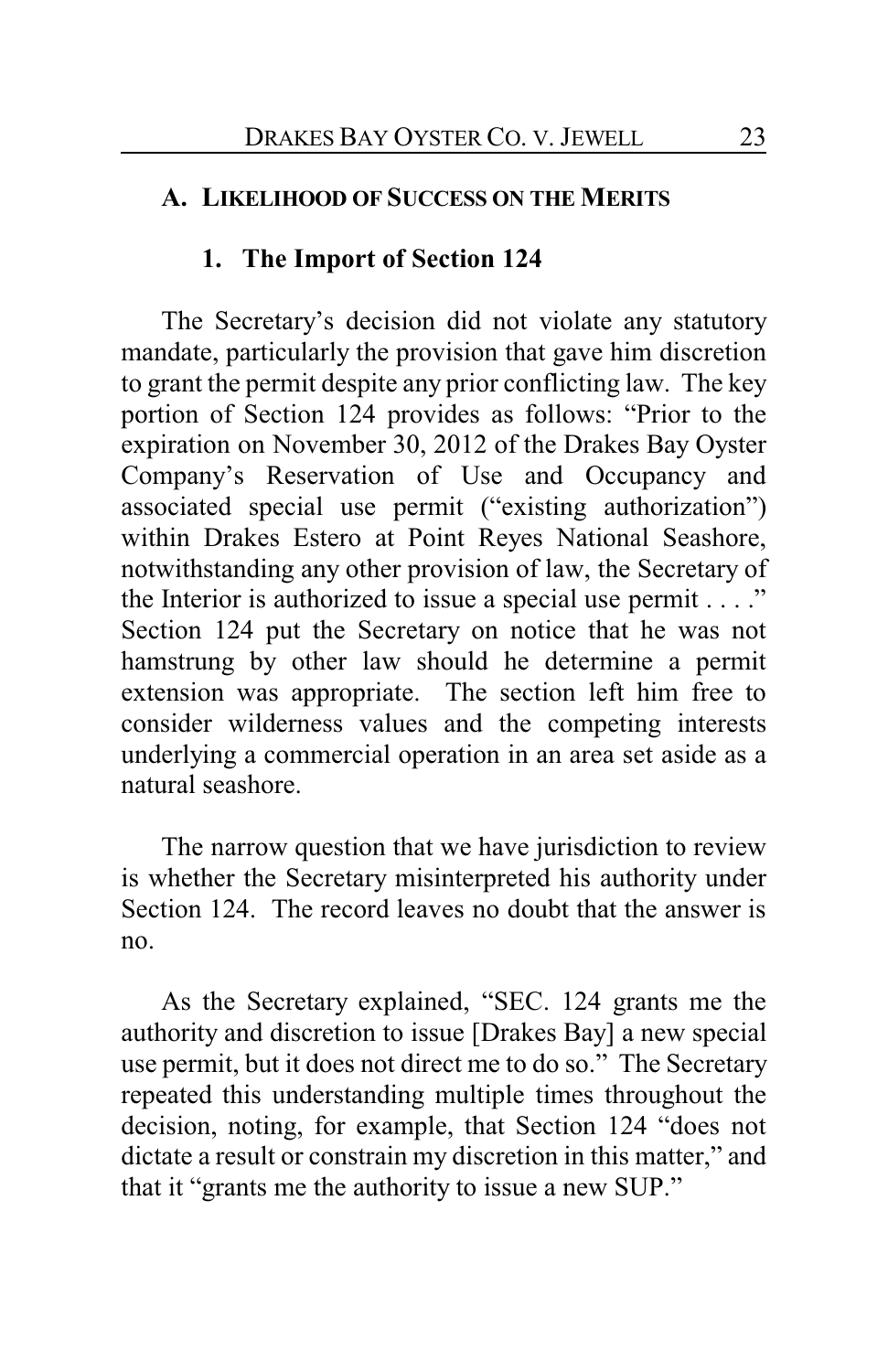Drakes Bay's view that the Secretary violated Section 124 rests on a misinterpretation of that provision and a misapprehension of the Secretary's reasoning. Drakes Bay first argues that the statute was intended to "make it easy" to issue the permit. As we explained above, this approach is wishful thinking, since the statute says nothing of the kind. Indeed, Congress first considered whether to mandate issuance of the permit but backed off that approach and ultimately left the decision to the Secretary's discretion. In the end, Congress did nothing more than let the Secretary know his hands were not tied.

Drakes Bay next argues that the Secretary erroneously concluded that extending the permit would "violate" applicable wilderness legislation. According to Drakes Bay, because Section 124 authorized the Secretary to extend the permit "notwithstanding any other provision of law," the Secretary was "prohibit[ed] ... from relying on a violation of other law as a reason to justify a permit denial."

Drakes Bay's reading of the decision is not tenable. Taken as a whole, the decision reflects that the Secretary explicitly recognized that extending the permit would be lawful and that he was not legally constrained by other laws.

The Secretary elected to let the permit expire not to avoid "violating" any law, as Drakes Bay posits, but because the Secretary weighed and balanced competing concerns about the environment and the value of aquaculture. He chose to give weight to the *policies* underlying wilderness legislation, taking into account consideration of environmental impacts: "In addition to considering the [Drafted Environmental Impact Statement and Final Environmental Impact Statement], I gave *great weight to matters of public policy,*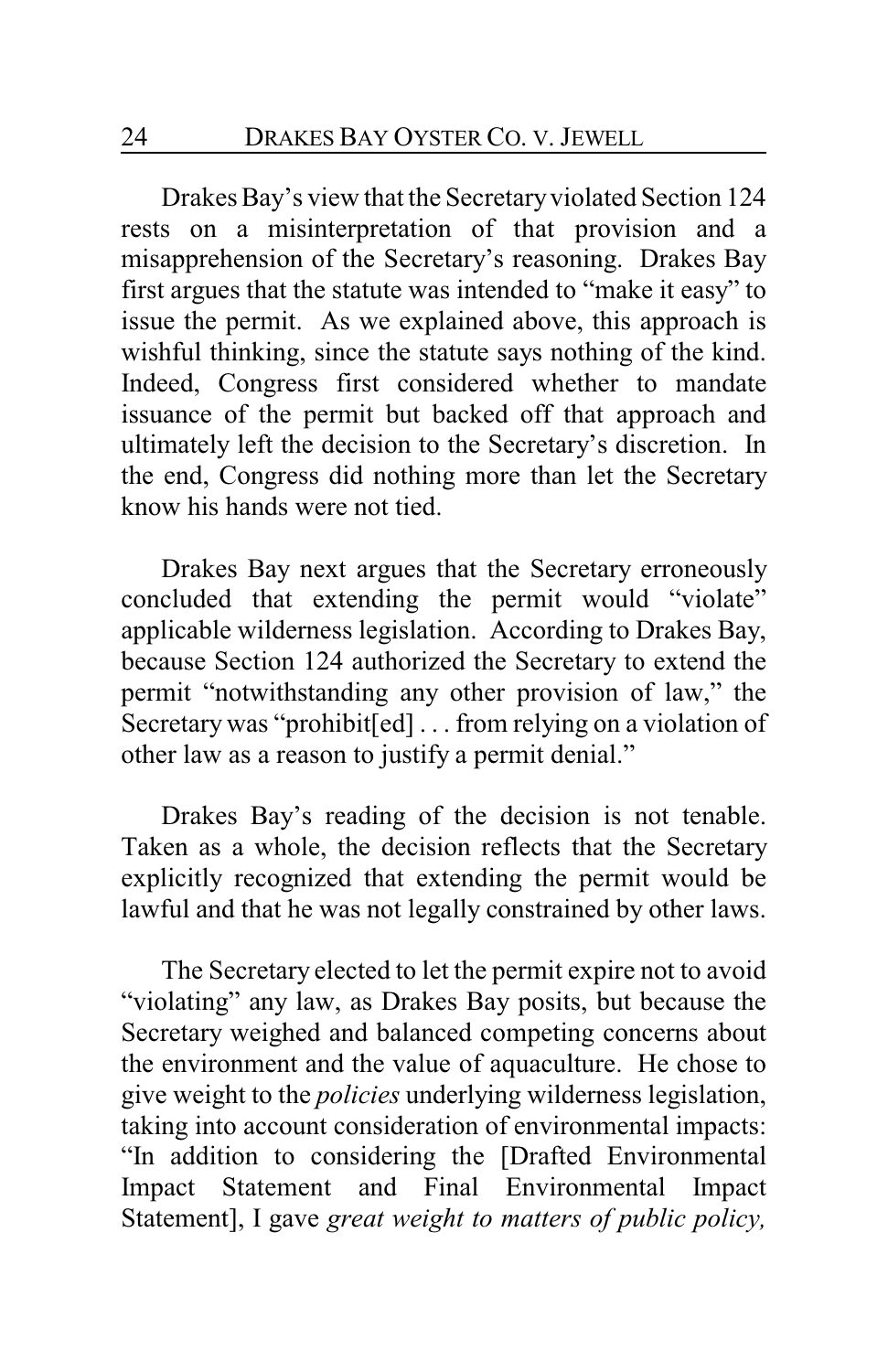*particularly the public policy inherent in the 1976 act* of Congress that identified Drakes Estero as potential wilderness." (Emphasis added).

Drakes Bay seizes on a single sentence in a summary of reasons as evidence that the Secretary thought extending the permit would "violate . . . specific wilderness legislation." At the beginning of the decision, the summary includes one sentence that, read in isolation, raises an ambiguity: "The continuation of the [Drakes Bay] operation would *violate the policies of NPS* concerning commercial use within a unit of the National Park System and nonconforming uses within potential or designated wilderness, *as well as specific wilderness legislation* for Point Reyes National Seashore." (Emphasis added). However, reading the sentence in context of the full decision, it is obvious the Secretary did not erroneously consider himself bound by any provision of wilderness legislation. In reviewing the agency's decision, we must uphold even "a decision of less than ideal clarity" so long as "the agency's path may reasonably be discerned." *FCC v. Fox Television Stations*, 556 U.S. 502, 513–14 (2009) (internal quotation marks omitted).

The Secretary's reliance on policy considerations and Congressional intent is evident throughout the decision. Recounting the factual and legal background, for example, the Secretary cited the House of Representatives committee report accompanying the Point Reyes Wilderness Act, which stated:

> As is well established, it is the intention that those lands and waters designated as potential wilderness additions will be essentially managed as wilderness, to the extent possible,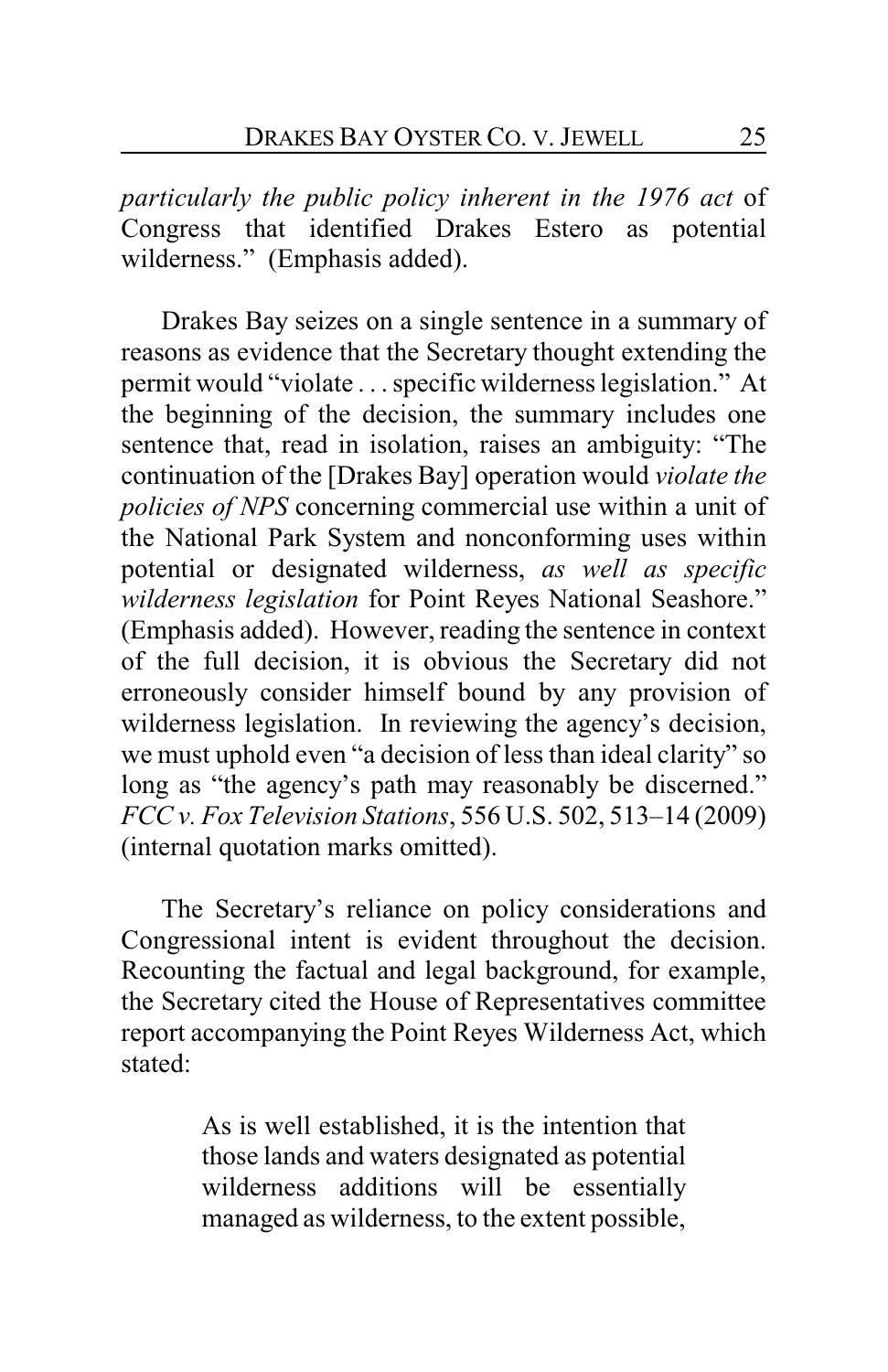with efforts to steadily continue to remove all obstacles to the eventual conversion of these lands and waters to wilderness status.

H.R. Rep. No. 94-1680 at 3. The Secretary returned to this committee report in his conclusion, explaining that:

> My decision honors Congress's direction to "steadily continue to remove all obstacles to the eventual conversion of these lands and waters to wilderness status" and thus ensures that these precious resources are preserved for the enjoyment of future generations of the American public, for whom Point Reyes National Seashore was created.

As expressed in his decision, his choice was consistent with the draft and final environmental impact statements that "support the proposition that the removal of [Drakes Bay's] commercial operations in the estero would result in long-term beneficial impacts to the estero's natural environment."

Drakes Bay suggests that referencing even the Congressional "intent" or policies underlying the Point Reyes Wilderness Act runs afoul of Section 124. But as Drakes Bay itself acknowledges, the "most natural, common-sense reading" of the notwithstanding clause is "notwithstanding any law that would *otherwise legally preclude issuance* of a [special use permit], the Secretary has the *authority* to issue a SUP." It is abundantly clear that the Secretary recognized his authority under Section 124 and did not believe he was legally bound by any statute to deny the permit. But the policy that underlies the 1976 Act and other wilderness legislation is just that—an expression of public policy. These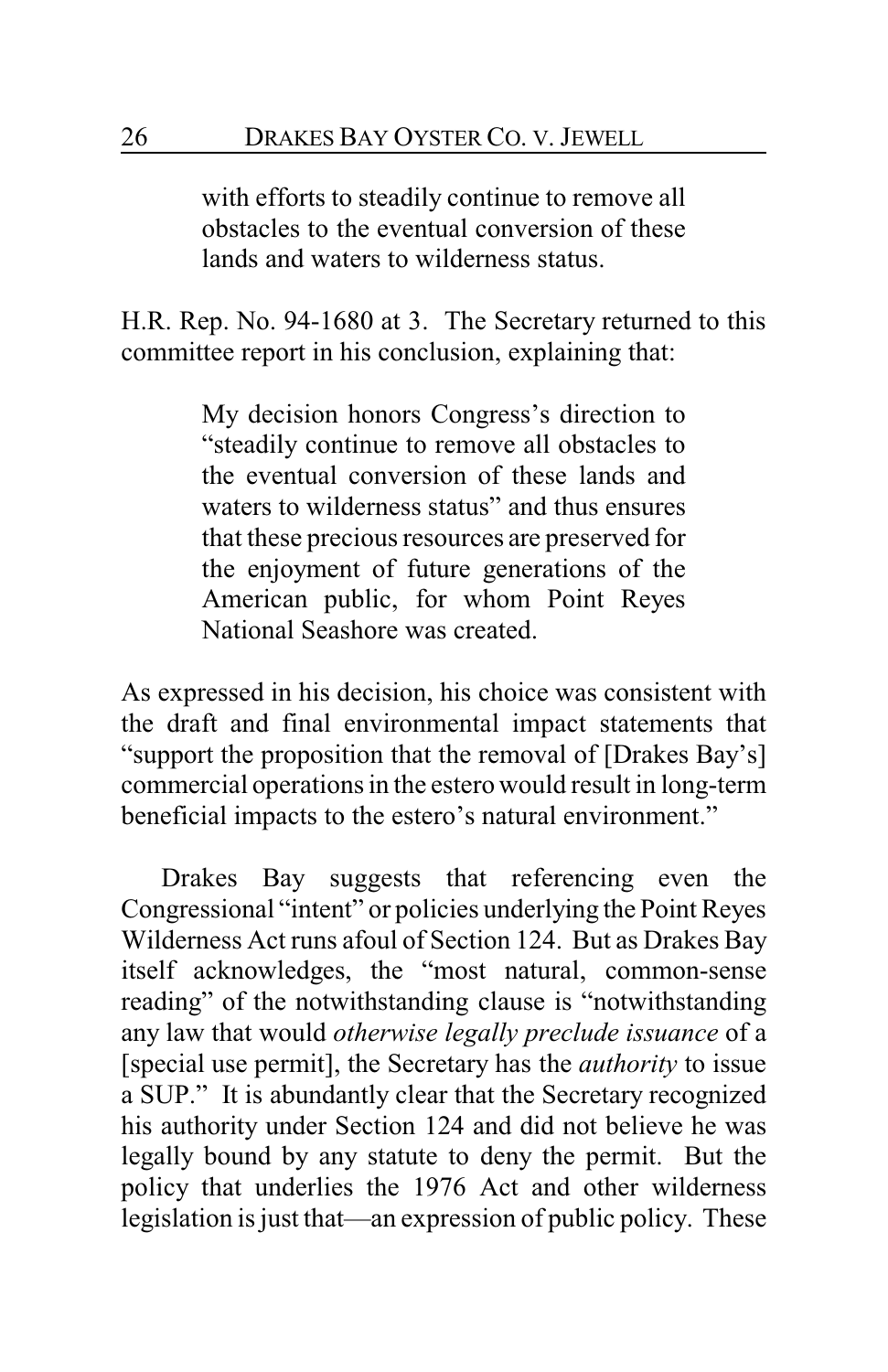expressions neither "legally preclude" nor legally mandate extension, and they are not "other provision[s] of law" that are swept aside by Section 124's "notwithstanding" clause. Statements in committee reports do not carry the force of law. *See Lincoln v. Vigil*, 508 U.S. 182, 192–93 (1993). "Congress's 'authoritative statement is the statutory text, not the legislative history.'" *Chamber of Commerce of U.S. v. Whiting*, 131 S. Ct. 1968, 1980 (2011) (quoting *Exxon Mobil*, 545 U.S. at 568).

The Secretary's incorporation of the policies underlying wilderness legislation, and of Congressional intent as expressed in the House committee report, was a matter of his discretion. The Secretary noted correctly that "SEC. 124 . . . does not prescribe the factors on which I must base my decision." Section 124 "provides the court no way to second-guess the weight or priority to be assigned" to these factors. *Ctr. for Auto Safety v. Dole*, 846 F.2d 1532, 1535 (D.C. Cir. 1988) (concluding that agency decision to deny petition for enforcement was not reviewable where the governing regulations provided no standards to enable judicial review). The choice was the Secretary's to make.**<sup>8</sup>**

**<sup>8</sup>** The dissent's position that the agency "relied on factors which Congress has not intended it to consider," Dissent at 49, is not supported by the record. Under the deferential arbitrary and capricious standard, we uphold agency action for which a rational explanation is given, particularly where the agency "acted within the sphere of its expertise." *McFarland v. Kempthorne*, 545 F.3d 1106, 1113 (9th Cir. 2008). The Secretary's decision relied in general on "Congress's direction" to remove "obstacles" to wilderness designation. While the Wilderness Act bans commercial enterprise within wilderness areas "subject to existing private rights," 16 U.S.C. § 1133(c), Park Service policies inform whether wilderness designation is appropriate in the first instance. Contrary to the dissent's characterization, the 1976 legislation did not invoke a crystal ball and pass judgment on the compatibility of oyster farming in Drakes Estero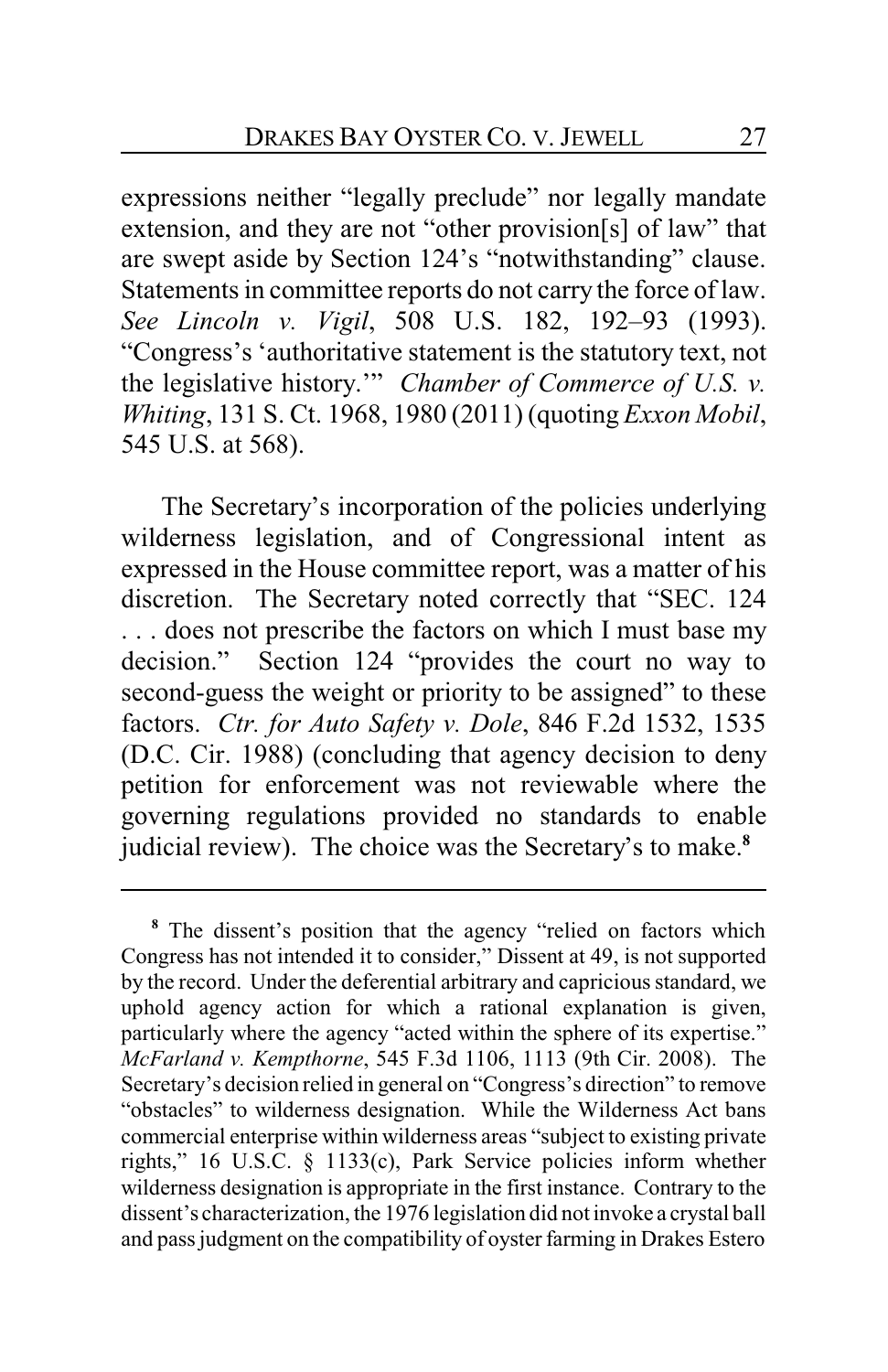### **2. Drakes Bay's Other Statutory Arguments**

As Section 124 affords no basis for us to review the substance of the Secretary's decision, we have no measuring stick against which to judge Drakes Bay's various claims that the Secretary's policy determination was mistaken. To the extent the Secretary's decision can be evaluated against the statutory requirements cited by Drakes Bay, Drakes Bay is unlikely to prevail in showing the decision was arbitrary and capricious, an abuse of discretion, or in violation of any law.

Drakes Bay argues that the Secretary violated the law by directing that Drakes Estero be designated as wilderness, because such a designation was not possible under the Wilderness Act in light of California's retained mineral and fishing rights. Although the Department of the Interior adopted this view in the past, the Department has since deemed that position inaccurate. The Wilderness Act itself nowhere provides that retained mineral or fishing rights preclude wilderness designation.**<sup>9</sup>** Drakes Bay is not likely to

**<sup>9</sup>** Notably, the State of California takes the position that its retained rights, including the state constitutional right to fish, do not cover aquaculture. The California Department of Fish and Game criticized and rejected "brief, general, and conclusory" communications it made decades earlier that suggested the oyster farm was covered by the "right to fish" reservation. At present, the state has issued water bottom leases to Drakes

with wilderness some thirty plus years later when the reservation of use would expire. Indeed, things change. The Secretary, drawing on the agency expertise amassed in the decades since the 1970s, concluded that continued oyster farming was inconsistent with wilderness criteria and the Department's policies. The Secretary's decision that removing the farm would further Congress's earlier expressed goal of moving toward wilderness designation was rational and within his authority under Section 124.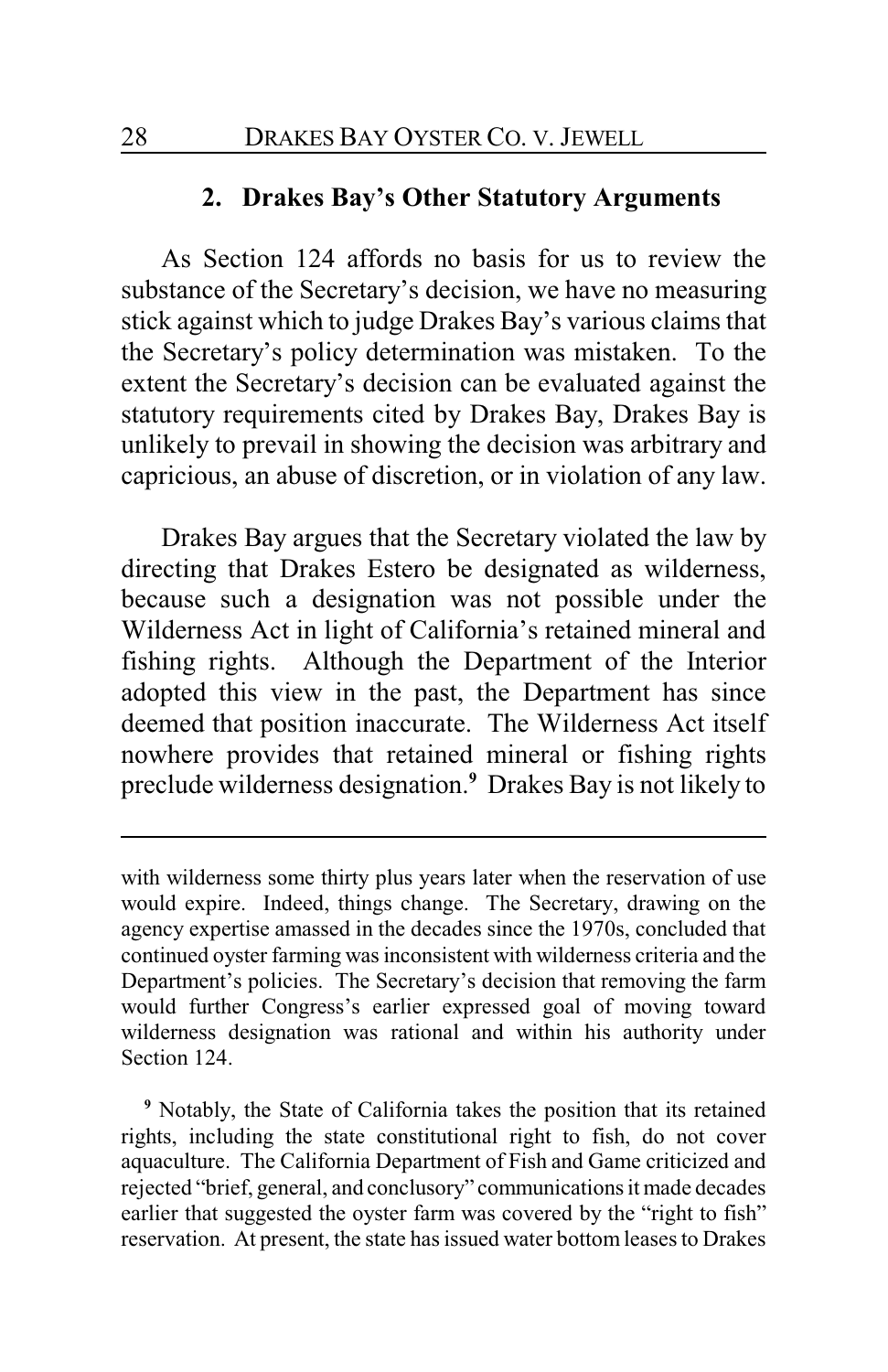succeed on its theory that the Secretary's current position—that the permit's expiration enables wilderness designation despite retained mineral and fishing rights—amounted to "legal error."

Drakes Bay also believes that wilderness designation was improper in light of the "historic farming community" that remains on Drakes Estero. However, a 1978 amendment to the legislation establishing Point Reyes specifically authorizes the Park Service to lease property used for "agricultural, ranching, or dairying purposes." Act of Nov. 10, 1978, Pub. L. No. 95-625, § 318, 92 Stat. 3467, 3487. The Secretary's decision considered these uses a "compatible activity" within a wilderness area. Drakes Bay has not demonstrated how such a determination violates any restriction on the Secretary's authority.

On a related note, Drakes Bay charges that, in recounting the statutory history, the Secretary erred in stating that the 1978 amendment did not permit him to issue leases for mariculture. Drakes Bay's effort to shoehorn itself into an "agricultural purpose" is unavailing. Congress limited the Secretary's leasing authority to "lands" in Section 318(b) of the 1978 Act, rather than to the "lands, waters, and submerged lands" described in Section 318(a) of the same statute. *Id.* It is reasonable to assume this distinction is meaningful and reasonable for the Secretary to state that the Act did not authorize mariculture leases. Even if the Secretary misinterpreted this earlier law, he plainly

Bay for its commercial operations, but has made clear that the use of those leases past 2012 "is expressly contingent upon [Drakes Bay's] compliance with the 1972 grant reservation and, after its expiration, with any special use permit" that the federal government "may issue in its discretion."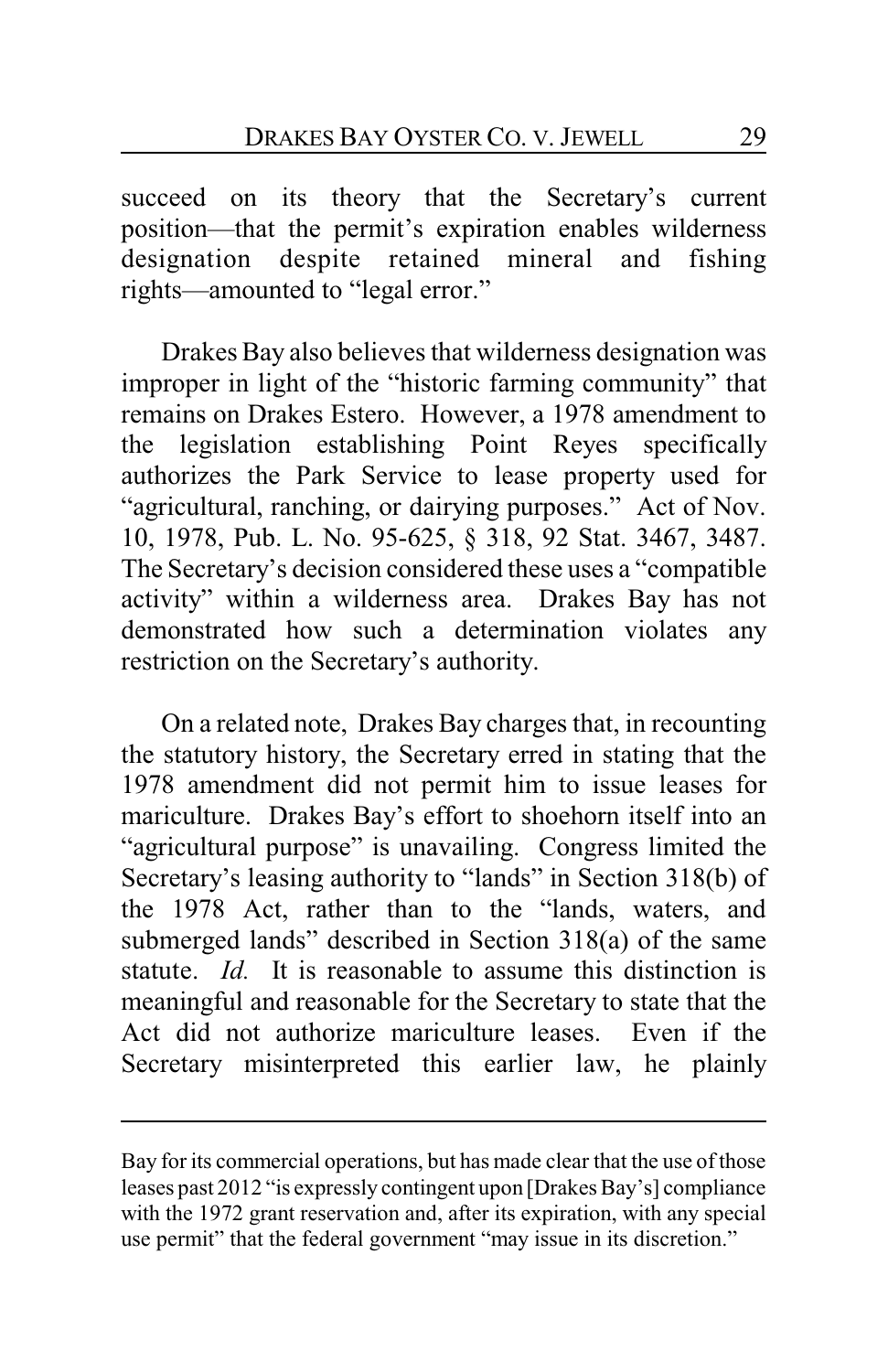understood that Section 124 did authorize him to issue Drakes Bay a permit for mariculture. In sum, the Secretary neither violated any statutory mandate nor did he misapprehend his authority under the various statutes raised by Drakes Bay.

# **3. Compliance with NEPA**

We next address the applicability of NEPA to the Secretary's decision. Under NEPA, an agency is required to prepare an environmental impact statement ("EIS") for "major Federal actions significantly affecting the quality of the human environment."  $42$  U.S.C.  $\S$   $4332(2)(C)$ . The government urges that its decision to let Drakes Bay's permit expire is not a "major Federal action[]," but rather is inaction that does not implicate NEPA. Drakes Bay responds that the term "major Federal actions" includes failures to act, 40 C.F.R. § 1508.18, and that NEPA applies to decisions concerning whether to issue a permit.**<sup>10</sup>**

Here, the Secretary's decision to let Drakes Bay's permit expire according to its terms effectively "denied" Drakes Bay

**<sup>10</sup>** Drakes Bay argues that we cannot consider the government's inaction argument because the Secretary did not rely on that position in his decision. We disagree. "The rationale behind the *Chenery I* Court's refusal to accept belated justifications for agency action not previously asserted during the agency's own proceedings does not apply in this case. *Chenery I* was premised on the policy that courts should not substitute their judgment for that of the agency when reviewing a 'determination of *policy or judgment which the agency alone is authorized to make* and which it has not made.'" *Louis v. U.S. Dep't of Labor*, 419 F.3d 970, 977–78 (9th Cir. 2005) (quoting *SEC v. Chenery Corp.*, 318 U.S. 80, 88 (1943)) (emphasis added). The "policy or judgment" call here was the Secretary's substantive decision whether to grant the permit. We are not constrained in considering arguments concerning the applicability of NEPA.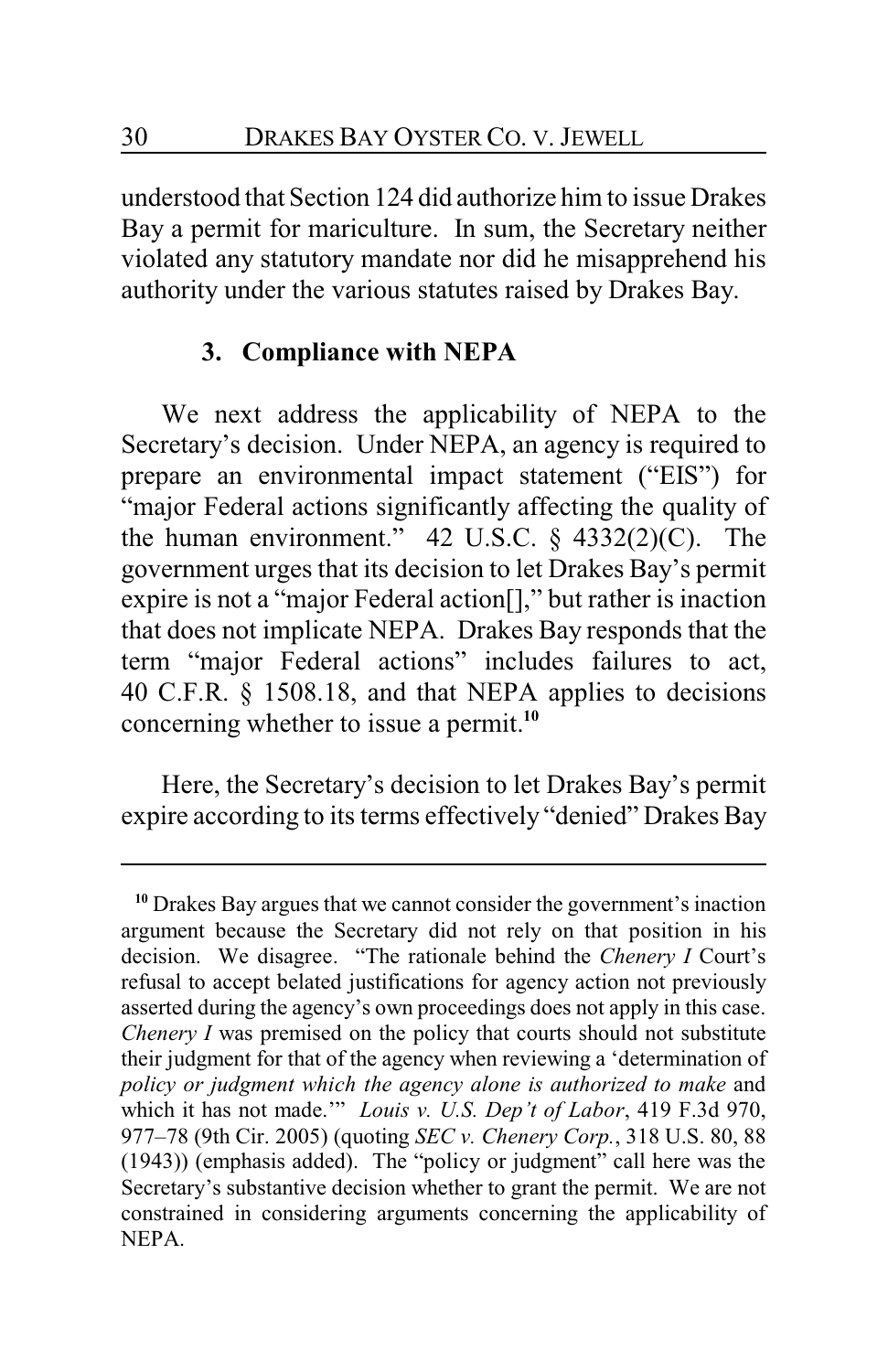a permit. We have held that "if a federal permit is a prerequisite for a project with adverse impact on the environment, *issuance* of that permit does constitute major federal action." *Ramsey v. Kantor*, 96 F.3d 434, 444 (9th Cir. 1996) (emphasis added). But we have never held failure to grant a permit to the same standard, and for good reason. If agencies were required to produce an EIS every time they denied someone a license, the system would grind to a halt. Our case law makes clear that not every denial of a request to act is a "major Federal action." We have held, for example, that no EIS was required when the federal government denied a request to exercise its regulatory authority to stop a state's program killing wildlife. *State of Alaska v. Andrus*, 591 F.2d 537, 541 (9th Cir. 1979).

Drakes Bay suggested at oral argument that the Secretary's decision differs from typical inaction because it effected a change in the status quo, namely, the cessation of commercial operations that had previously been authorized. We are skeptical that the decision to allow the permit to expire after forty years, and thus to move toward designating Drakes Estero as wilderness, is a major action "significantly affecting the quality of the human environment" to which NEPA applies. 42 U.S.C.  $\S$  4332(2)(C). "The purpose of NEPA is to 'provide a mechanism to enhance or improve the environment and prevent further irreparable damage.'" *Douglas County v. Babbitt*, 48 F.3d 1495, 1505 (9th Cir. 1995) (quoting *Pacific Legal Foundation v. Andrus*, 657 F.2d 829, 837 (6th Cir. 1981)).

The Secretary's decision is essentially an environmental conservation effort, which has not triggered NEPA in the past. For example, in *Douglas County*, we held NEPA did not apply to critical habitat designation under the Endangered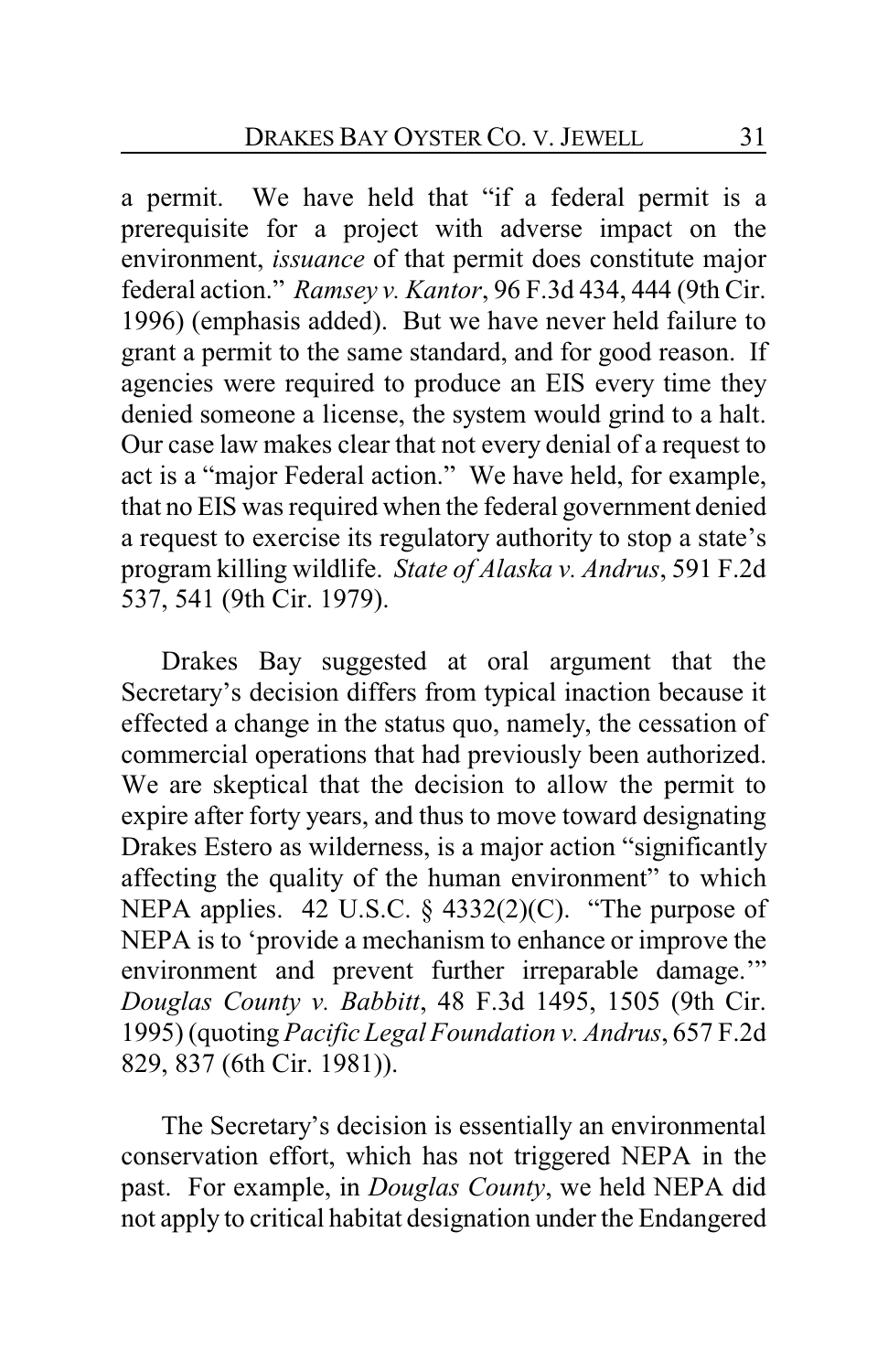Species Act ("ESA") because it was "an action that prevent[ed] human interference with the environment" and "because the ESA *furthers the goals of NEPA* without demanding an EIS." *Id.* at 1505, 1506 (emphasis added). Because removing the oyster farm is a step toward restoring the "natural, untouched physical environment" and would prevent subsequent human interference in Drakes Estero, *id.* at 1505, the reasoning of *Douglas County* is persuasive here. The Secretary's decision to allow the permit to expire, just like the designation under the ESA, "protects the environment from exactly the kind of human impacts that NEPA is designed to foreclose." *Id.* at 1507.**<sup>11</sup>**

Drakes Bay also argued that removal of the oyster farm implicates NEPA because it has "adverse environmental consequences." Although the final EIS did note that removal might cause certain short-term harms, such as noise

**<sup>11</sup>** Drakes Bay noted at oral argument that we have recognized a circuit split on the question of "whether significant *beneficial* effects alone would trigger an EIS" and concluded in dicta that requiring an EIS in those circumstances was "consistent with the weight of circuit authority and has the virtue of reflecting the plain language of the statute." *Humane Society of U.S. v. Locke*, 626 F.3d 1040, 1056 n.9 (9th Cir. 2010) (citing cases) (emphasis added). The authority cited is not persuasive here, however, because none ofthose cases addressed environmental conservation efforts. The cases instead dealt with major federal construction projects to which NEPAapplied in order to evaluate the positive effects asserted. *See Sierra Club v. Froehlke*, 816 F.2d 205, 211 n.3 (5th Cir. 1987) (major federal water project of ArmyCorps ofEngineers); *Nat'l Wildlife Fed'n v. Marsh*, 721 F.2d 767, 783 (11th Cir. 1983) (construction of man-made lake); *Envtl. Def. Fund v. Marsh*, 651 F.2d 983, 993 (5th Cir. 1981) (major navigational project); *see also Natural Res. Def. Council, Inc. v. Herrington*, 768 F.2d 1355, 1431 (D.C. Cir. 1985) (addressing energyefficiency standards for household appliances and noting in dicta that "both beneficial and adverse effects on the environment can be significant within the meaning of NEPA").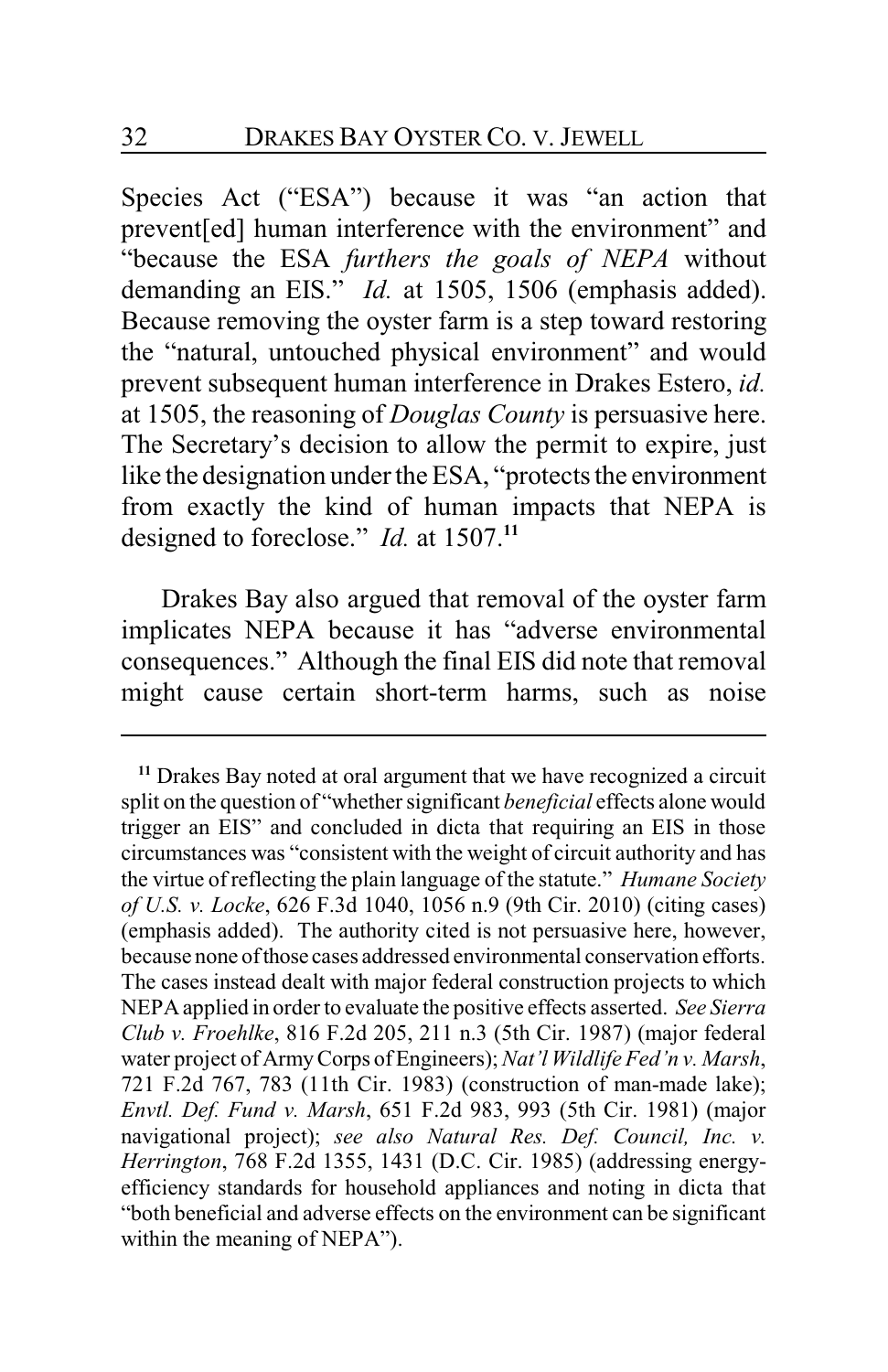associated with heavy machinery needed to remove Drakes Bay's structures, such relatively minor harms do not by themselves "significantly affect[]" the environment in such a way as to implicate NEPA. 42 U.S.C.  $\S$  4332(2)(C). We are "reluctant . . . to make NEPA more of an obstructionist tactic to prevent environmental protection than it may already have become." *Douglas County*, 48 F.3d at 1508 (internal quotation marks omitted).

Ultimately, we need not resolve whether NEPA compliance was required because, even if it was, the Secretary conducted an adequate NEPA review process and any claimed deficiencies are without consequence. The government produced a lengthy EIS, which the Secretary considered and found "helpful." Although the Secretary acknowledges that compliance with NEPA was less than perfect, Drakes Bay is unlikely to succeed in showing that the errors were prejudicial. Relief is available under the APA only for "prejudicial error." 5 U.S.C. § 706; *see also Nat'l Ass'n of Home Builders v. Defenders of Wildlife*, 551 U.S. 644, 659 (2007) ("In administrative law, as in federal civil and criminal litigation, there is a harmless error rule.") (internal quotation marks and citation omitted).

Drakes Bay points to "technical" violations, specifically, the Secretary's failure to publish the EIS more than thirty days before he made his decision and the Secretary's framing the extension denial in the form of a Decision Memorandum rather than a Record of Decision. Drakes Bay has shown no prejudice from these claimed violations. *See Nat'l Forest Pres. Grp. v. Butz*, 485 F.2d 408, 412 (9th Cir. 1973) (declining to reverse where NEPA timing and EIS requirements were not strictly followed but the agency "did consider environmental factors" and the "sterile exercise" of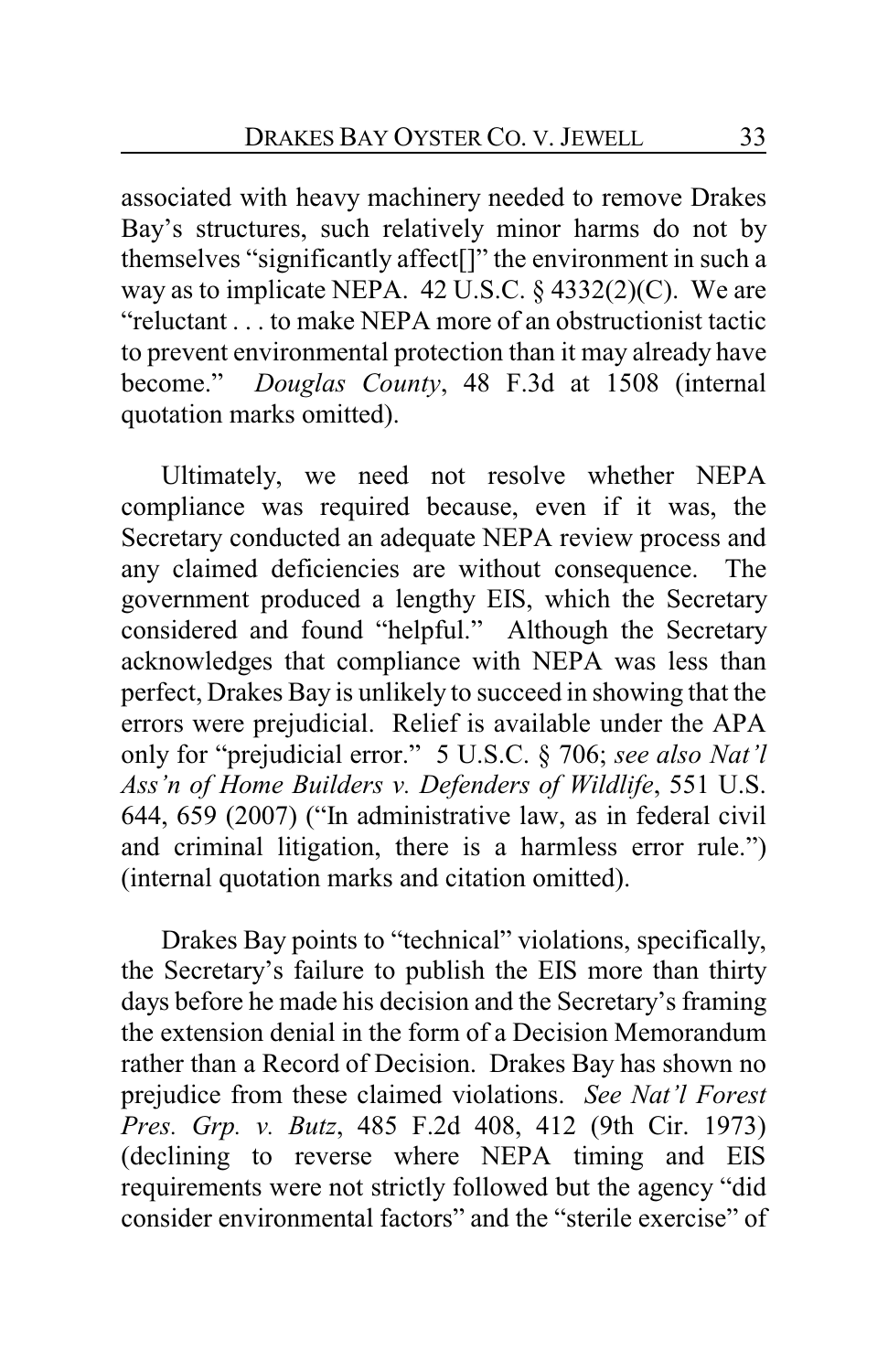forcing agency to reconsider "would serve no useful purpose"); *see also City of Sausalito v. O'Neill*, 386 F.3d 1186, 1220 (9th Cir. 2004) (declining to reverse based on violation of deadline for ESA biological assessment where no harm was shown).

Drakes Bay puts considerable stock in its claims that the final EIS was based on flawed science and that the absence of the thirty-day comment period denied it an opportunity to fully air its critique, specifically with regard to conclusions regarding the "soundscape" of the estero.**<sup>12</sup>** Nothing in the record suggests that Drakes Bay was prejudiced by any shortcomings in the final soundscape data. Drakes Bay sent the Secretary its scientific critique before he issued his decision. The Secretary specifically referenced that communication and stated that he did not rely on the "data that was asserted to be flawed." The Secretary was well

**<sup>12</sup>** Drakes Bay had submitted previous criticisms about the soundscape analysis, and related impacts on harbor seals, in its data quality complaint regarding the draft EIS. Although Drakes Bay did not raise the issue in its briefs, at oral argument it objected that the Secretary did not adequately respond to expert comments to the DEIS. In general, "on appeal, arguments not raised by a party in its opening brief are deemed waived." *Smith v. Marsh*, 194 F.3d 1045, 1052 (9th Cir. 1999). Regardless, we conclude the response to the DEIS was adequate. The Congressionallymandated NAS report that criticized elements of the DEIS, including on these subjects, was brought to the Secretary's attention. The NAS report emphasized that the scientific literature on Drakes Estero was simply "not extensive" and that research on the impact of oyster farming was "even sparser." The take-away was that impact assessments for the soundscape and harbor seals were "considered to have a high level of uncertainty." The final EIS responded to the NAS critique and also addressed the scientific disputes. In particular, it added "a discussion on the strength of the underlying scientific data" to address the NAS's concerns about scientific uncertainty.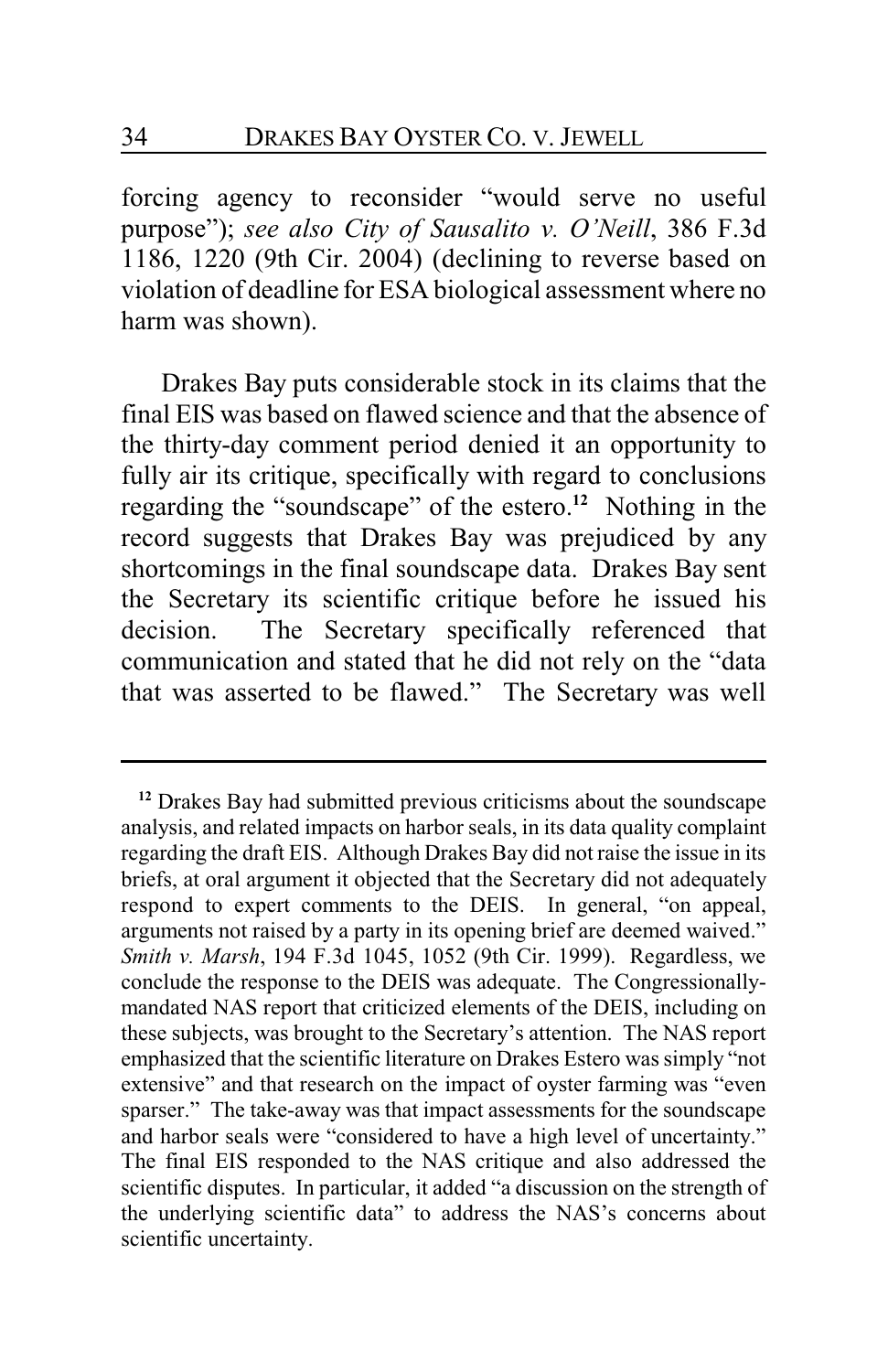aware of the controversies on the specific topics that Drakes Bay criticizes and his statement was unambiguous that they did not carryweight in his decision. Drakes Bay's suggestion that the Secretary could not have made the informed decision that NEPA requires without resolving all controversies about the data is unsound. NEPA requires only that an EIS "contain[] a reasonablythorough discussion of the significant aspects ofthe probable environmental consequences." *Seattle Audubon Soc. v. Espy*, 998 F.2d 699, 703 (9th Cir. 1993) (internal quotation marks and citation omitted). Drakes Bay is not likely to succeed in showing that the final EIS was inadequate, even assuming NEPA compliance was required.

# **4. Federal Register Notice**

In light of the determination to let the permit expire, the Secretary directed the National Park Service to "publish in the Federal Register the notice announcing the conversion of Drakes Estero from potential to designated wilderness." Drakes Bayargues that the subsequentlypublished notice was false because Drakes Bay's continued commercial activities (under the 90-day period the decision allowed to wrap up operations) and California's retained fishing and mineral rights precluded wilderness status. Drakes Bay also argues that the notice was issued in violation of formal rulemaking regulations.

Drakes Bay lacks standing to challenge the publication of the notice. Its claimed injury arises from the Secretary's decision to let its permit expire, not the designation in the notice. Drakes Bay cannot continue its operations without a permit, regardless of how the estero is designated. We disagree with Drakes Bay's position that it has standing because "it will be necessary to vacate the unlawful notice in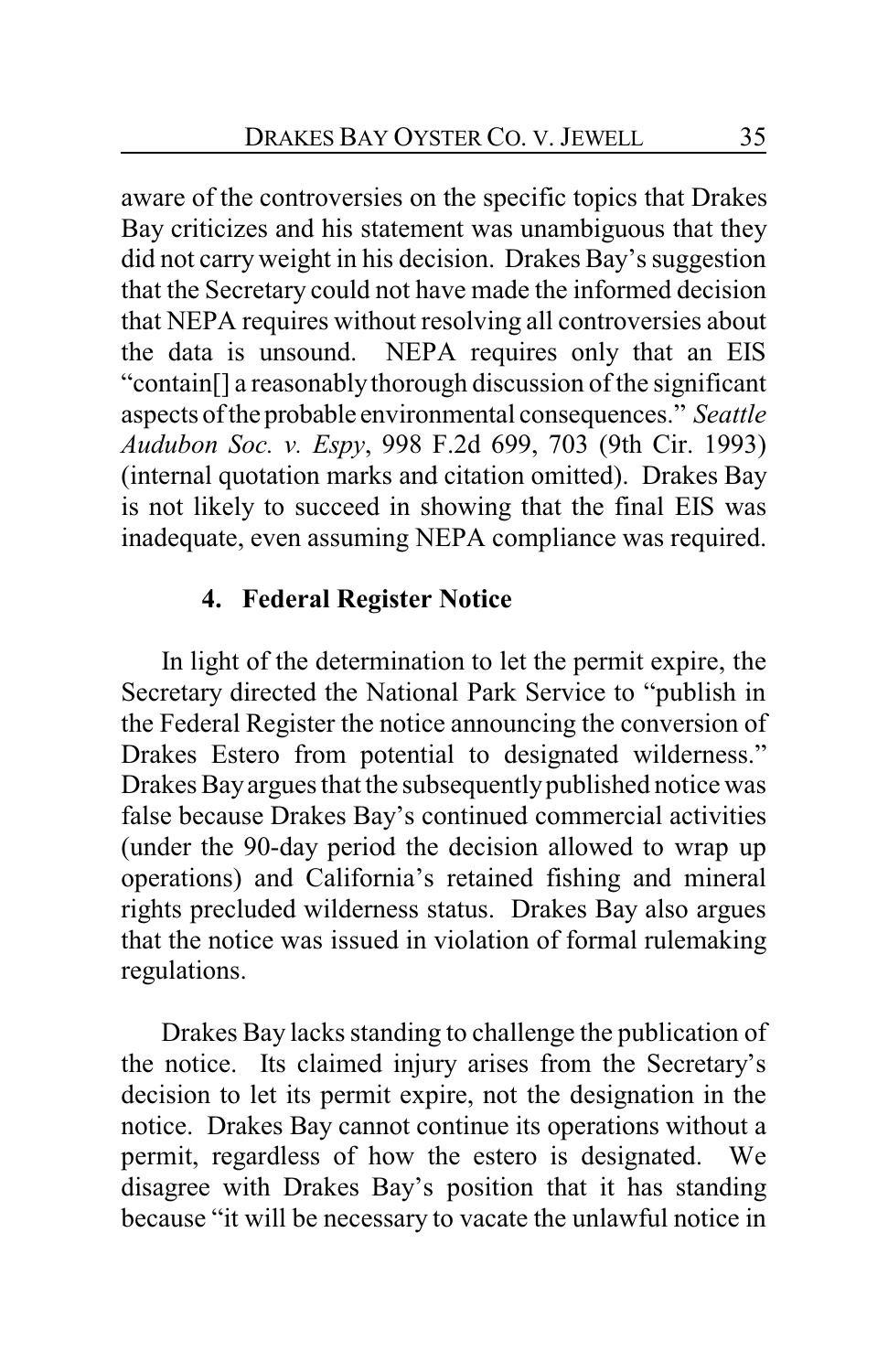order for [Drakes Bay's] injuries to be ultimately redressed." Because Drakes Bay is not injured by the notice, it may not challenge the notice's purported falsity or the Secretary's compliance with rulemaking procedures.**<sup>13</sup>**

#### **B. WEIGHING THE EQUITIES**

Drakes Bay is not entitled to a preliminary injunction not only because it failed to raise a serious question about the Secretary's decision, but also because it has not shown that the balance of equities weighs in its favor. *Alliance for the Wild Rockies*, 632 F.3d at 1132. The district court found that, although Drakes Bay satisfied the irreparable harm prong of the preliminary injunction analysis, neither the public interest nor the equities were in its favor. When the government is a party, these last two factors merge. *Nken v. Holder*, 556 U.S. 418, 435 (2009). Our review of the court's findings is for abuse of discretion, and we see none here.

**<sup>13</sup>** To the extent that Drakes Bay argues that the Secretary's decision was somehow tainted by the instruction that the Park Service publish the notice, the challenge still fails because the instruction was in accordance with the law. The notice was not false because, as we explained above, Drakes Estero could be designated "wilderness" despite California's reserved rights. Nor is the presence of temporary non-wilderness conditions an obstacle because Park Service policy permits a wilderness designation when "wilderness character could be . . . restored through appropriate management actions." In addition, although general regulations require rulemaking for certain use terminations, 36 C.F.R. § 1.5(b), the more specific section of 1976 legislation provided that conversion to wilderness would be automatic "upon publication in the Federal Register of a notice by the Secretary of the Interior that all uses thereon prohibited by the Wilderness Act . . . have ceased." 90 Stat. 2692.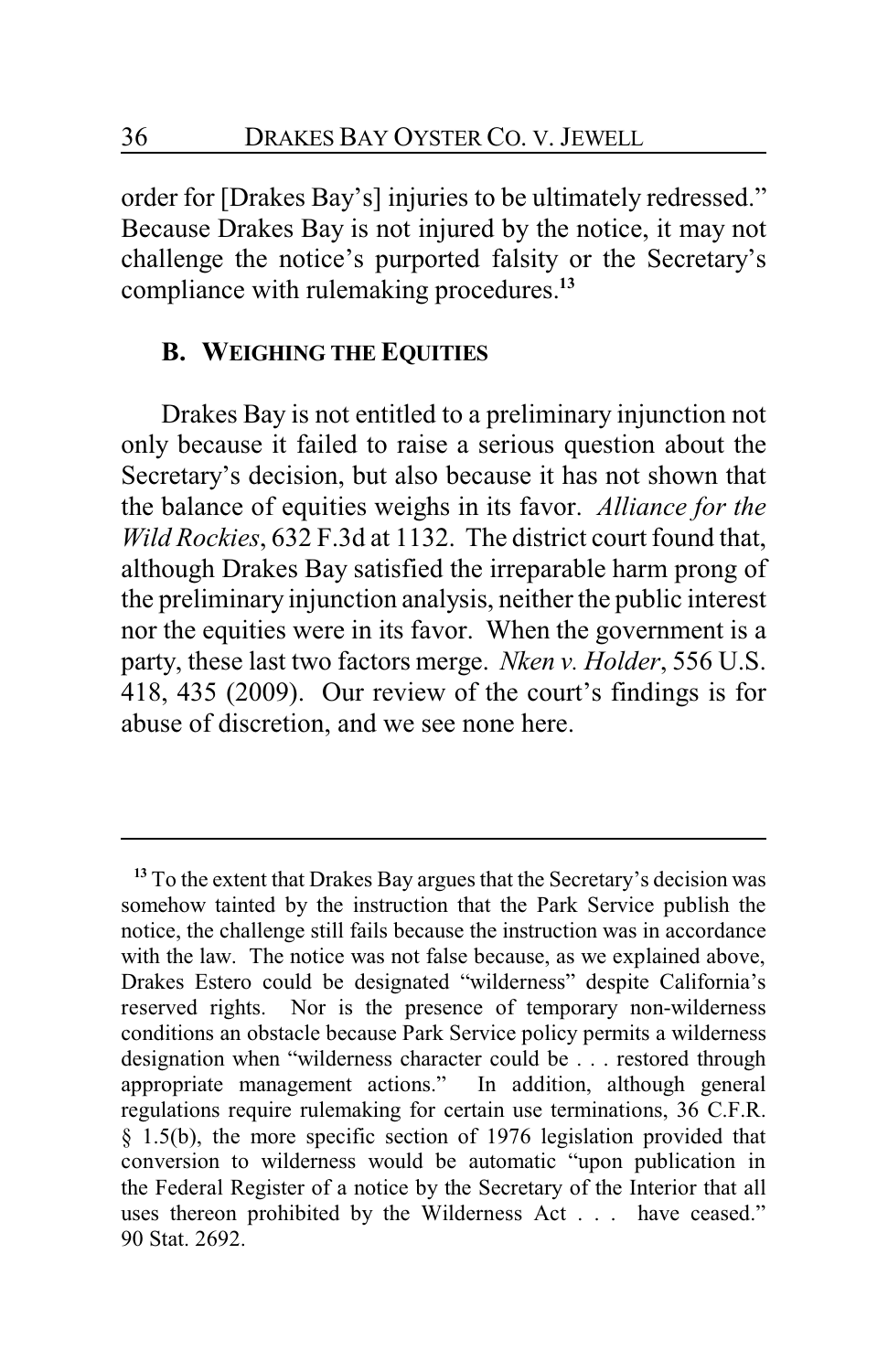The district court reasonably found that the public interest does not weigh in favor of injunctive relief. The public benefits both from the enjoyment of protected wilderness and of local oysters, and the court found no basis upon which to weigh these respective values. This factor does not tip to Drakes Bay.

Recognizing that Drakes Bay bears the burden in its quest for a preliminaryinjunction, the court's consideration of other equitable factors was also reasonable. Drakes Bay purchased the oyster farm with full disclosure, knowing that the reservation of use and occupancy was set to expire in 2012. The Department repeatedly warned the company that it did not plan to issue a new permit. Although the prospect of closing down a business is a serious hardship, the only reasonable expectation Drakes Bay could have had at the outset was that such a closure was very likely, if not certain. Closure remained a distinct possibility even after the passage of Section 124. Drakes Bay argued to the district court that it had "every reason to hope" for extension. But when parties "'anticipate[] a pro forma result' in permitting applications, they become 'largely responsible for their own harm.'" *Sierra Club v. U.S. Army Corps of Eng'rs*, 645 F.3d 978, 997 (8th Cir. 2011) (quoting *Davis v. Mineta*, 302 F.3d 1104, 1116 (10th Cir. 2002)). We see no reason to disturb the court's finding that the company's "refusal to hear the message" was an equitable factor weighing against it.

### **AFFIRMED.**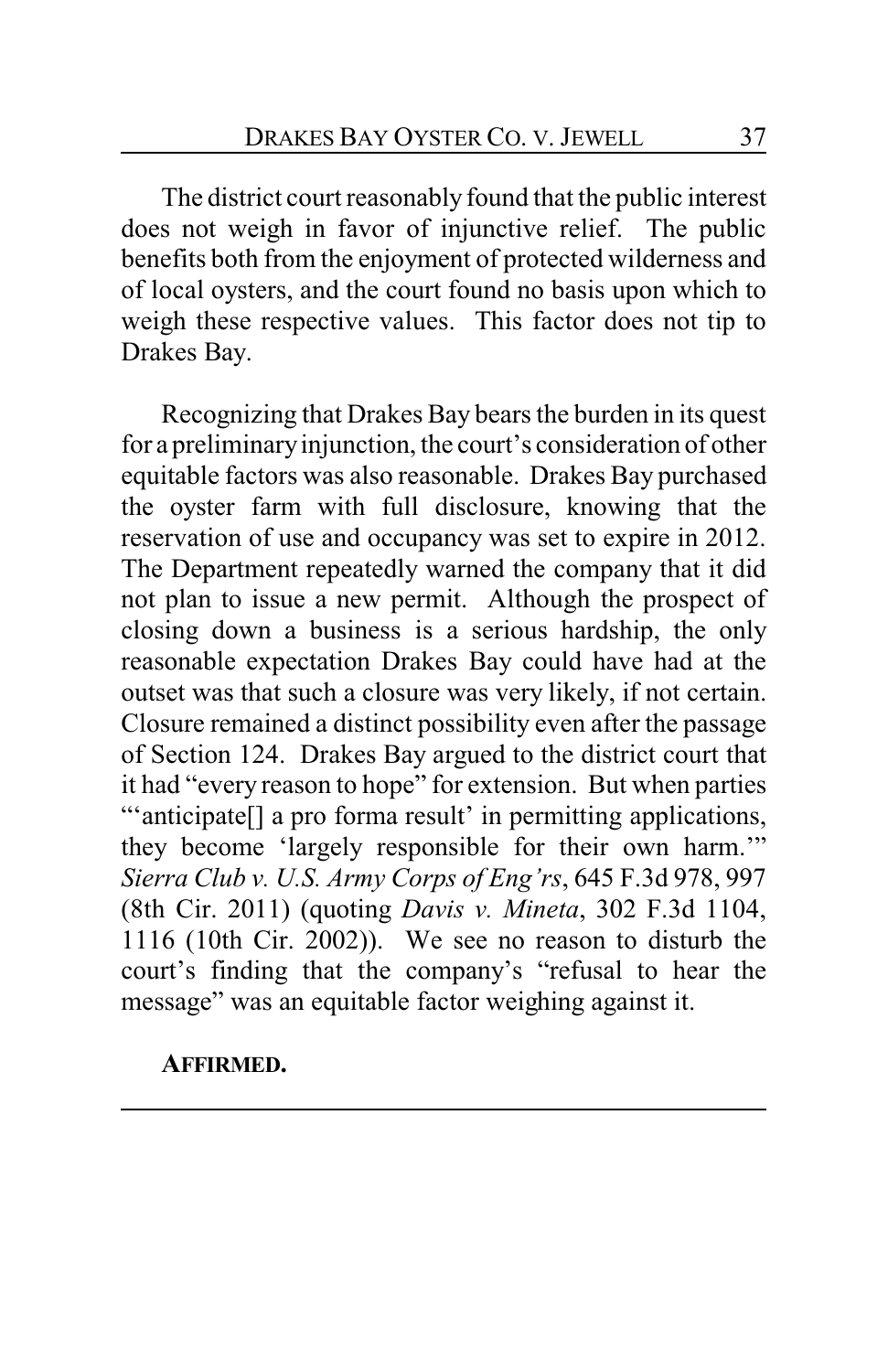WATFORD, Circuit Judge, dissenting:

The majority states that, by enacting § 124, "Congress did nothing more than let the Secretary know his hands were not tied." Maj. op. at 24. I think Congress, by including the "notwithstanding" clause in § 124, intended to do more than that. In particular, it sought to override the Department of the Interior's misinterpretation of the Point Reyes Wilderness Act, Pub. L. No. 94-544, 90 Stat. 2515 (1976).

The Department had concluded, in 2005, that the Act barred issuance of a special use permit authorizing continued operation of Drakes Bay Oyster Company's oyster farm. The Department thought Congress had "mandated" that result by designating Drakes Estero, where the oyster farm is located, as a "potential wilderness addition" in the Point Reyes Wilderness Act. The Act's legislative history makes clear, however, that by divining such a mandate, the Department simply misinterpreted the Act's provisions and misconstrued Congress's intent. The Department's misinterpretation of the Point Reyes Wilderness Act prompted Congress to enact § 124 in 2009. In my view, by including a notwithstanding clause in § 124, Congress attempted to supersede the Department's erroneous interpretation of the Act.

In the 2012 decision challenged here, the Secretary nonetheless denied Drakes Bay's permit request based primarily on the very same misinterpretation of the Point Reyes Wilderness Act that Congress thought it had overridden. As a result, I think Drakes Bay is likely to prevail on its claim that the Secretary's decision is arbitrary, capricious, or otherwise not in accordance with law. *See* 5 U.S.C. § 706(2)(A). Because the other preliminary injunction factors also weigh in Drakes Bay's favor,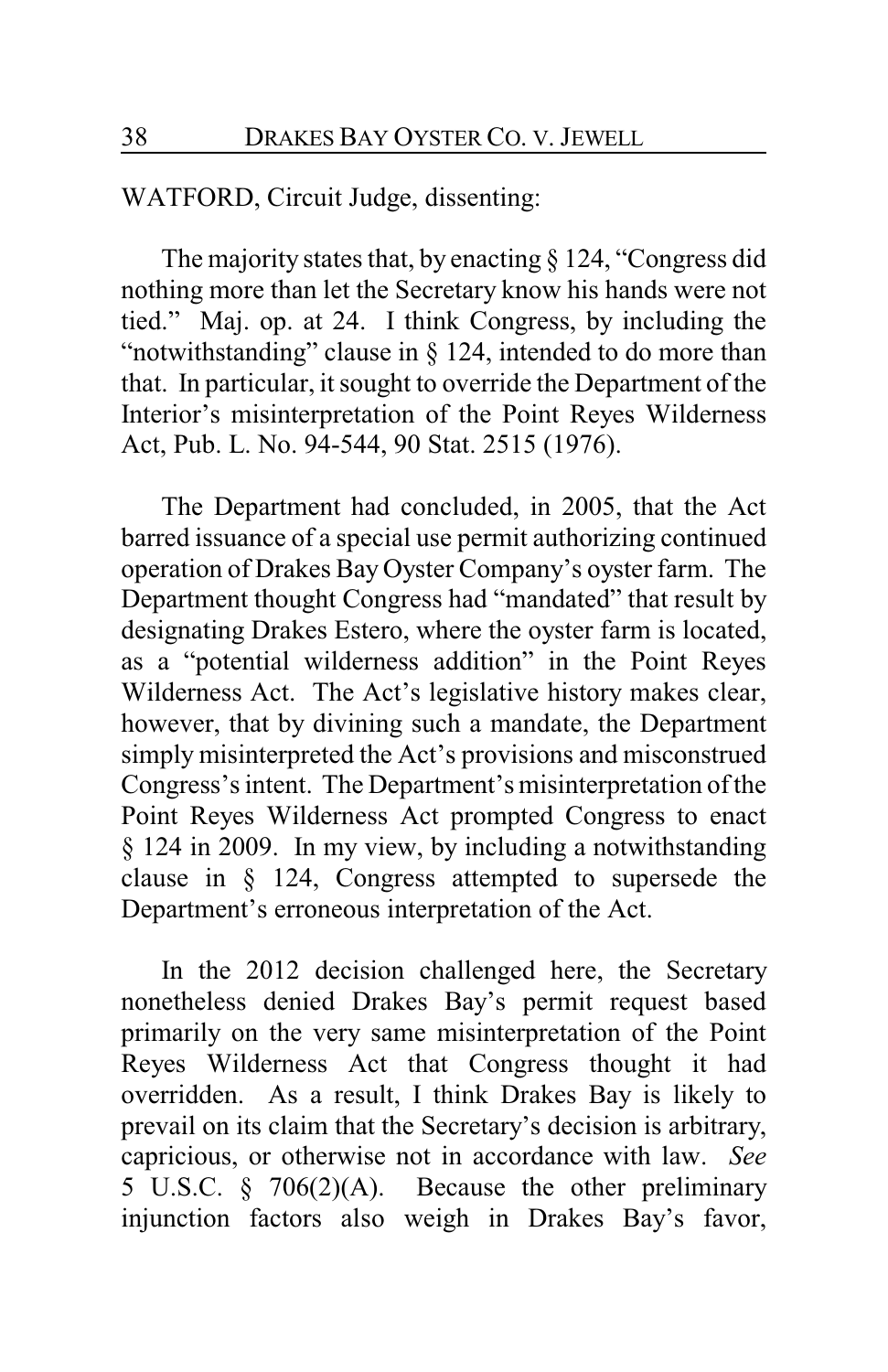injunctive relief preserving the status quo should have been granted here.

I

To explain why I think the Interior Department (and later the Secretary) misinterpreted the Point Reyes Wilderness Act, a fairly detailed discussion of the Act's legislative history is necessary.

The events leading up to passage of the Point Reyes Wilderness Act begin in 1962, when Congress authorized creation of the Point Reyes National Seashore and appropriated funds for land acquisition within the Seashore's designated boundaries. Act of Sept. 13, 1962, Pub. L. No. 87-657, 76 Stat. 538 (1962). As part of that process, in 1965, the State of California conveyed ownership of the submerged lands and coastal tidelands within the Seashore's boundaries to the federal government. *See* Act of July 9, 1965, ch. 983, § 1, 1965 Cal. Stat. 2604, 2604. Those lands included Drakes Estero. The conveyance reserved certain mineral and fishing rights, which allowed the State to "prospect for, mine, and remove [mineral] deposits from the lands," and "reserved to the people of the state the right to fish in the waters underlying the lands." *Id.* §§ 2–3, 1965 Cal. Stat. at 2605. At the time of the State's conveyance, oyster farming was alreadya well-established fixture in Drakes Estero, with roots dating back to the 1930s.

In 1973, the President recommended that Congress preserve 10,600 acres within the Point Reyes National Seashore as "wilderness," under the terms of the Wilderness Act of 1964, Pub. L. No. 88-577, § 3(c), 78 Stat. 890, 892 (1964). Members of California's congressional delegation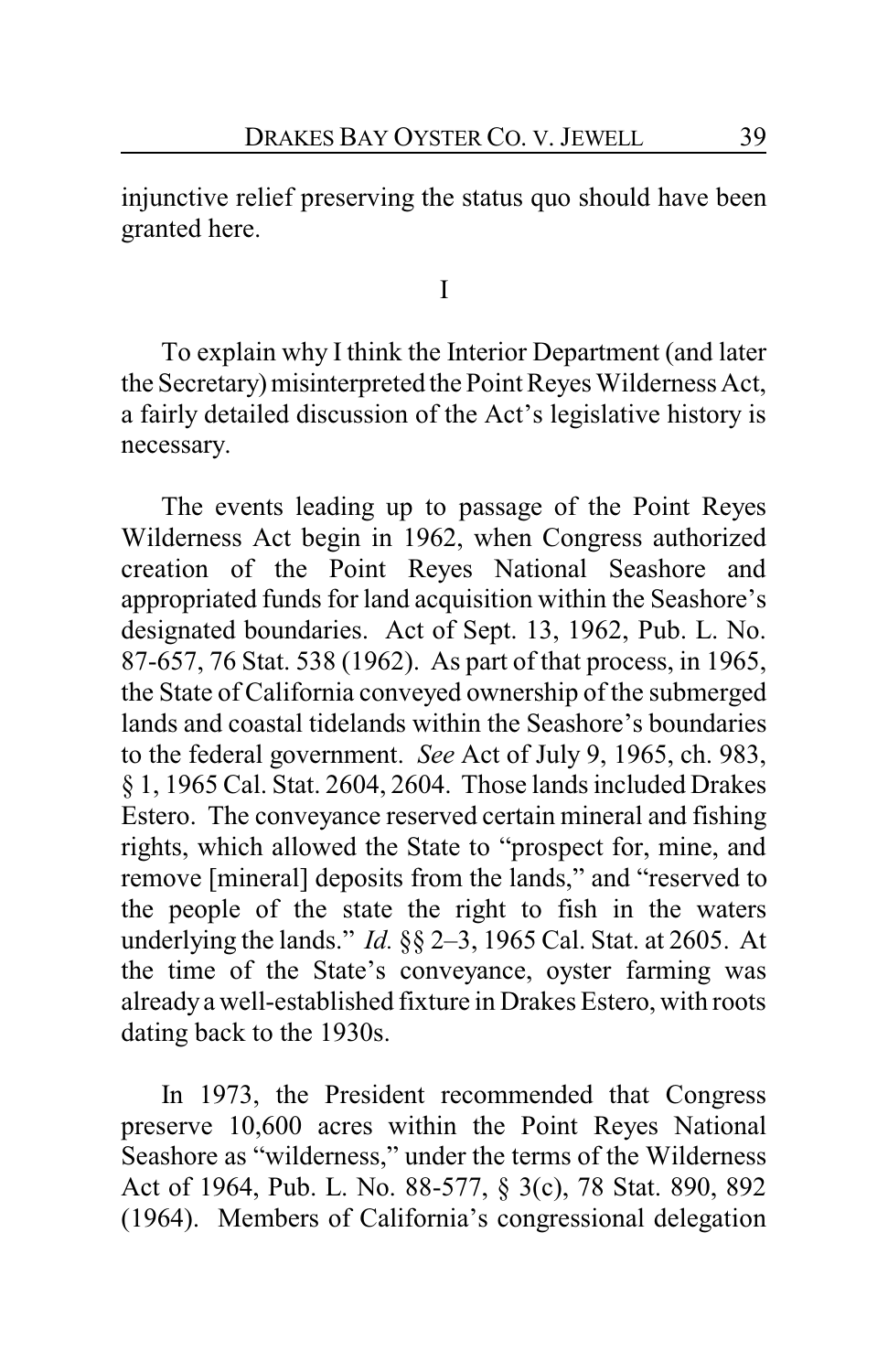found that recommendation woefully inadequate, and soon thereafter introduced identical bills in the House and Senate designating far larger areas of the Seashore as wilderness. In the House, Congressman John Burton introduced H.R. 8002, 94th Cong. (1975); in the Senate, Senator John Tunney introduced S. 2472, 94th Cong. (1975). H.R. 8002 is the bill that eventually became the Point Reyes Wilderness Act.

As originally proposed, H.R. 8002 and S. 2472 would have designated more than thirty-eight thousand acres as wilderness. Included within that designation was Drakes Estero, as well as most of the other submerged lands and coastal tidelands conveyed by California in 1965. The sponsors of H.R. 8002 and S. 2472 were well aware of the oyster farm in Drakes Estero. They nonetheless included Drakes Estero within the wilderness designation because they did not view the farm's operations as incompatible with the area's wilderness status. Commenting on the Senate bill, Senator Tunney left no doubt on that score, declaring, "Established private rights of landowners and leaseholders will continue to be respected and protected. The existing agricultural and aquacultural uses can continue." *Wilderness Additions—National Park System: Hearings Before the Subcomm. on Parks and Recreation of the S. Comm. on Interior and Insular Affairs*, 94th Cong. 271 (1976) [hereinafter *Senate Hearing*].

During hearings on H.R. 8002 and S. 2472, various civic, environmental, and conservation groups supported Drakes Estero's designation as wilderness. They explained in detail why neither the State's reserved mineral and fishing rights nor the oyster farm precluded such a designation. No one advocating Drakes Estero's designation as wilderness suggested that the oyster farm needed to be removed before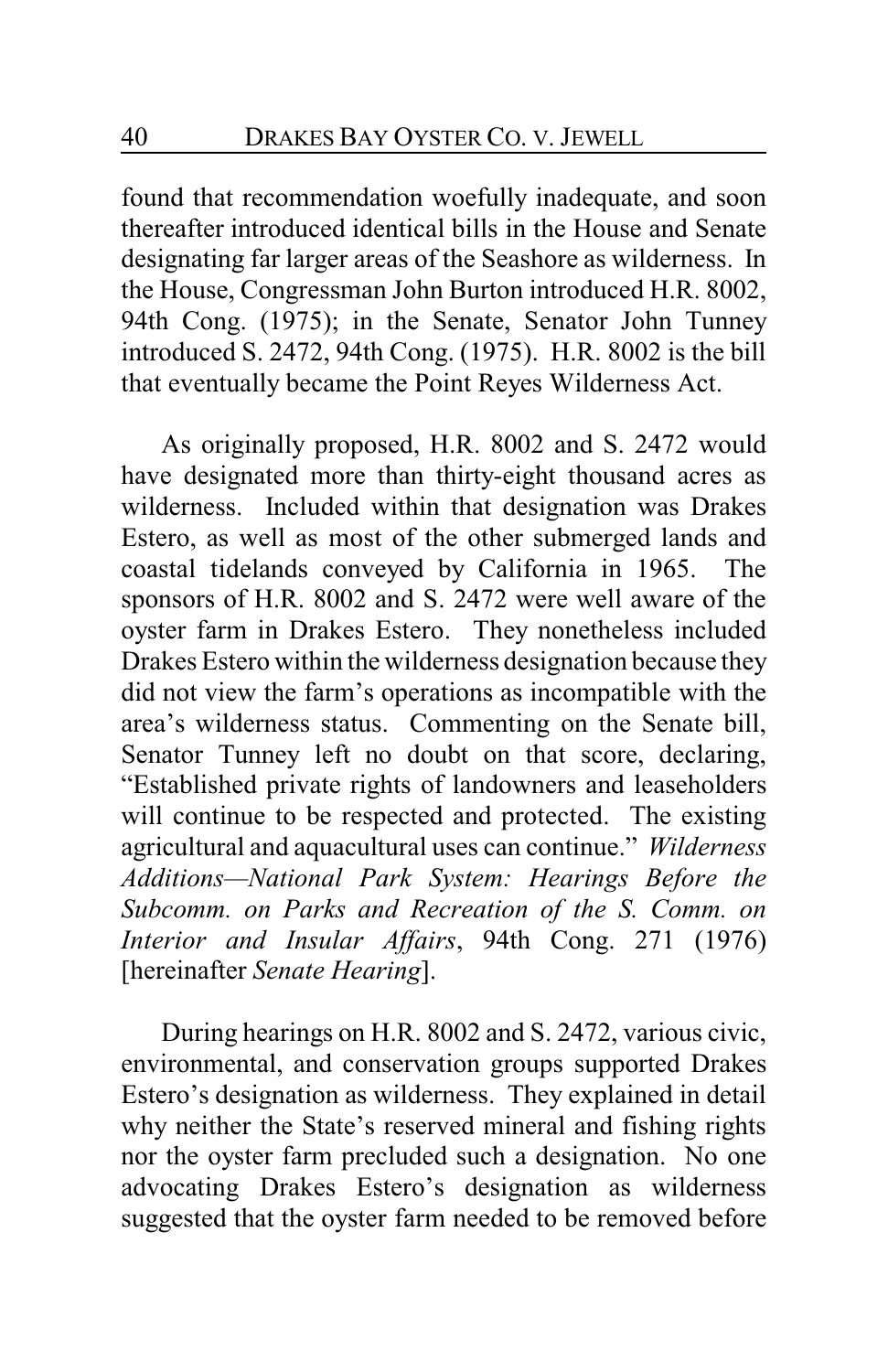the area could become wilderness. *See id.* at 324–33, 344–61; *H.R. 7198, H.R. 8002, et al., To Designate Certain Lands in the Point Reyes National Seashore, California as Wilderness: Hearing Before Subcomm. on Nat'l Parks and Recreation of the H. Comm. on Interior and Insular Affairs*, 94th Cong. (1976) [hereinafter *House Hearing*], prepared statements of Jim Eaton, William J. Duddleson, Ms. Raye-Page, and Frank C. Boerger.

The comments Congress received from those who were advocating Drakes Estero's designation as wilderness stressed a common theme: that the oyster farm was a beneficial preexisting use that should be allowed to continue notwithstanding the area's designation as wilderness. For example, a representative from the Wilderness Society stated: "Within Drakes Estero the oyster culture activity, which is under lease, has a minimal environmental and visual intrusion. Its continuation is permissible as a pre-existing non-conforming use and is not a deterrent for inclusion of the federally owned submerged lands of the Estero in wilderness." *House Hearing*, prepared statement of Ms. Raye-Page, at 6. The Chairman of the Golden Gate National Recreation Area Citizens' Advisory Commission noted that the oyster-farming operations "presentlycarried on within the seashore existed prior to its establishment as a park and have since been considered desirable by both the public and park managers." *Senate Hearing*, at 361. He therefore recommended that specific provision be made to allow such operations "to continue unrestrained by wilderness designation." *Id.* Others observed, echoing the comments of Senator Tunney, that the proposed House and Senate bills already provided for that. *See House Hearing*, prepared statement of William J. Duddleson, at 3–4 ("H.R. 8002 would allow continued use and operation of Johnson's Oyster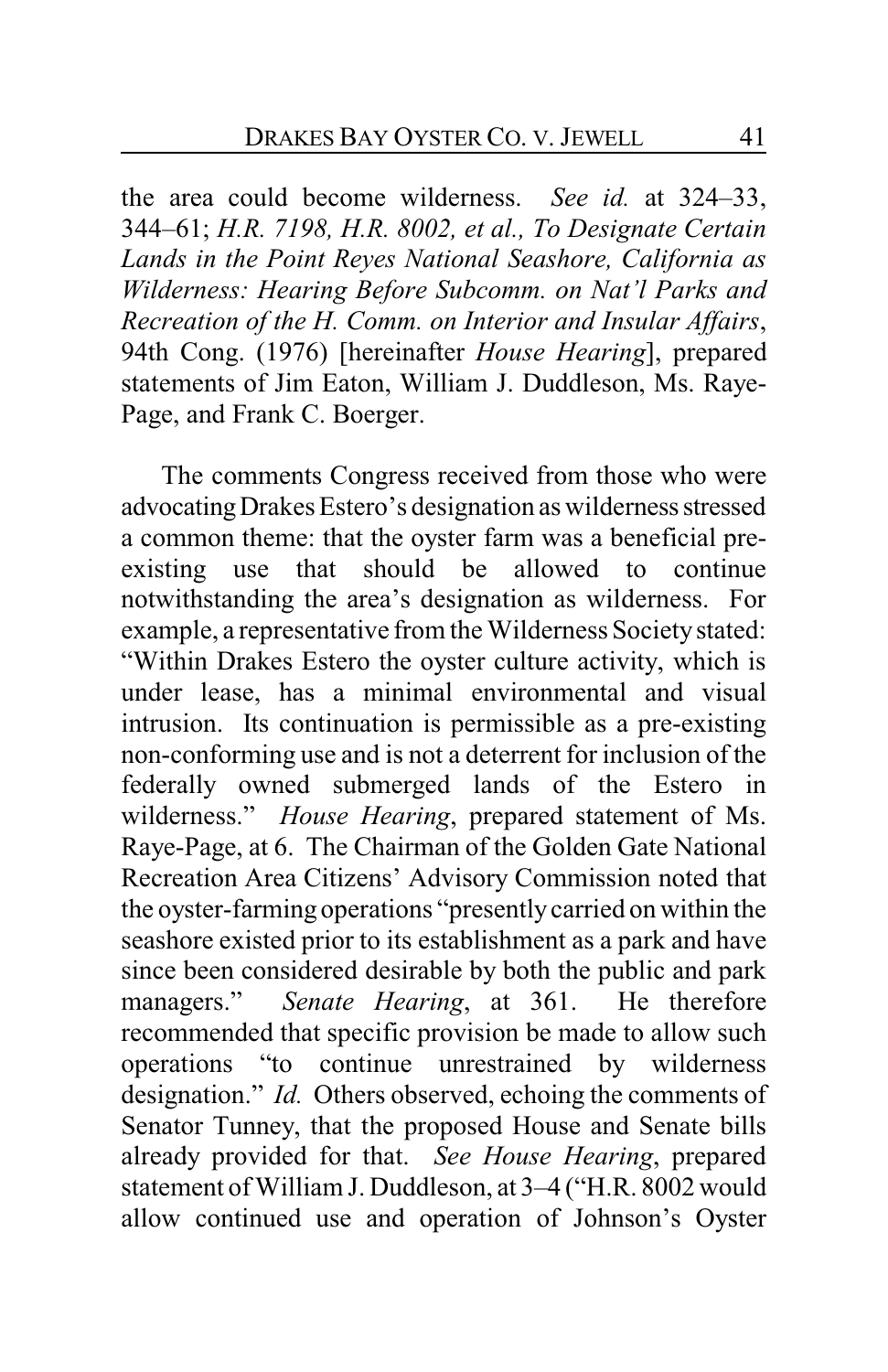Company at Drakes Estero, as a pre-existing non-conforming use."); *Senate Hearing*, at 357 ("S. 2472 would allow the continued use and operation of Johnson's Oyster Company in Drakes Estero."). A local state assemblyman succinctly summed it up this way: "Finally, I believe everyone concerned supports the continued operation of oyster farming in Drakes Estero as a non-conforming use." *Senate Hearing*, at 356.

The view expressed by these speakers—that continued operation of the oyster farm was fully compatible with Drakes Estero's designation as wilderness —was not some wild-eyed notion. It was firmly grounded in the text of the Wilderness Act itself. The Act generally bans commercial enterprise within wilderness areas, but does so "subject to existing private rights." 16 U.S.C. § 1133(c). Drakes Bay's predecessor, the Johnson Oyster Company, had existing private rights in the form of water-bottom leases issued by California that pre-dated both the passage of the Wilderness Act and creation of the Point Reyes National Seashore. The Act also generally prohibits the use of motorboats within wilderness areas, *see id.*, but the Secretaryof Agriculture may permit continued use of motorboats when, as here, such use has "already become established." *Id.* § 1133(d)(1). To the extent there is any ambiguity in these provisions, the Act's legislative historymakes clear that Congress believed the new wilderness-preservation system would not affect the economic arrangements of business enterprises "because existing private rights and established uses are permitted to continue." S. Rep. No. 88-109, at 2 (1963).

The only party opposed to designating Drakes Estero as wilderness was the Department of the Interior. At first, the Department took the position that none of the submerged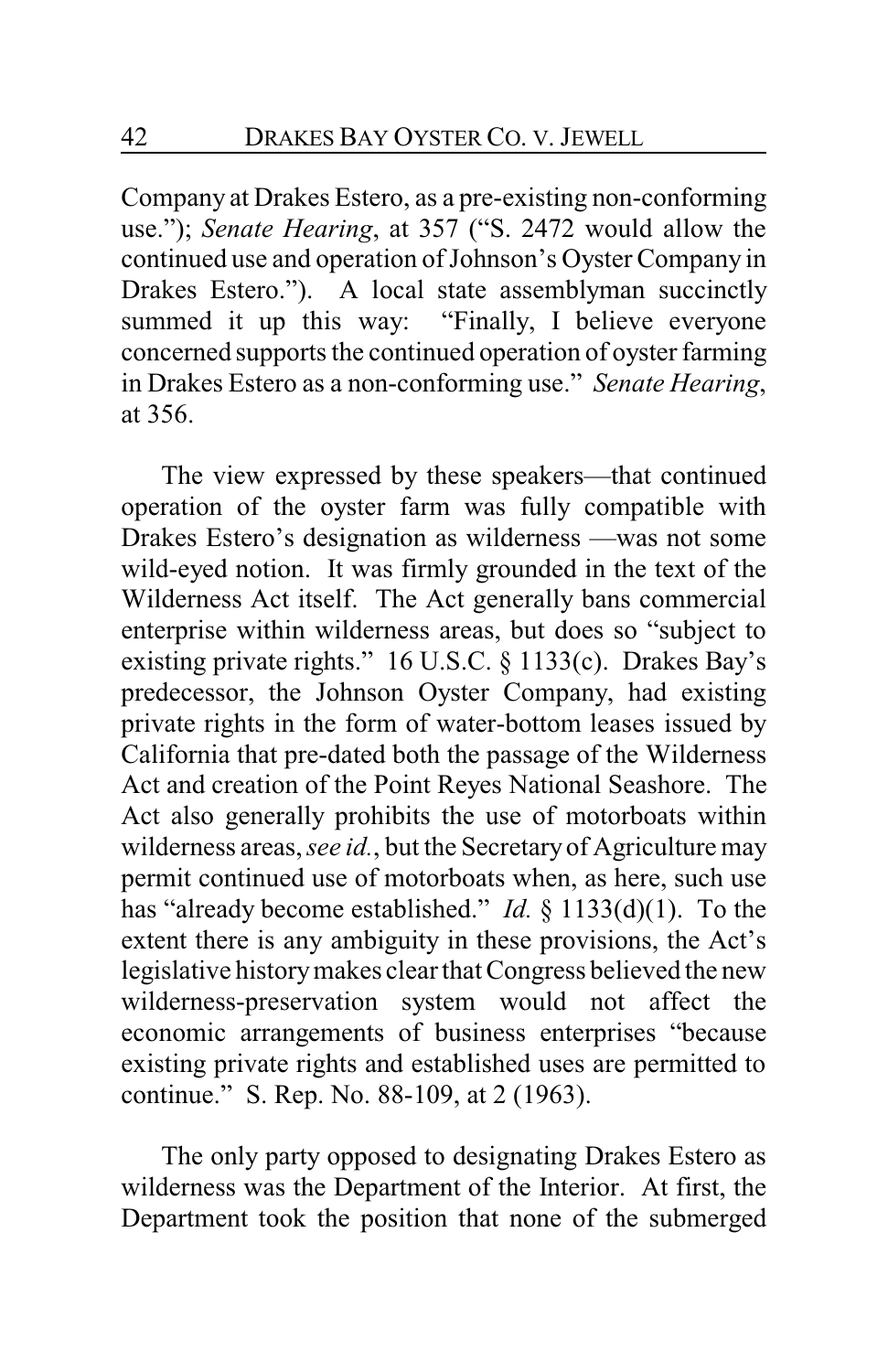lands and coastal tidelands conveyed by California in 1965 could be designated as wilderness, because the State's reserved mineral and fishing rights were "inconsistent with wilderness." *House Hearing*, letter from John Kyl, Assistant Secretary of the Interior, at 3. When the Department's view came under attack by those who argued that the State's reserved rights were not in any way inconsistent with wilderness, *see, e.g.*, *Senate Hearing*, at 327–28, the Department backpedaled. It proposed placing most of the lands subject to the State's reserved rights into a new legislative classification—"potential wilderness addition" which it had developed in connection with similar wilderness proposals. *See House Hearing*, at 11–12; *id.*, letter from John Kyl, Assistant Secretary of the Interior, at 1. That designation was intended to encompass "lands which are essentially of wilderness character, but retain sufficient nonconforming structures, activities, uses or private rights so as to preclude immediate wilderness classification." S. Rep. No. 94-1357, at 3 (1976).

Four areas subject to the State's reserved rights were at issue: the coastal tidelands, Limantour Estero, Abbotts Lagoon, and Drakes Estero. The original version of H.R. 8002 designated all four areas as wilderness, not just potential wilderness additions. But in the spirit of compromise, Congressman Burton, the sponsor of H.R. 8002, agreed to amend the bill by designating those areas as potential wilderness additions, rather than as wilderness. *See House Hearing*, prepared statement of Rep. John Burton, at 2. In doing so, he made clear that all four areas were being designated as potential wilderness additions due to California's reserved mineral and fishing rights. *See id.* He noted that, "[a]s 'potential wilderness,' these areas would be designated as wilderness *effective when the State ceeds [*sic*]*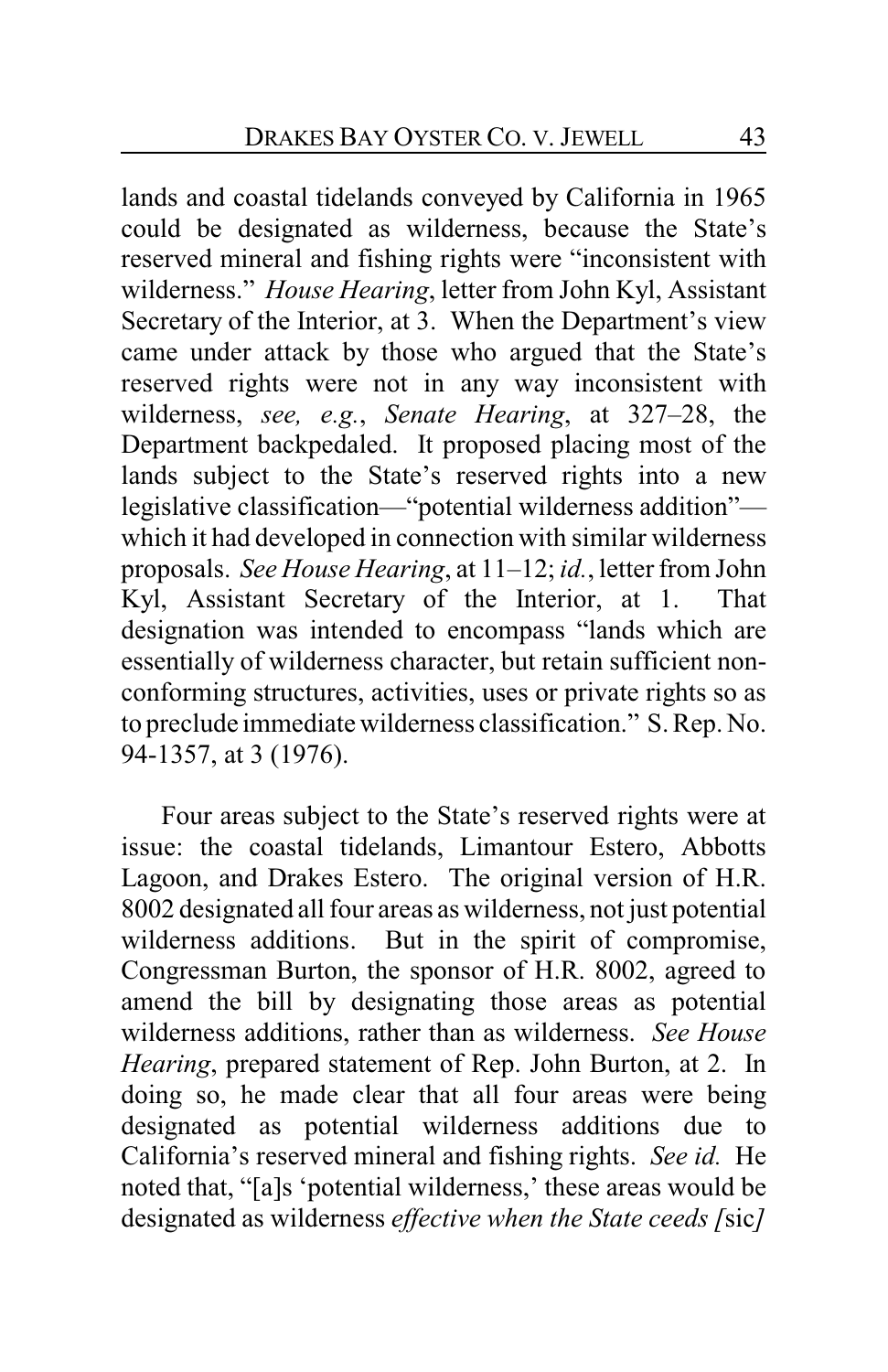*these rights to the United States*." *Id.* (emphasis added). As so amended, H.R. 8002 was enacted as the Point Reyes Wilderness Act in 1976.

Fast forward now to 2005. Shortly before Drakes Bay's purchase of the oyster farm closed, the Park Service reiterated its view that, based on a legal analysis performed by the Interior Department, no new permits authorizing oyster farming in Drakes Estero could be issued. The Department's legal analysis concluded—bizarrely, given the legislative history recounted above—that by designating Drakes Estero as a potential wilderness addition in the Point Reyes Wilderness Act, Congress had "mandated" elimination of the oyster farm. The Department never identified anything in the text of the Act to support that view; it cited only a passage from the House Report accompanying H.R. 8002. But that passage "is in no way anchored in the text of the statute," *Shannon v. United States*, 512 U.S. 573, 583–84 (1994), and thus provides no support for the Department's interpretation of the Act.

Even taken on its own terms, however, the passage from the House Report does not support the Department's interpretation. The passage states in full: "As is well established, it is the intention that those lands and waters designated as potential wilderness additions will be essentiallymanaged as wilderness, to the extent possible, *with efforts to steadily continue to remove all obstacles to the eventual conversion of these lands and waters to wilderness status*." H.R. Rep. No. 94-1680, at 3 (1976) (emphasis added). But the oyster farm was not an "obstacle" to Drakes Estero's conversion to wilderness status, and no one in Congress ever expressed that view. To the contrary, as discussed above, all indications are that Congress viewed the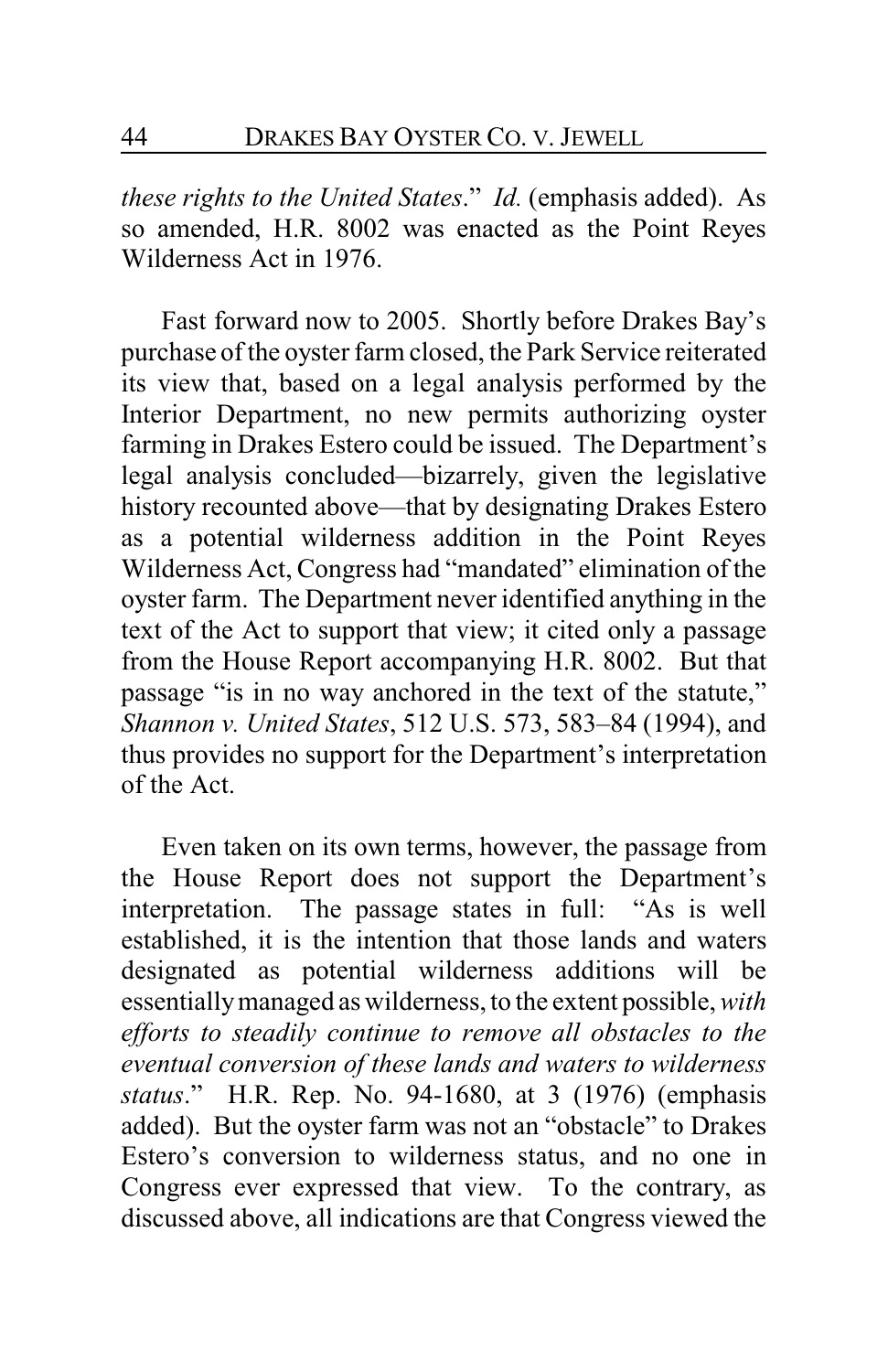oyster farm as a beneficial, pre-existing use whose continuation was fully compatible with wilderness status.

#### II

With that background in mind, we can now turn to the legal issue at the heart of this appeal, which is how to construe § 124.

Everyone appears to agree that the Park Service's conclusion in 2005 that it was legally prohibited from granting Drakes Bay a special use permit prompted Congress to enact § 124. If all Congress had wanted to do was "let the Secretary know his hands were not tied," as the majority asserts, § 124 could simply have stated, as it does, that "the Secretary of the Interior is authorized to issue a special use permit . . . ." Act of Oct. 30, 2009, Pub. L. No. 111-88, § 124, 123 Stat. 2904, 2932. But Congress went further and added a notwithstanding clause, so that the statute as enacted reads, "*notwithstanding any other provision of law*, the Secretary of the Interior is authorized to issue a special use permit . . . ." *Id.* (emphasis added). Our task is to determine what effect Congress intended the notwithstanding clause to have.

Given the historical backdrop against which § 124 was enacted, I think Congress intended the clause to override the Interior Department's misinterpretation of the Point Reyes Wilderness Act. Reading the clause in that fashion is consistent with the way courts have typically construed notwithstanding clauses. The Supreme Court has held that the use of such a clause "clearly signals the drafter's intention that the provisions of the 'notwithstanding' section override conflicting provisions of any other section." *Cisneros v.*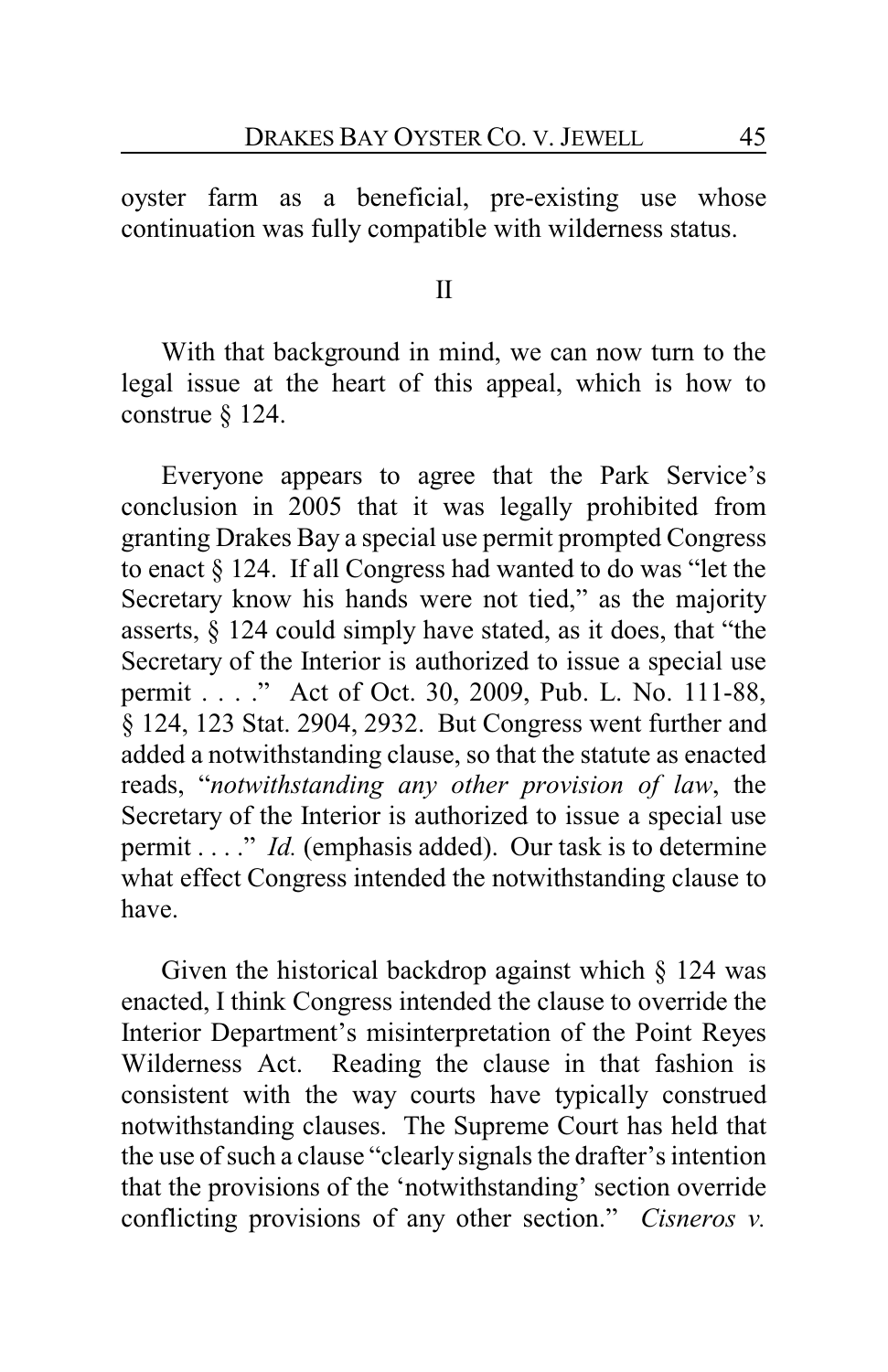*Alpine Ridge Grp.*, 508 U.S. 10, 18 (1993). And we have said that the basic function of such clauses is to "sweep aside" and "supersede" any potentially conflicting laws. *United States v. Novak*, 476 F.3d 1041, 1046 (9th Cir. 2007) (en banc); *Student Loan Fund of Idaho, Inc. v. U.S. Dep't of Educ.*, 272 F.3d 1155, 1166 (9th Cir. 2001). A notwithstanding clause often targets those laws that were the "legal sticking point" for the action Congress intends to authorize. *Miccosukee Tribe of Indians of Fla. v. U.S. Army Corps of Eng'rs*, 619 F.3d 1289, 1301 n.19 (11th Cir. 2010).

In this case, no conflicting laws actually prevented the Secretary from issuing a permit to Drakes Bay. Continued operation of the oyster farm is fully consistent with the Wilderness Act, and the farm's existence is therefore not an "obstacle" to convertingDrakes Estero to wilderness status as directed by the Point Reyes Wilderness Act. Instead, it was the Interior Department's *misinterpretation* of the Point Reyes Wilderness Act that proved to be the "legal sticking point" here. I think the best reading of the notwithstanding clause is that Congress meant to "override" ("sweep aside," "supersede") that misinterpretation of the law when it enacted § 124. *Alpine Ridge Grp.*, 508 U.S. at 18; *Novak*, 476 F.3d at 1046; *Student Loan Fund*, 272 F.3d at 1166.

If you accept what I have said so far, only two questions remain. The first is whether Congress, having overridden the Department's misinterpretation of the Point Reyes Wilderness Act, nonetheless authorized the Secretary to rely on that misinterpretation as a basis for denying Drakes Bay a permit. I cannot see any reason why we would construe § 124 in that fashion. Under the Administrative Procedure Act (APA), if an agency bases its decision on a legally erroneous interpretation of the controlling statute, its decision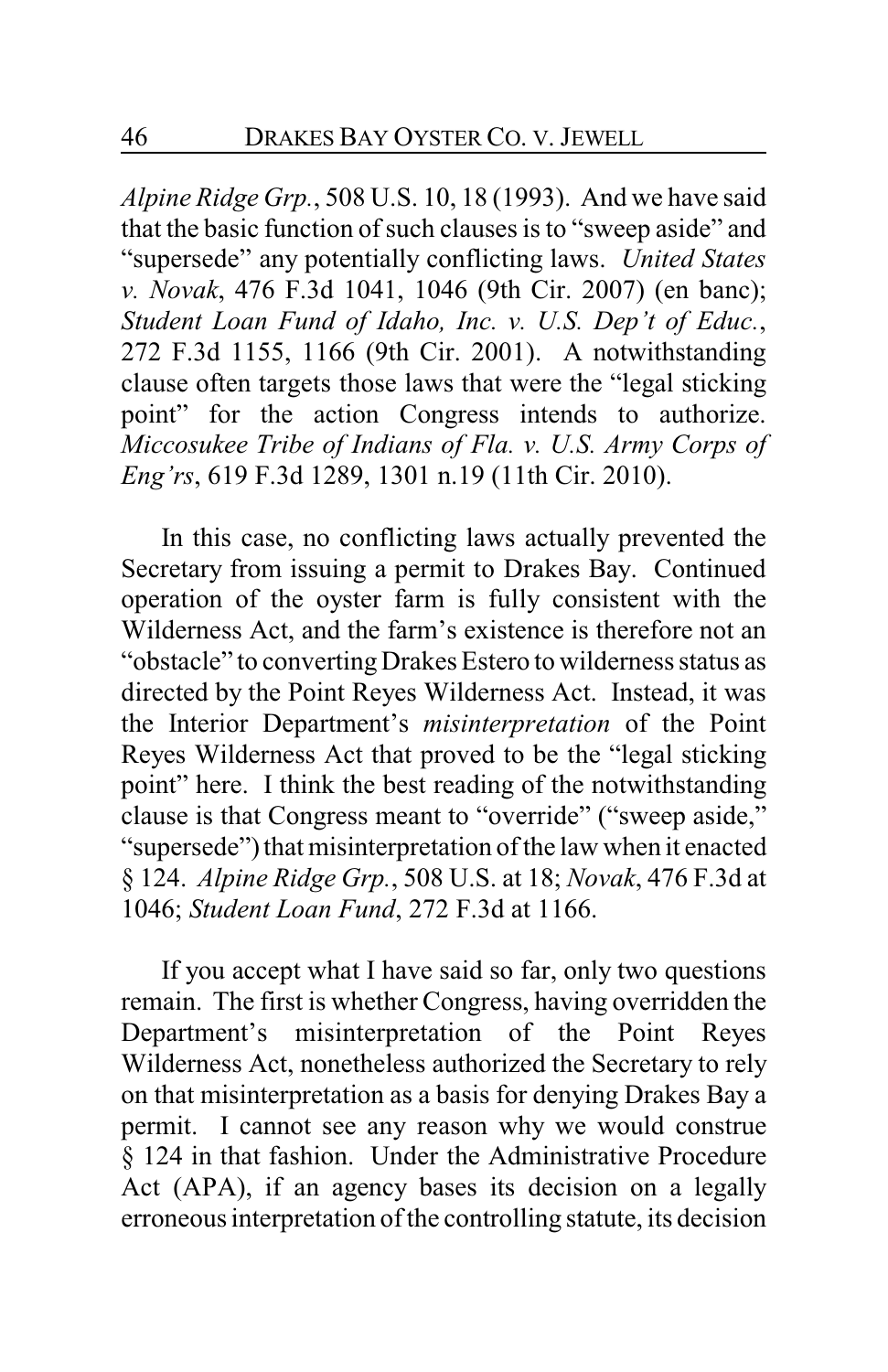will be deemed arbitrary, capricious, or otherwise not in accordance with law. *See Safe Air for Everyone v. EPA*, 488 F.3d 1088, 1091, 1101 (9th Cir. 2007) (involving an erroneous interpretation of a state implementation plan that had the force and effect of federal law). Thus, even without the notwithstanding clause, it would make no sense to assume that Congress authorized the Secretary to base his decision on a misinterpretation of the Point Reyes Wilderness Act. With the clause, adopting any such construction of § 124 would be entirely indefensible.

The second (and admittedly closer) question is whether the Secretary in fact based his decision on the misinterpretation of the Act that Congress intended to override by enacting § 124. The majority suggests that the Secretary based his decision instead on the Interior Department's own policies, *see* Maj. op. at 20 & n.5, 27–28 n.8, but I do not think the Secretary's written decision denying the permit supports that view. The Secretary's decision states that he gave "great weight" to what he called "the public policy inherent in the 1976 act of Congress that identified Drakes Estero as potential wilderness." The Secretary read that Act as expressing Congress's intention that all "obstacles" to converting Drakes Estero to wilderness status should be removed. But he erroneously deemed the oyster farm to be such an obstacle ("DBOC's commercial operations are the only use preventing the conversion of Drakes Estero to designated wilderness"), because he erroneously assumed that the oyster farm's continued operation was "prohibited by the Wilderness Act." That in turn led him to conclude— again erroneously—that his decision to eliminate the oyster farm "effectuate[d]" Congress's intent as expressed in the Point Reyes Wilderness Act.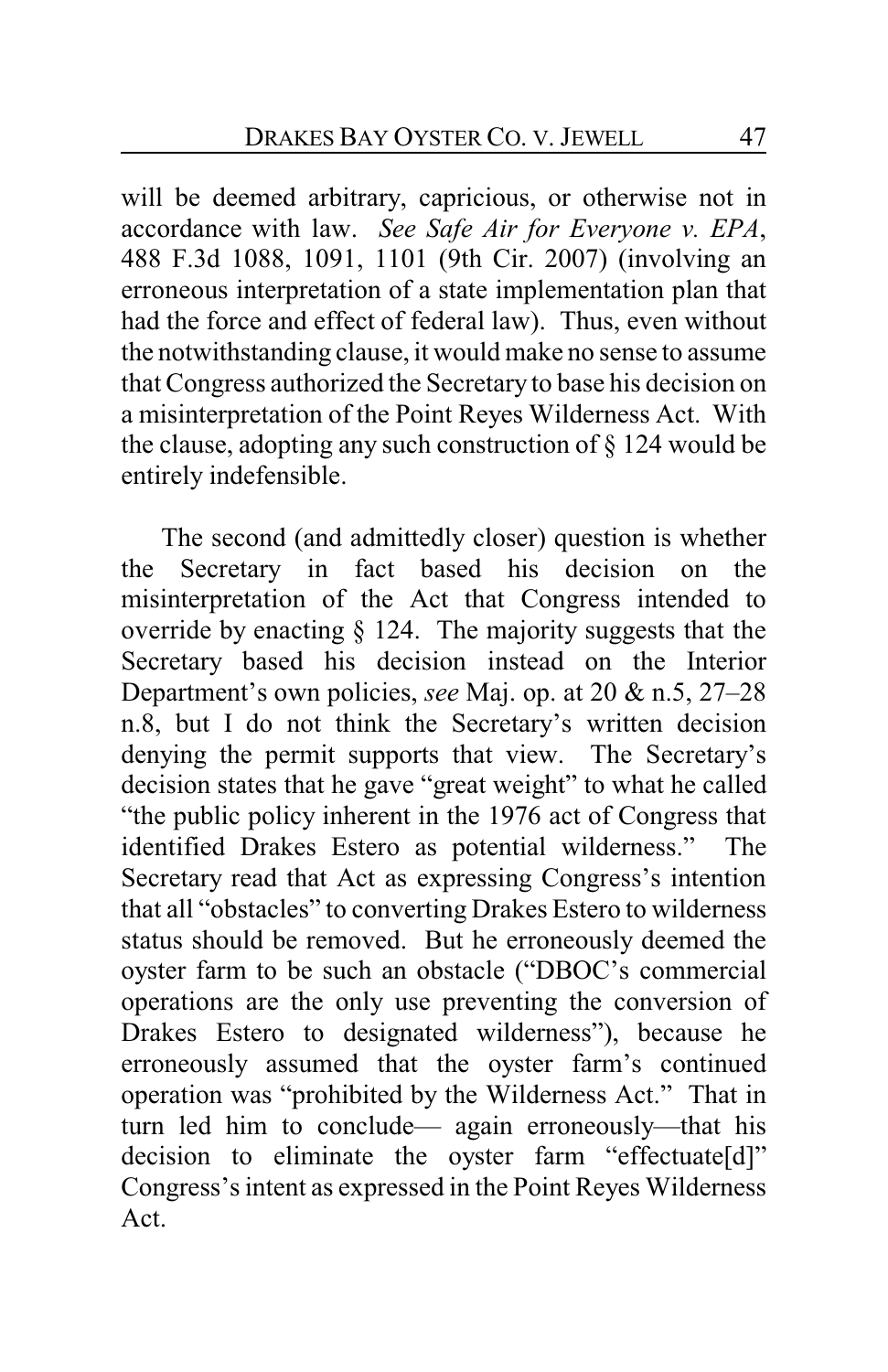These are precisely the same errors of statutory interpretation the Interior Department made back in 2005. They are precisely the same errors that prompted Congress to enact § 124 in the first place. And, in my view, they are precisely the same errors Congress attempted to supersede by inserting the notwithstanding clause. Contrary to the majority's assertion, the Secretary had no authority to rely on this misinterpretation of "Congress's earlier expressed goal" because the notwithstanding clause eliminated any such authority. *See* Maj. op. at 27–28 n.8.

What does the majority offer in response to this analysis? Some hand waving, to be sure, but nothing of any substance. Most tellingly, the majority never attempts to argue that the Interior Department's interpretation of the Point Reyes Wilderness Act was *correct*. Nor could it make that argument with a straight face given the Act's clear legislative history, which the majority never attempts to address, much less refute. The majority thus has no explanation for Congress's inclusion of the notwithstanding clause in § 124 other than the one I have offered: that it was included to override the Department's misinterpretation of the Point Reyes Wilderness Act. The majority claims that the clause "has a clear function—to convey that prior legislation should not be deemed a legal barrier" to permit issuance. *See* Maj. op. at 20. But that reading of the clause *supports* my position because the Secretary did treat "prior legislation"—namely, the Point Reyes Wilderness Act—as a "legal barrier" to permit issuance. As I have argued, that is exactly what the notwithstanding clause was intended to prohibit.

The majority also claims that I have not accorded the Secretary's decision the deference it is owed under the arbitrary and capricious standard, which requires us to give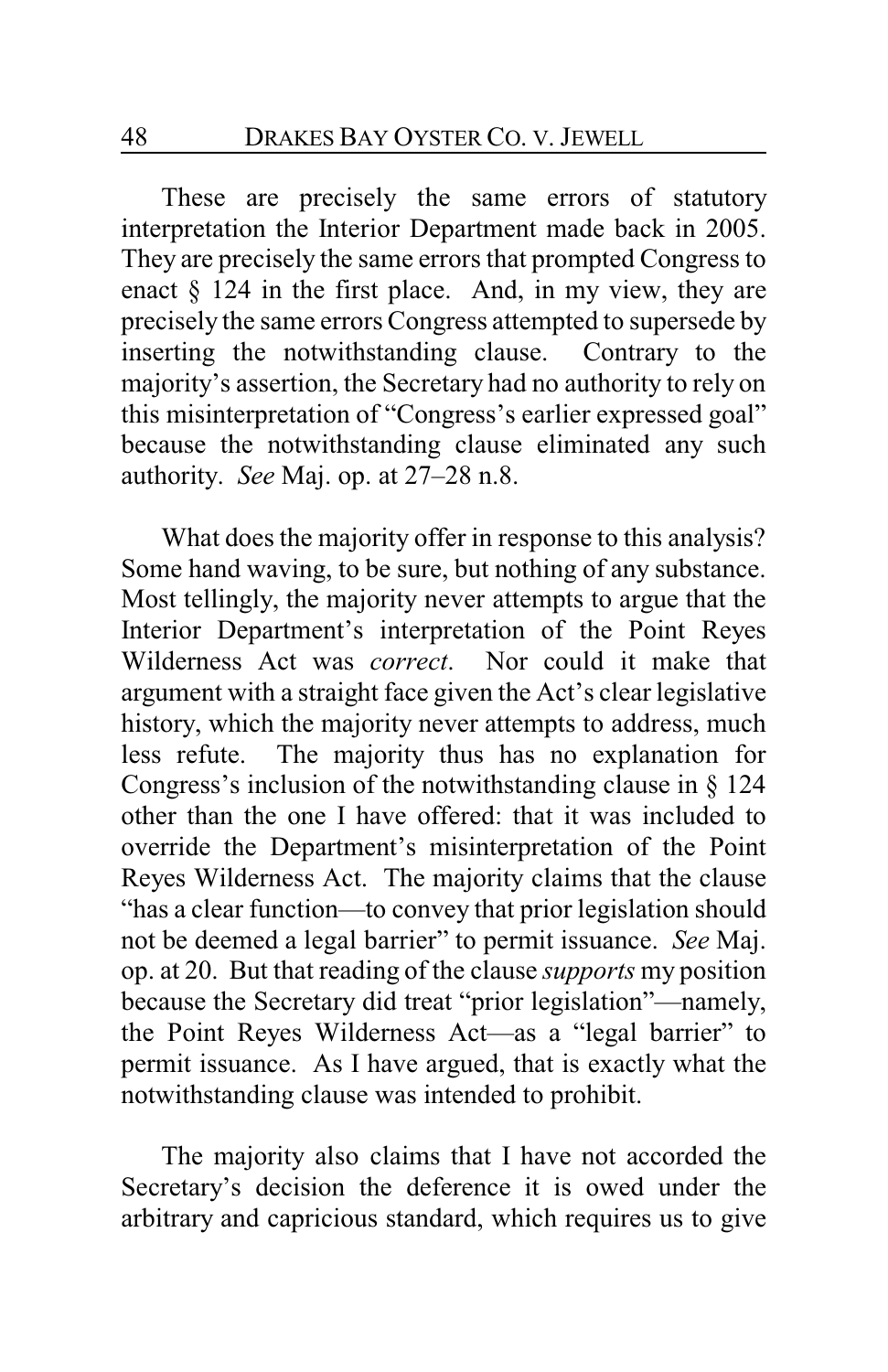due regard to an agency's exercise of discretion within its sphere of expertise. *See* Maj. op. at 27–28 n.8. But I am not arguing here that the Secretary's decision must be set aside because it reflects faulty weighing of permissible policy factors. We would have no authority to second guess a decision of that order. What I am saying, instead, is that § 124's notwithstanding clause precluded the Secretary from basing his decision on the very misinterpretation of the Point Reyes Wilderness Act that Congress intended to override. A decision will normally be deemed arbitrary and capricious if an agency "has relied on factors which Congress has not intended it to consider." *Motor Vehicle Mfrs. Ass'n v. State Farm Mut. Auto. Ins. Co.*, 463 U.S. 29, 43 (1983). That, unfortunately, is just what the Secretary did.

In short, I would hold that Drakes Bay is likely to prevail on the merits of its APA claim. The Secretary's misinterpretation of the Point Reyes Wilderness Act, and his mistaken view that denying the permit request effectuated *Congress's* intent, were "fundamental" to his decision, rendering the decision "arbitrary, capricious, or otherwise not in accordance with law." *Safe Air for Everyone*, 488 F.3d at 1101 (internal quotation marks omitted).

#### III

Like the majority, I will not spend much time addressing the remaining preliminary injunction factors—irreparable harm, balance of the equities, and the public interest. *See Winter v. Natural Res. Def. Council, Inc.*, 555 U.S. 7, 20 (2008). Considered together, those factors tip in Drakes Bay's favor.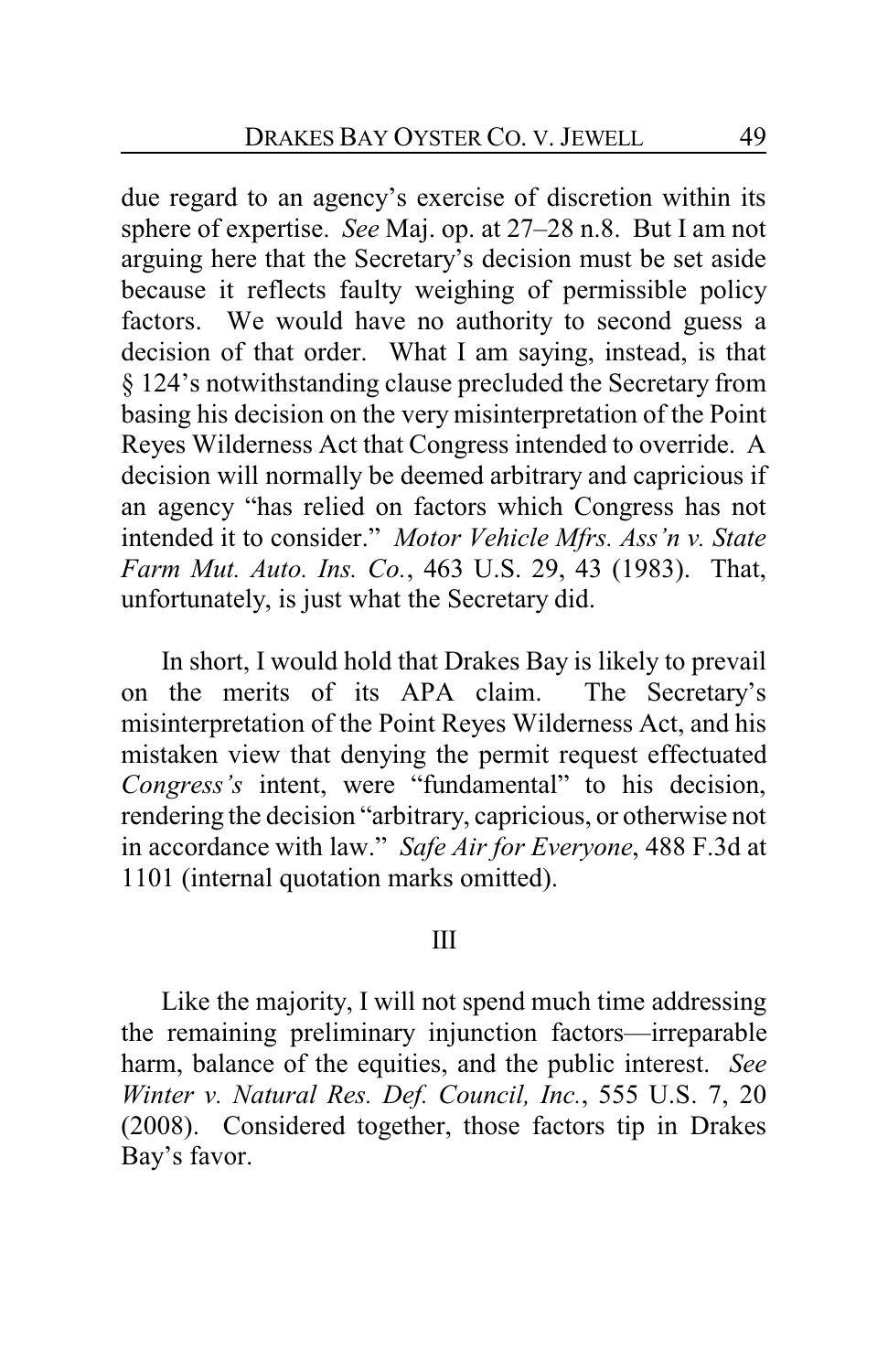Drakes Bay will suffer irreparable injury to its business and real-property rights if a preliminary injunction is erroneously denied. *See, e.g.*, *Sundance Land Corp. v. Cmty. First Fed. Sav. & Loan Ass'n*, 840 F.2d 653, 661 (9th Cir. 1988); *Am. Passage Media Corp. v. Cass Commc'ns, Inc.*, 750 F.2d 1470, 1474 (9th Cir. 1985). The loss of "an ongoing business representing many years of effort and the livelihood of its [owners] constitutes irreparable harm." *Roso-Lino Beverage Distribs., Inc. v. Coca-Cola Bottling Co.*, 749 F.2d 124, 125–26 (2d Cir. 1984) (per curiam).

The balance of equities favors Drakes Bay. The majority concludes otherwise by noting that Drakes Bay knew when it acquired the oyster farm that its permit would expire in 2012. Maj. op. at 37. But that is not the relevant consideration. Rather, the controlling consideration is that the harm Drakes Bay will suffer from the erroneous denial of a preliminary injunction far outweighs the harm the government will suffer from an erroneous grant of such relief. *See Alliance for the Wild Rockies v. Cottrell*, 632 F.3d 1127, 1137–38 (9th Cir. 2011); *Scotts Co. v. United Indus. Corp.*, 315 F.3d 264, 284 (4th Cir. 2002); *Am. Hosp. Supply Corp. v. Hosp. Prods. Ltd.*, 780 F.2d 589, 593 (7th Cir. 1986); *Roso-Lino*, 749 F.2d at 126. The government will suffer only modest harm if oyster farming's eighty-year history in the Estero continues a bit longer. But if a preliminary injunction is erroneously denied, Drakes Bay's business will be destroyed. That is all Drakes Bay must show to demonstrate that the balance of equities tips in its favor here.

Finally, the public interest favors neither side. As the district court observed, federal judges are ill equipped to weigh the adverse environmental consequences of denying a preliminary injunction against the consequences of granting